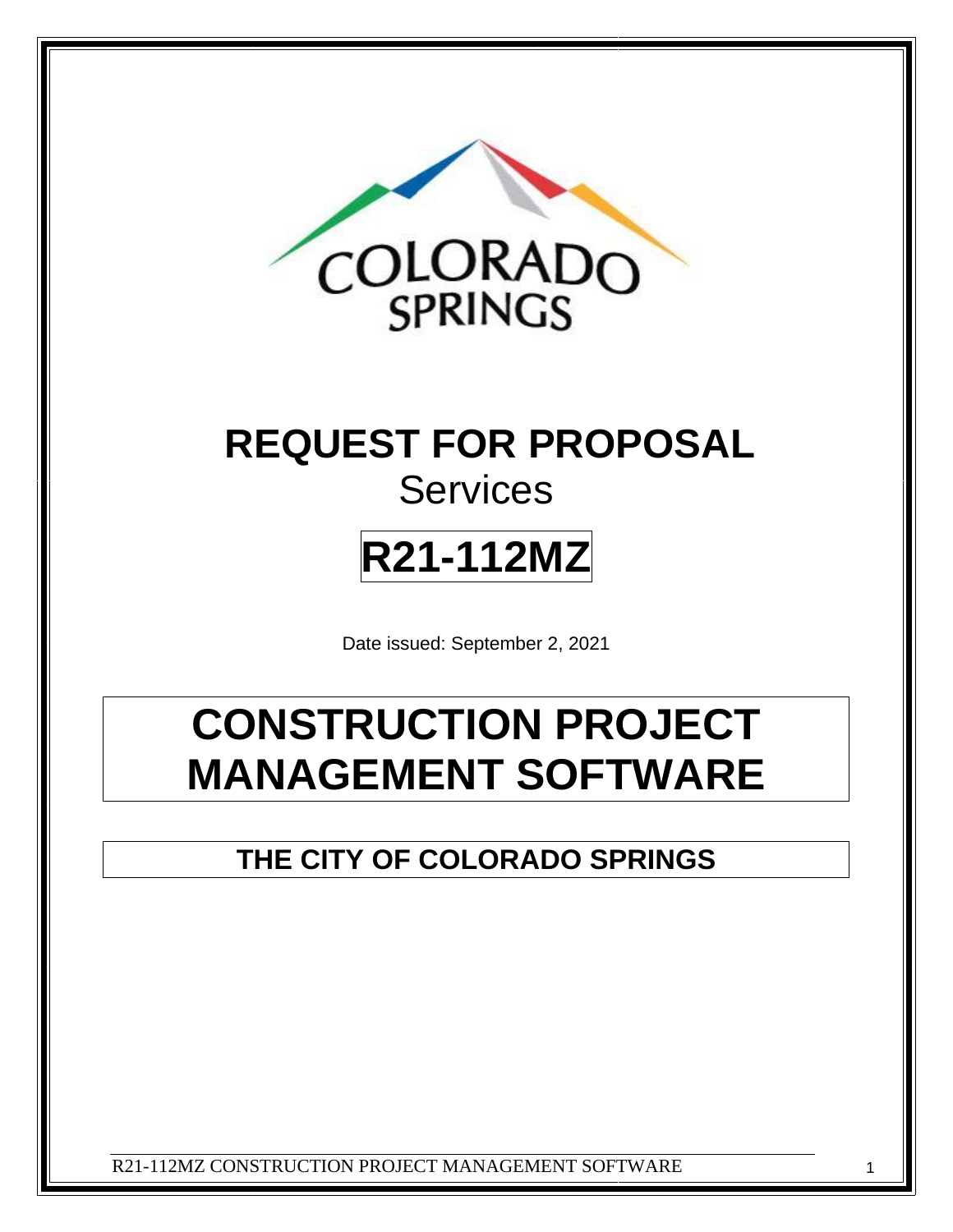**The City of Colorado Springs requests Firm Fixed Price (FFP) (or Time and Material (T&M) proposals, as detailed in this Request for Proposal (RFP), for Construction Project Management Software.**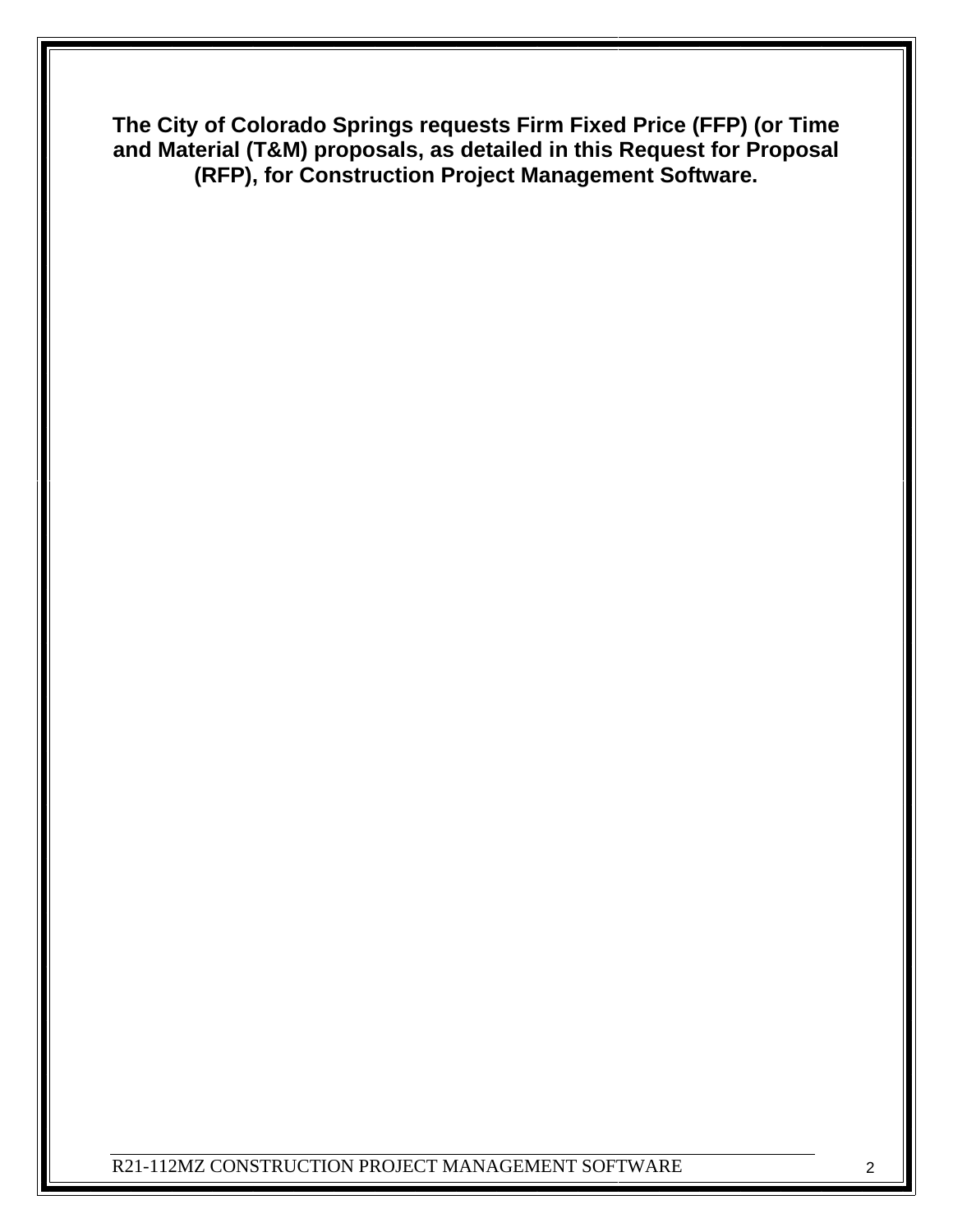# **SECTION INDEX**

| <b>SECTION I</b>   | PROPOSAL INFORMATION                                                        |
|--------------------|-----------------------------------------------------------------------------|
| <b>SECTION II</b>  | PROPOSAL CONTENT                                                            |
| <b>SECTION III</b> | <b>EVALUATION FACTORS</b>                                                   |
| <b>SECTION IV</b>  | SPECIAL CONTRACT TERMS AND<br>CONDITIONS/SPECIAL<br>SOLICITATION PROVISIONS |
| <b>SECTION V</b>   | <b>EXHIBITS</b>                                                             |
| <b>SECTION VI</b>  | <b>SCHEDULES</b>                                                            |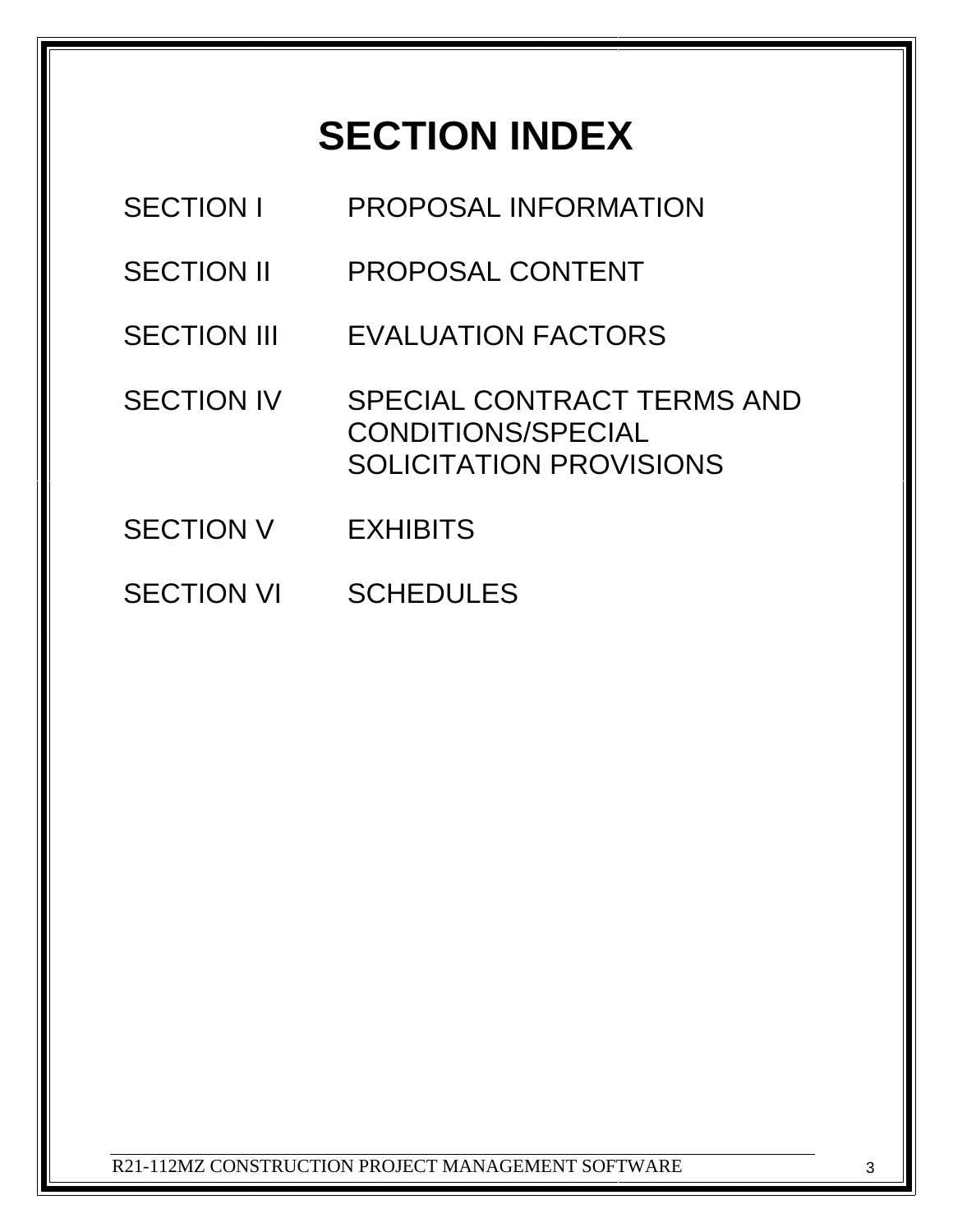#### **SECTION I – PROPOSAL INFORMATION**

#### **1.0 PROPOSAL INFORMATION**

Section I provides general information to potential Offerors, such as proposal submission instructions and other similar administrative elements. This RFP is available on Rocky Mountain E-Purchasing System [\(www.rockymountainbidsystem.com\)](http://www.rockymountainbidsystem.com/). All addenda or amendments shall be issues through the Rocky Mountain E-Purchasing System and may not be available through any other source.

#### **1.1 RFP SCHEDULE OF EVENTS**

The upcoming schedule of events is as follows:

#### **Event Date**

Issue Request for Proposal September 2, 2021

Pre-Proposal Conference September 10, 2021 10:00AM

We will hold a VIRTUAL pre-proposal conference via Microsoft Teams. Please use the meeting invite below to attend the meeting. This meeting is not mandatory. However all Offerors are encouraged to attend.

#### **[Click here to join the meeting](https://teams.microsoft.com/l/meetup-join/19%3ameeting_ODEwZTdmMzUtOTRlMi00YzJlLTgxMWQtZmJkMGU5Y2U1ZGY3%40thread.v2/0?context=%7b%22Tid%22%3a%2290f74bf0-a593-4c12-9591-fb8ef4ba6ad1%22%2c%22Oid%22%3a%224352bfae-e555-435e-b5dc-0606b1985219%22%7d)**

You may also call into the meeting by using the following number: 720-917-3426 Meeting ID #: 41891538#

Cut Off Date for Questions September 17, 2021 1:00PM

Questions about the RFP must be emailed in writing and directed to Mike Zeller, at the following email address: [Michael.zeller@coloradosprings.gov.](mailto:Michael.zeller@coloradosprings.gov) A written response to any inquiry may be provided in the form of an Amendment to the solicitation. See 1.7 Amendments. Questions must be received no later than Date.

DO NOT CONTACT ANY OTHER INDIVIDUAL AT THE CITY OF COLORADO SPRINGS REGARDING THIS SOLICITATION.

**The only acceptable method of submitting questions is by email to the Contracting Specialist. Faxes or physical mail delivery are not acceptable.**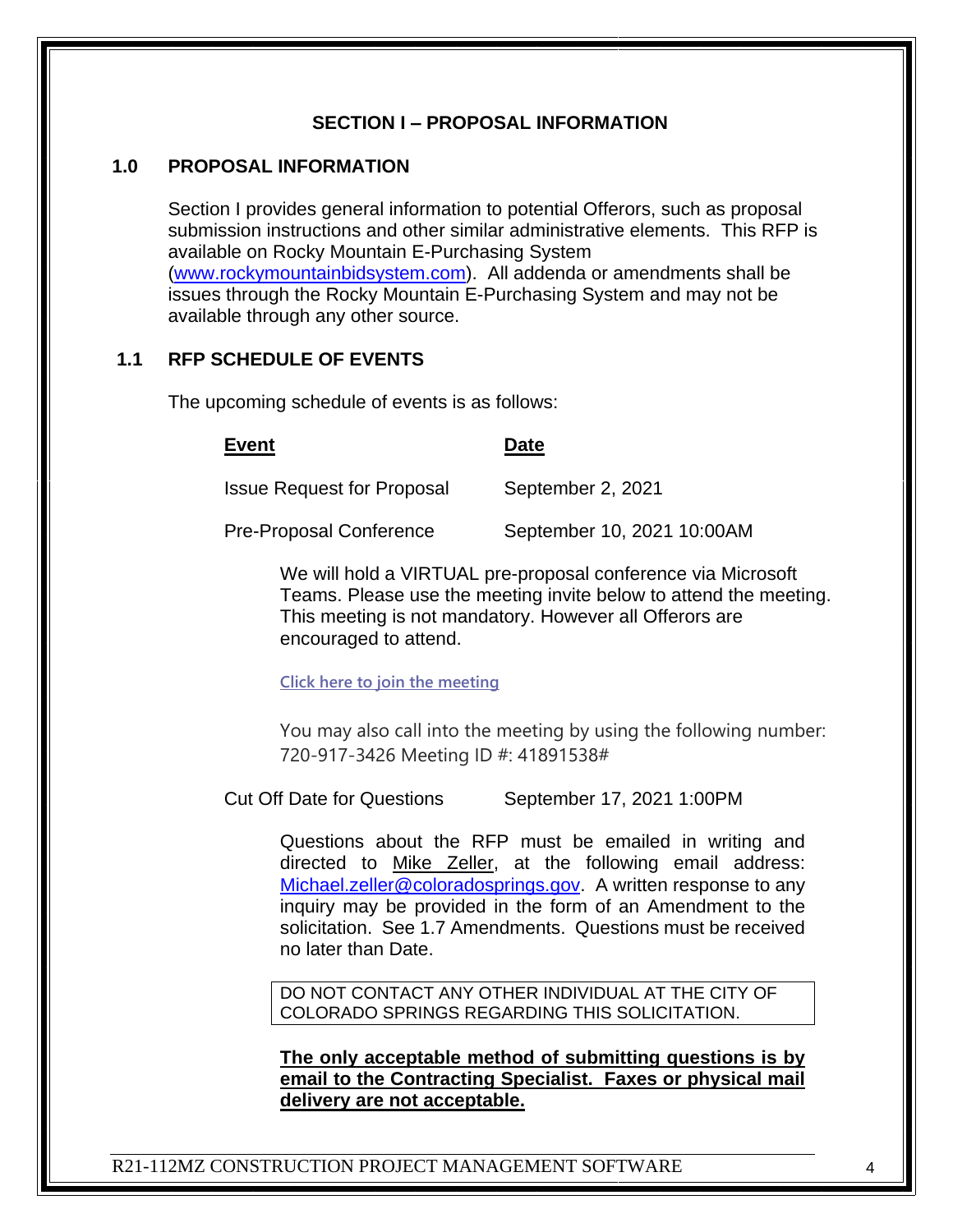| <b>Proposal Due Date</b>   | October 6, 2021 2:00 PM |
|----------------------------|-------------------------|
| Interviews (if applicable) | TBD                     |
| <b>Award of Contract</b>   | EST October 22, 2021    |
| Notice to Proceed          | EST November 15, 2021   |

#### **1.2 SUBMISSION OF PROPOSAL**

Proposals are to be submitted electronically on the Bidnet Website: [www.bidnetdirect.com](http://www.bidnetdirect.com/)

#### **1.3 NUMBER OF COPIES**

Proposals are to be submitted electronically on the Bidnet Website: [www.bidnetdirect.com](http://www.bidnetdirect.com/)

#### **1.4 SPECIAL TERMS**

Please note the following definitions of terms as used herein:

The term "City" means the City of Colorado Springs.

The term "Contractor" or "Consultant" means the Offeror whose offer is accepted and is awarded the contract to provide the products or services specified in the RFP.

The term "Offer" means the proposal.

The term "Offeror" means the person, firm, or corporation that submits a formal proposal or offer and that may or may not be successful in being awarded the contract.

The term "Project" refers to Construction Project Management Software.

The term "Request for Proposal" or "RFP" means this solicitation of a formal, negotiable proposal/offer. Any offer that is accepted will be the offer that is deemed by the City of Colorado Springs to be most advantageous in terms of the criteria designated in the RFP.

#### **1.5 RFP OBJECTIVE**

The objective of this RFP is to provide sufficient information to enable qualified Offerors to submit written proposals to the City of Colorado Springs. The RFP is not a contractual offer or commitment to purchase products or services. The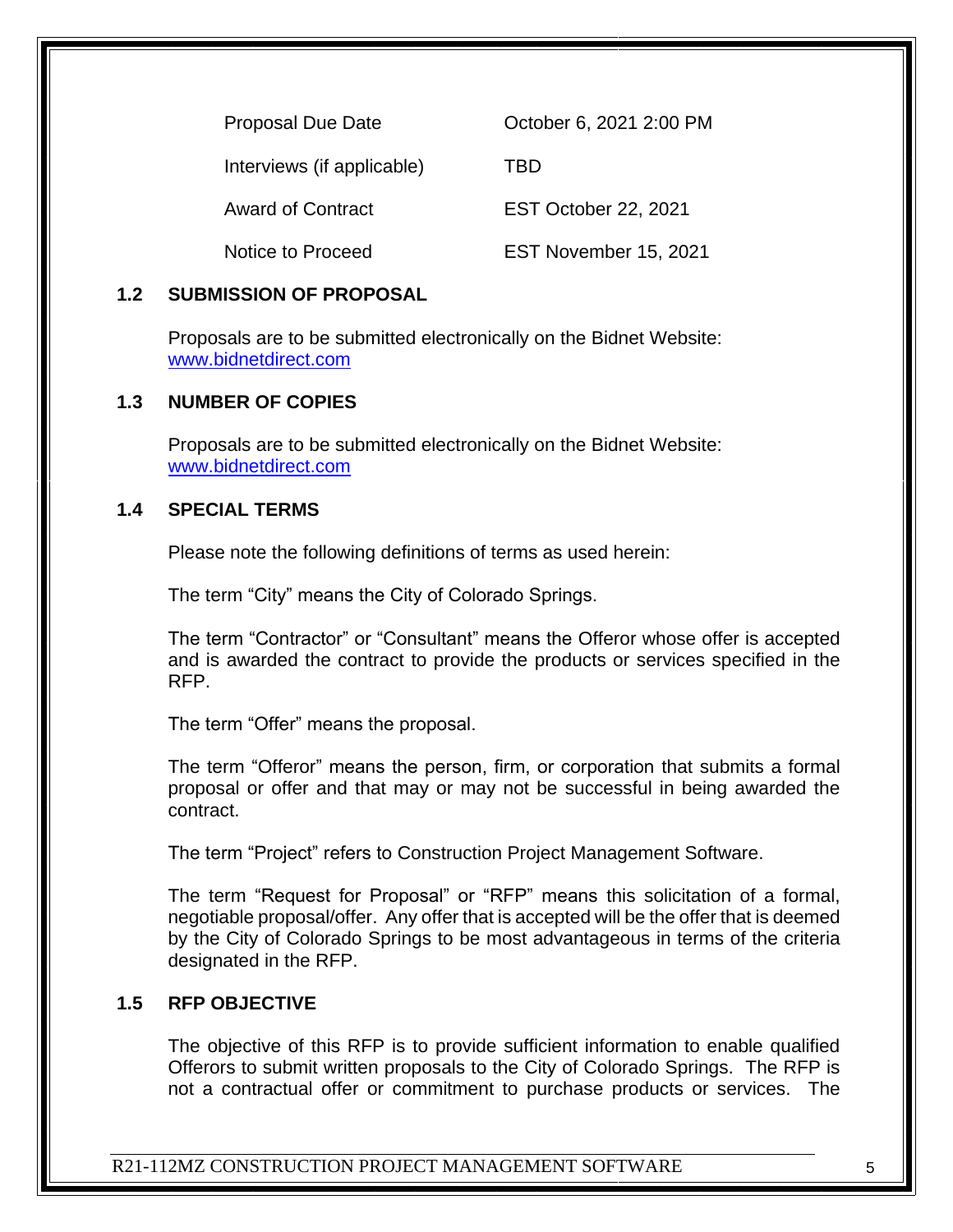Offeror may present options and variables to the scope while still meeting the minimum requirements of this solicitation. Innovative proposals/solutions are encouraged and considered in the selection and/or award.

All information included in proposals must be legible. Any and all corrections and or erasures must be initialed by Offeror. Each proposal shall be accompanied by a cover letter signed by an authorized representative of the Offeror. The contents of the proposal submitted by the successful Offeror may become part of any contract awarded as a result of this solicitation.

#### **1.6 CONFIDENTIAL OR PROPRIETARY INFORMATION**

If an Offeror believes that parts of an offer are confidential, then the Offeror must so specify. The Offeror must include in bold letters the term "CONFIDENTIAL" on that part of the offer which the Offeror believes to be confidential. The Offeror must submit in writing specific detailed reasons, including any relevant legal authority, stating why the Offeror believes the material to be confidential. Vague and general claims as to confidentiality will not be accepted. The City of Colorado Springs will be the sole judge as to whether a claim is acceptable. Decisions regarding the confidentiality of information will be made when requests are made to make the information public. All offers and parts of offers, which are not marked as confidential, will automatically be considered public information after the contract is awarded. The successful offer may be considered public information even though parts are marked confidential.

#### **1.7 AMENDMENTS**

Amendments to this RFP may be issued at any time prior to the time set for receipt of proposals. Offerors are required to acknowledge receipt of any amendments issued to this RFP by returning a signed copy of each amendment issued. Signed copies of each amendment must be received on or before the time set for receipt of offers.

The City of Colorado Springs will post all amendments on the [Rocky Mountain E-](http://www.rockymountainbidsystem.com/)[Purchasing System](http://www.rockymountainbidsystem.com/) (www.rockymountainbidsystem.com). It is the Offeror's responsibility to check the website for posted amendments or contact the Contracts Specialist listed to confirm the number of amendments which have been issued.

#### **1.8 WITHDRAWAL OR MODIFICATION OF OFFERS**

Any Offeror may modify or withdraw an offer in writing at any time prior to the deadline for submission of an offer.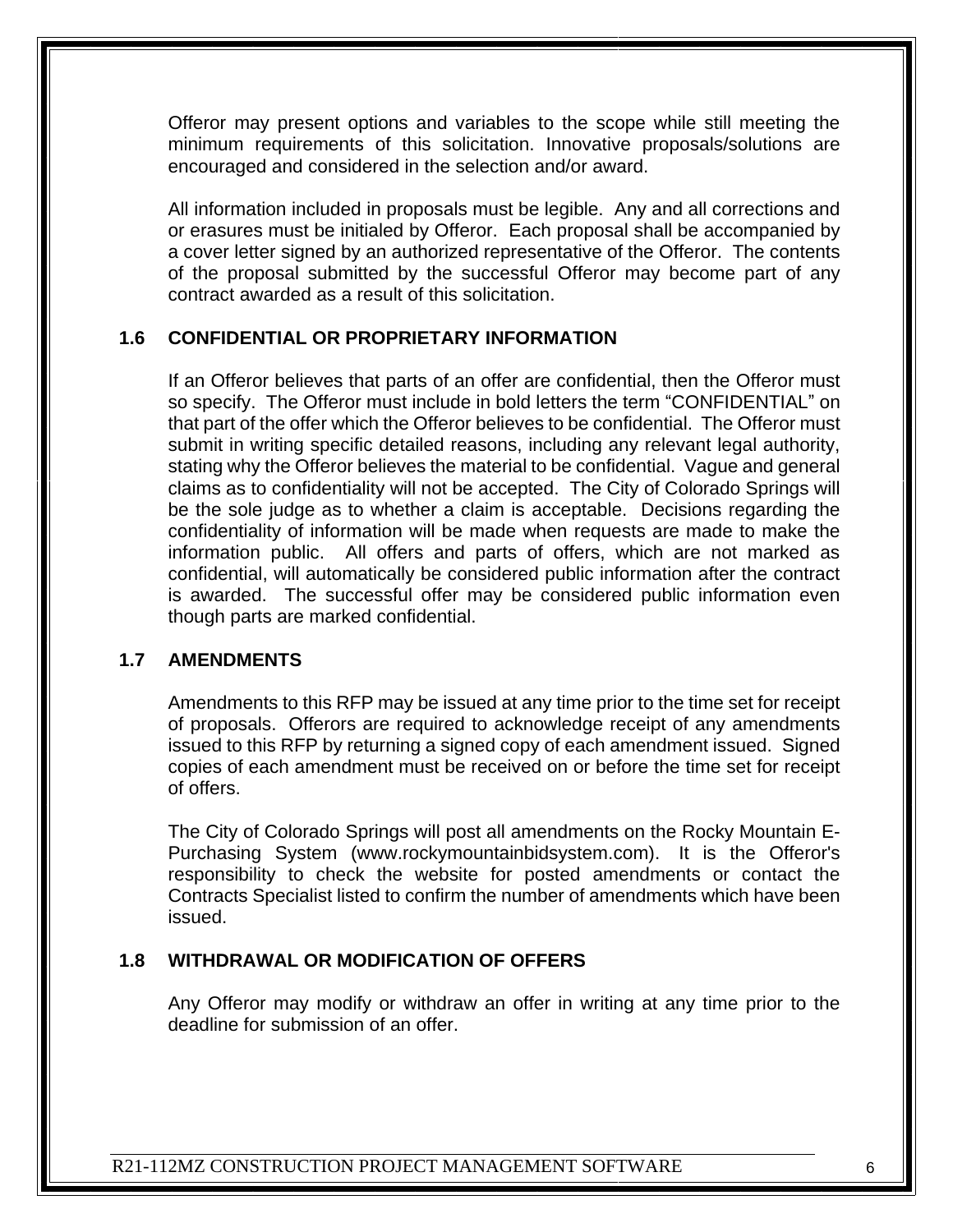# **1.9 ACCEPTANCE**

Any offer received and not withdrawn shall be considered an offer, which may be accepted by the City of Colorado Springs based on initial submission without discussions or negotiations.

By submitting an offer in response to this solicitation, the Offeror agrees that any offer it submits may be accepted by the City of Colorado Springs at any time within 90 calendar days from the date of submission deadline.

The City of Colorado Springs reserves the right (a) to reject any or all offers,(b) to waive informalities and minor irregularities in offers received, and/or (c) to accept any portion of an offer if deemed in the best interest of the City of Colorado Springs. Failure of the Offeror to provide in its offer any information requested in the RFP may result in rejection of the offer for non-responsiveness.

#### **1.10 PROPOSAL PREPARATION COST**

The cost of proposal preparation is not a reimbursable cost. Proposal preparation shall be at the Offeror's sole expense and is the Offeror's total and sole responsibility.

#### **1.11 AWARD**

The City of Colorado Springs intends to make an award using the evaluation criteria listed in this RFP to determine the best value, considering all factors and criteria in the proposals submitted. Best value means the expected outcome of an acquisition that, in the City's estimation, provides the greatest overall benefit in response to the requirements detailed in the RFP. The City of Colorado Springs reserves the right to reject any or all offers and to not make an award.

#### **1.12 PERFORMANCE PERIOD**

The performance period of any contract awarded as a result of this RFP is anticipated to be as follows.

| NTP - December 31, 2022             |
|-------------------------------------|
| January 1, 2023 - December 31, 2023 |
| January 1, 2024 - December 31, 2024 |
| January 1, 2025 - December 31, 2025 |
| January 1, 2026 - December 31, 2026 |
|                                     |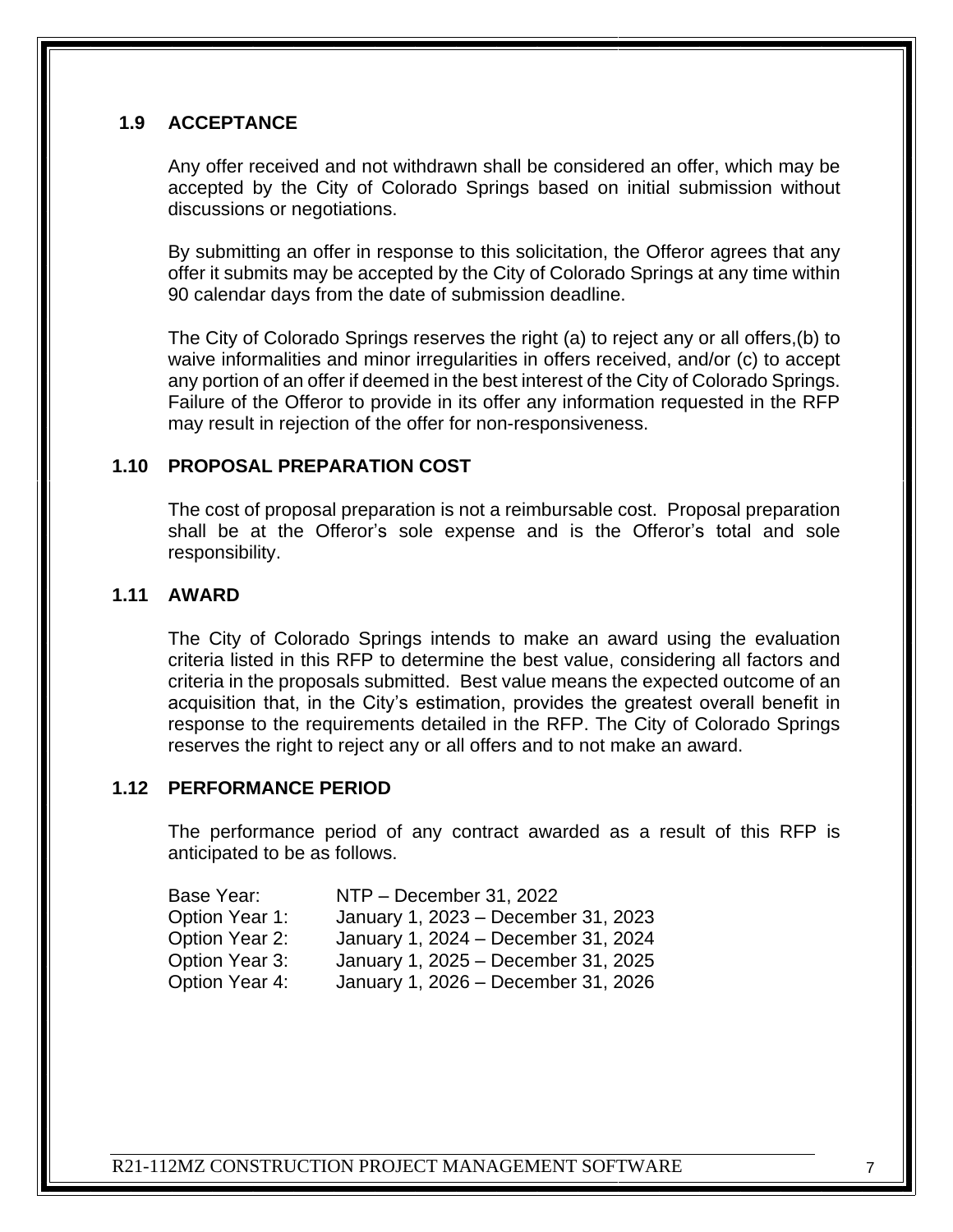### **1.13 DEBRIEFING**

Offerors not selected may request a debriefing on the selection process as well as discussion of the strengths and weaknesses of their proposal upon receipt of notification that their offer was not selected.

A debriefing may be scheduled by contacting the Contracts Specialist listed above. The Contracts Specialist must receive a written request for debriefing no later than ten (10) calendar days after issuance of a notification that the Offeror's offer was not selected.

#### **1.14 SUBSTANTIVE PROPOSALS**

By responding to this RFP, the Offeror certifies (a) that Offeror's proposal is genuine and is not made in the interest of, or on behalf of, an undisclosed person, firm, or corporation; (b) that Offeror has not directly or indirectly induced or solicited any other offerors to put in a false or sham proposal; (c) that Offeror has not solicited or induced any other person, firm, or corporation to refrain or abstain from proposing an offer or proposal; (d) that Offeror has not sought by collusion to obtain for themselves any advantage over any other offerors or over the City of Colorado Springs; and (e) that Offeror has not violated or caused any person to violate, and shall not violate or cause any person to violate, the City's Code of Ethics contained in Article 3, of Chapter 1 of the City Code and in the City's Procurement Rules and Regulations.

#### **1.15 OFFEROR'S QUALIFICATIONS**

Each Offeror must complete Exhibit 6 – Qualification Statement.

No contract will be awarded to any Offeror who is in arrears to the City, upon any debt or contract, or who is in default, in any capacity, upon any obligation to the City or is deemed to be irresponsible or unreliable by the City based on past performance.

#### **1.16 NON-COLORADO ENTITIES**

If Offeror is a foreign entity, Offeror shall comply with C.R.S. section 7-90-801, "Authority to transact business or conduct activities required," and section 7-90- 802, "Consequences of transacting business or conducting activities without authority."

Before or at the time that the contract is awarded to an entity organized or operating outside the State of Colorado, such entity shall obtain authorization to do business in the State of Colorado, designate a place of business herein, and appoint an agent for service of process.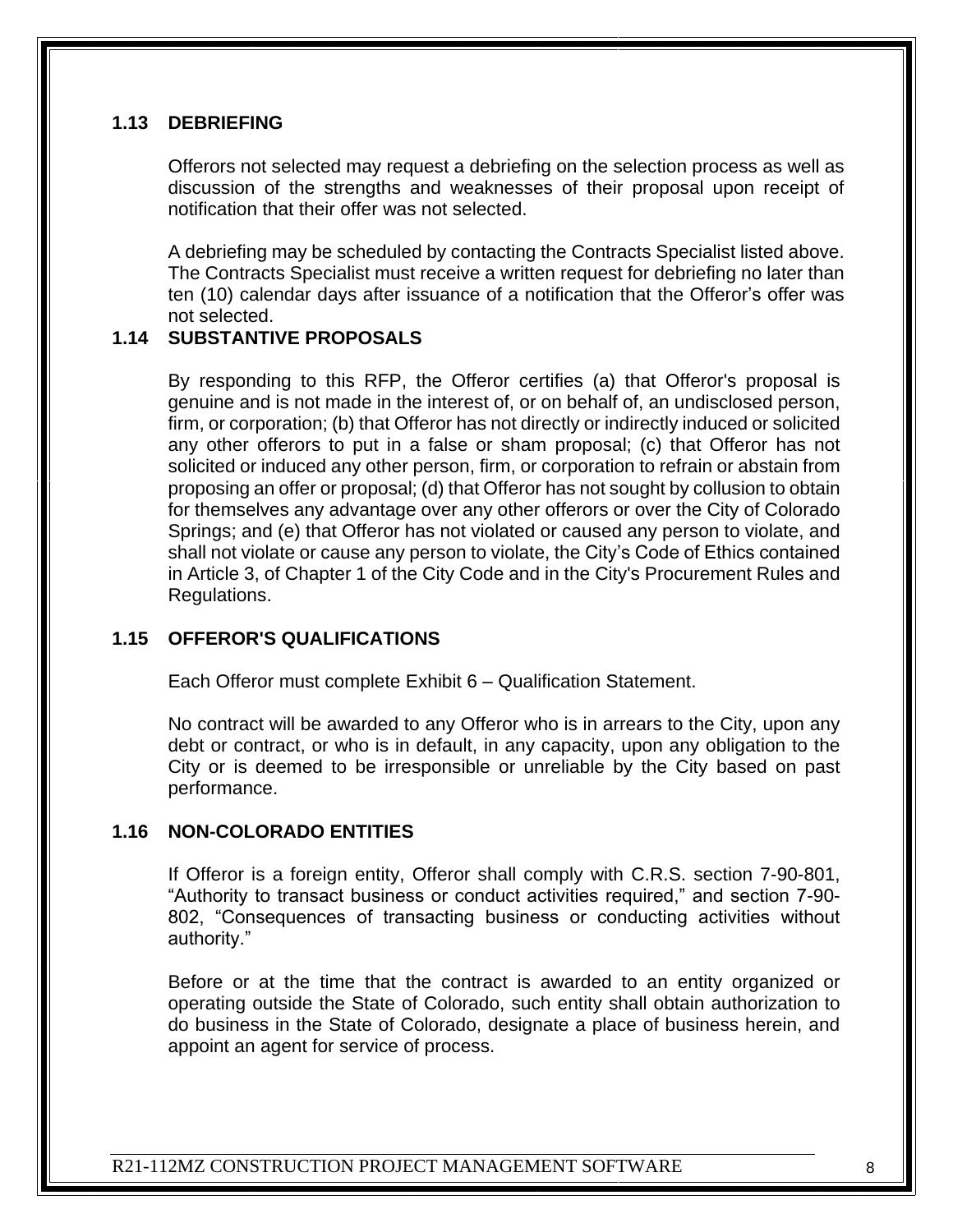Such entity must furnish the City of Colorado Springs with a certificate from the Secretary of the State of Colorado to the effect that a certificate of authority to do business in the State of Colorado has been issued by that office and is still valid. The entity shall also provide the City with a certified copy of the designation of place of business and appointment of agent for service of process from the Colorado Secretary of State, or a letter from the Colorado Secretary of State that such designation of place of business and agent for service of process has been made.

#### **1.17 PROCUREMENT RULES AND REGULATIONS**

All projects advertised by the City of Colorado Springs are solicited in accordance with the City's Procurement Rules and Regulations. The City's Procurement Rules and Regulations can be reviewed and/or downloaded from the City website www.coloradosprings.gov. The Contracts Specialist may also provide a softcopy of the Rules and Regulations upon request. Any discrepancies regarding conflicting statements, decisions, irregularities, clauses, or specifications will be rectified utilizing the City's Procurement Rules and Regulations, when applicable. It is the Offeror's responsibility to advise the Contracts Specialist listed in this RFP of any perceived discrepancies prior to the date and time the offer is due.

#### **1.18 FAIR TREATMENT OF OFFERORS**

The City Procurement Services Division shall be responsible for ensuring the procurement of products, commodities, and services are in a manner that affords all responsible businesses a fair and equal opportunity to compete. If an Offeror believes that a procurement is not conducted in a fair and equitable manner, the Offeror is encouraged to inform the City Procurement Services Manager as soon as possible.

#### **1.19 ORDER OF PRECEDENCE**

Any inconsistency in this solicitation shall be resolved by giving precedence in the following order:

- (a) Sections I-IV of this Solicitation
- (b) Statement of Work
- (c) Other Appendices, Schedules, Exhibits, or Attachments

#### **1.20 SALES TAX**

The successful Offeror, if awarded a contract, shall apply to the Colorado Department of Revenue for a tax-exempt certificate for this project. The certificate does not apply to City of Colorado Springs Sales and Use Tax which shall be applicable and should be included in all proposals. The tax exempt project number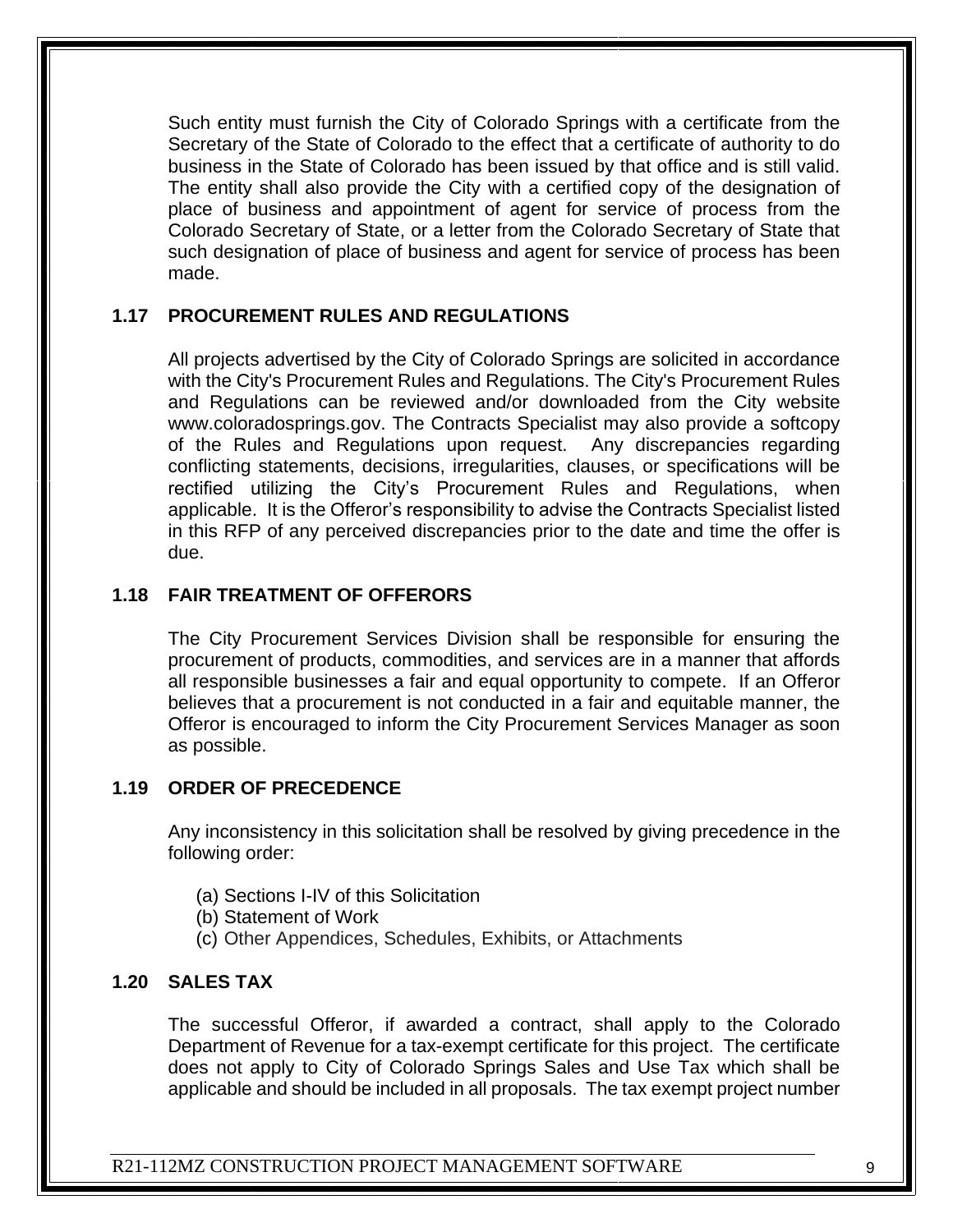and the exemption certificate only apply to County, PPRTA (Pikes Peak Rural Transportation Authority), and State taxes when purchasing construction and building materials **to be incorporated into this project**.

Furthermore, the exemption **does not** include or apply to the purchase or rental of equipment, supplies or materials that **do not become a part of the completed project or structure**. In these instances, the purchase or rental is subject to full taxation at the current taxation rate.

The Offeror and all subcontractors shall include in their Offer City of Colorado Springs Sales and Use Tax on the work covered by the offer, and all other applicable taxes.

Forms and instructions can be downloaded at [https://coloradosprings.gov/sales](https://coloradosprings.gov/sales-tax/page/construction-contractors)[tax/page/construction-contractors](https://coloradosprings.gov/sales-tax/page/construction-contractors). Questions can be directed to the City Sales Tax Division at (719) 385-5903 or Construction SalesTax@coloradosprings.gov.

Our Registration Numbers are as follows: City of Colorado Springs Federal I.D.: 84-6000573 Federal Excise: A-138557 State Sales Tax: 98-03479

# **1.21 INTERPRETATION OF PLANS AND SPECIFICATIONS**

Any change to proposal forms, plans, or specifications prior to the opening of proposals will be issued by the City in the form of an Amendment. Certain individuals may be named in the RFP that have authority to provide information, clarification or interpretation to Offerors prior to opening of proposals. Information obtained from persons other than those named individuals is invalid and shall not be used for proposal purposes.

#### **1.22 COMBINATION OR CONDITIONAL PROPOSALS**

If an RFP is issued for projects in combination and separately, the Offeror may submit proposals either on the combination or on separate units of the combination. The City reserves the right to make awards on combination or separate proposals to the advantage of the City. Combination proposals will be considered, only when specified.

#### **1.23 ANTI-COLLUSION AFFIDAVIT**

The Offeror by signing their proposal submitted to the City is certifying that the Offeror has not participated in any collusion or taken any action in restraint of free competitive bidding. This statement may also be in the form of an affidavit provided by the City and signed by the Offeror. The original of the signed anti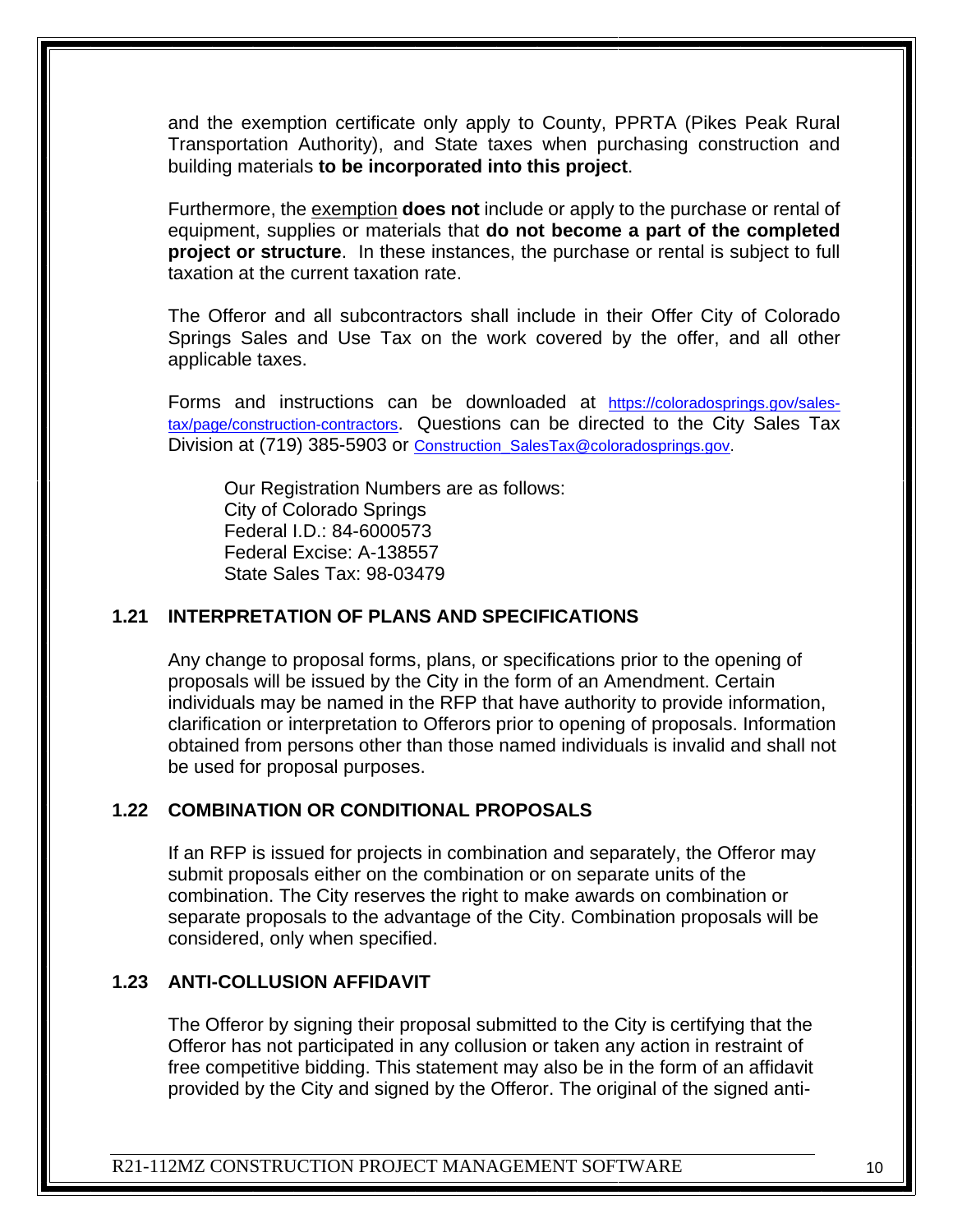collusion affidavit, if separately required and provided with the RFP, shall be submitted with the proposal. The proposal will be rejected if it does not contain the completed anti-collusion affidavit.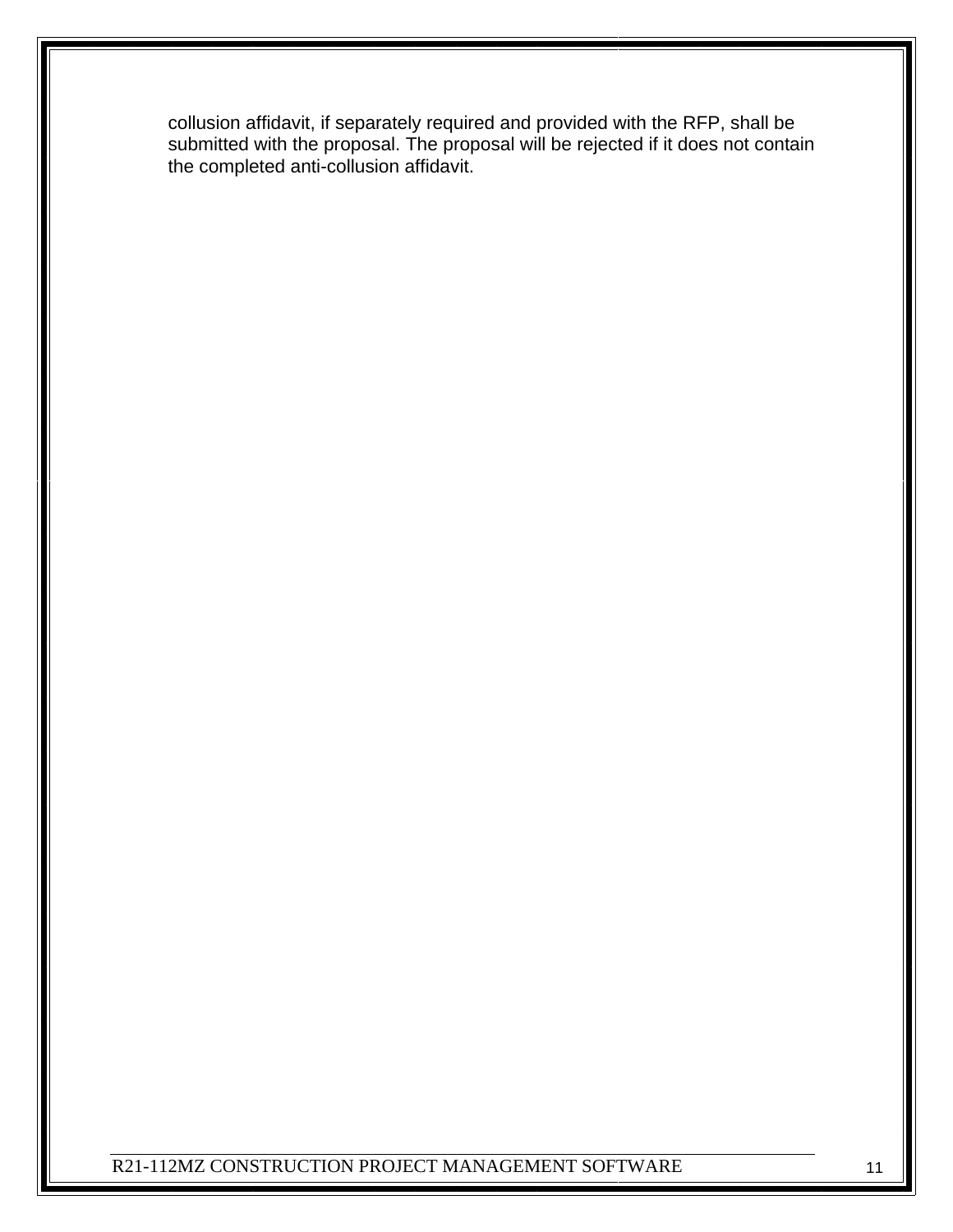#### **SECTION II – PROPOSAL CONTENT**

#### **2.0 PROPOSAL CONTENT**

Section II provides instructions regarding the format and content required for proposals submitted in response to this solicitation.

# **2.1 PROPOSAL FORMAT**

Offeror's written proposal should include concise, but complete, information, emphasizing why the Offeror is best or best qualified to provide the required services. The Offeror's written proposal should include the information in the format outlined below and must be limited to no more than twenty-five (25) pages. **A page shall be defined as 8-1/2" x 11"; single sided, with one inch margins, and a minimum font of Times New Roman 10**. The only exception to the 8-1/2" x 11" paper size is the proposed project schedule. It may be submitted on 11" x 17" paper. Each 11" x 17" page for the schedule shall be counted in the overall page limitations above. Each section of the proposal should be labeled to clearly follow the requirements sections identified in this section of the RFP. The following listed Exhibits must be filled out and returned with the proposal and are not counted against the page limit:

Exhibit 1 Reps and Certs Exhibit 3 Exceptions Exhibit 4 Insurance Requirements Exhibit 6 Qualifications Statement Appendix A – Price Sheet

# **2.2 COVER LETTER**

The cover letter shall be no more than three pages. The cover letter shall contain at least the following information.

- A. RFP Number and Project Name.
- B. Statement that the Offeror is qualified to perform the work.
- C. Certification Statement that the information and data submitted are true and complete to the best knowledge of the individual signing the letter.
- D. Name, telephone number, email address, and physical address of the individual to contact regarding the proposal.
- E. The signature of an authorized principal, partner, or officer of the Offeror.

# **2.3 PROPOSAL CERTIFICATION**

The Offeror must fill out and submit Exhibit 1 with its Proposal.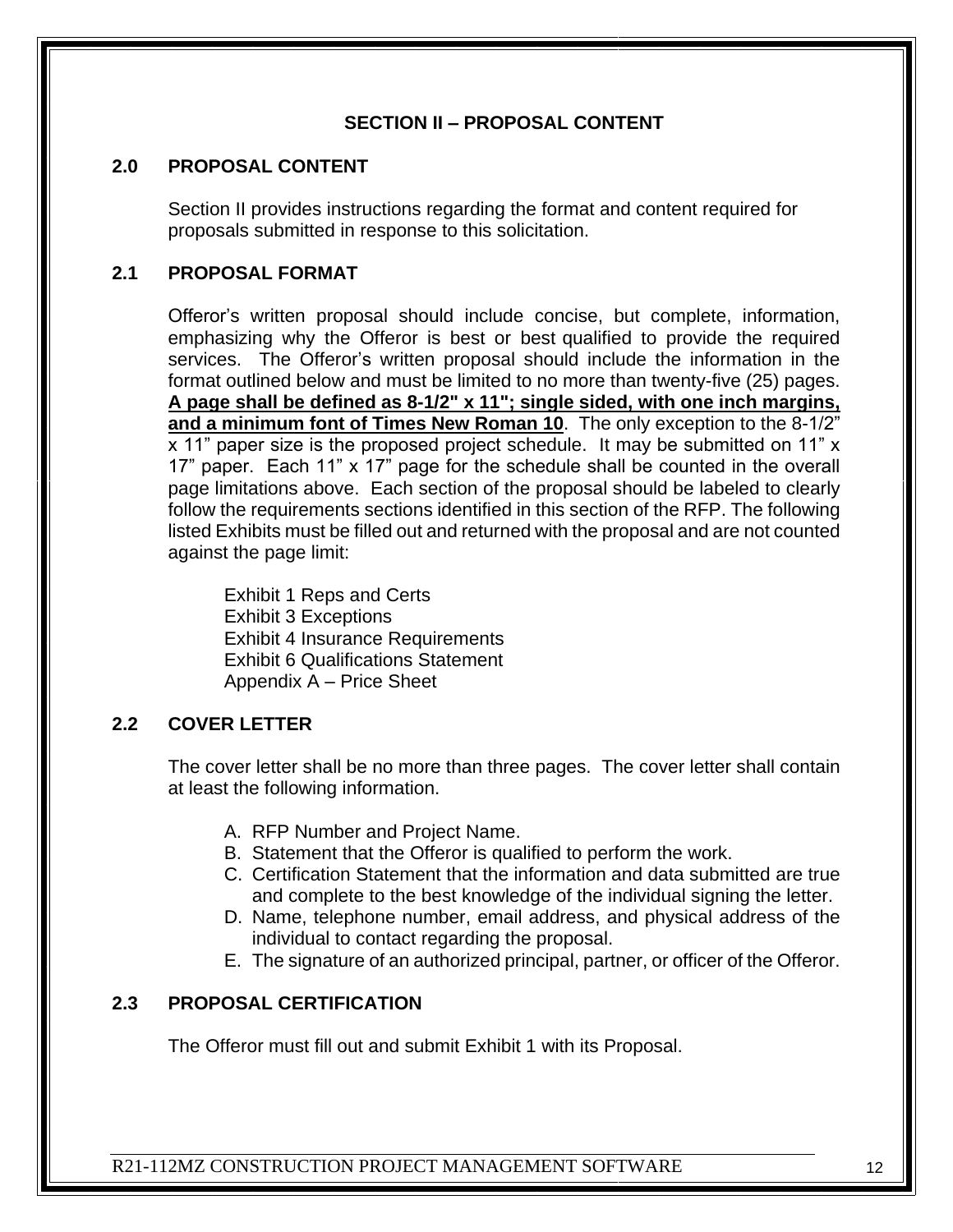#### **2.4 ORGANIZATIONAL BACKGROUND AND OVERVIEW**

The Offeror must provide a brief history and overview of its company and its organizational structure, with special emphasis on how this project will fit within that structure. Also include principal place of business location(s), office locations, size of firm, and financial stability (annual public reports or private financial statements shall be included in an appendix or under separate cover; private financial information will be kept confidential by the City).

#### **2.5 PROPOSAL NARRATIVE/TECHNICAL AND MANAGEMENT APPROACH**

In the proposal narrative/technical and management approach section, the Offeror should explain what the Offeror will do and how it will perform if awarded a contract.

#### **2.5.1 TECHNICAL AREA**

The Offeror must explain its overall solution, considering the scope of work or statement of work provided. The content must include, but not necessarily be limited to, the following information.

A. Understanding of and Compliance with Technical Requirements

In the Technical Area, the Offeror should address each work area in sufficient detail to demonstrate a clear and full understanding of the work necessary to complete the project. The proposal should not merely parrot the requirements of the RFP. Further, the Offeror should provide evidence of sufficient planning to ensure the work is completed on schedule and within budget. It is highly recommended that the Offeror provide sufficient content and detail to answer completely the following questions:

- 1. Does the proposal demonstrate a firm understanding of the requirements and goals of the Statement of Work, as well as industry standards and reasonable expectations for a company in the industry?
- 2. Does the proposal fully and completely address each requirement and goal of the Statement of Work?
- 3. Does the proposal provide solutions to indicate that requirements and goals will be met on schedule?
- 4. Does the technical solution seem realistic?
- 5. Does it generally appear that the Offeror knows and thoroughly understands the business and the RFP requirements?
- B. Project Approach

In the Technical Area, the Offeror should clearly present proposed solutions and indicate that it has performed adequate planning to accomplish project tasks as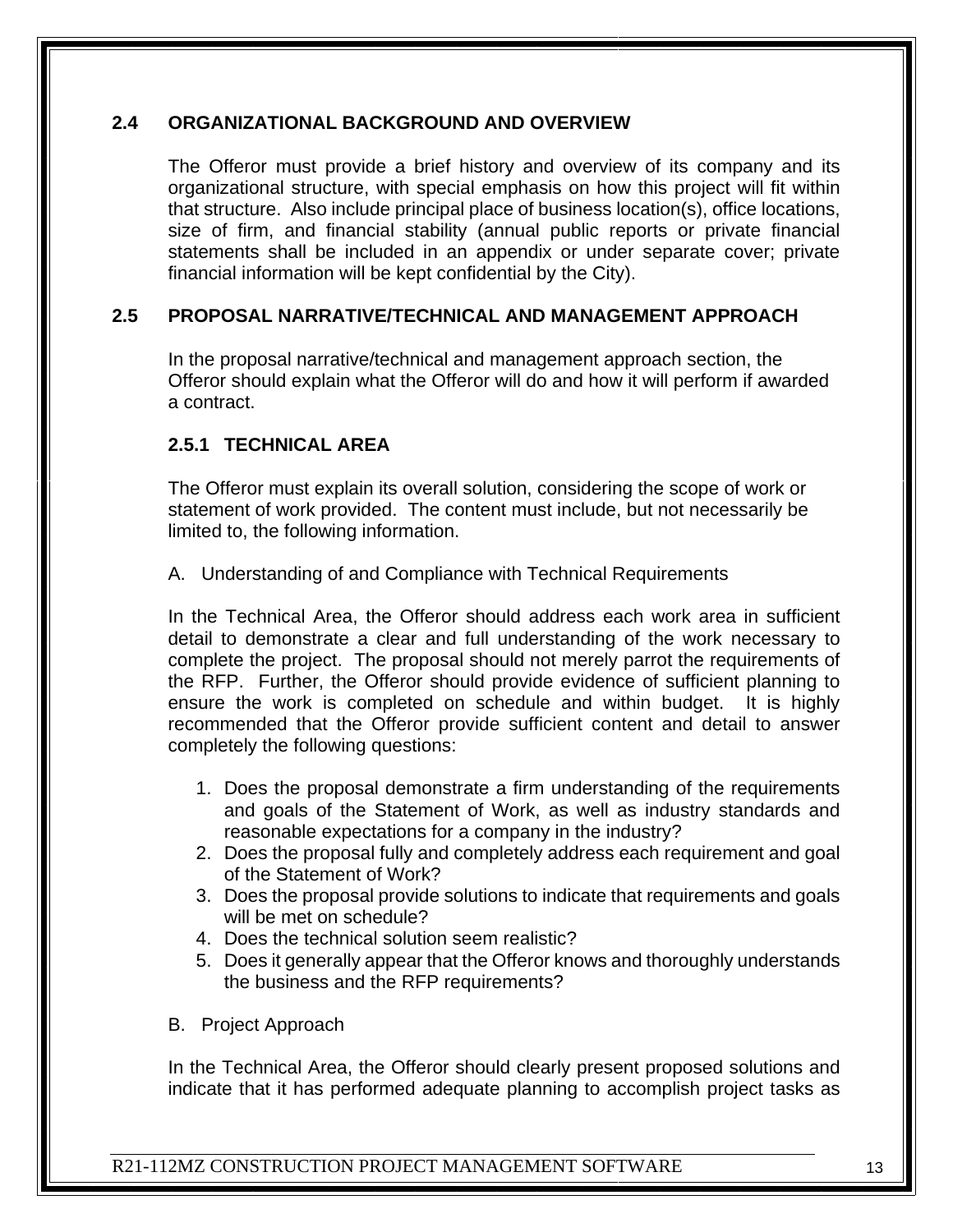defined in the Statement of Work. Innovations, efficiencies, and detailed specifics are all encouraged.

The Offeror must at least address the following areas:

- 1. Schedule Management. Discuss Offeror's approach to schedule management including updating and reporting progress of the work.
- 2. Quality Control. Discuss Offeror's quality control plan, processes and approach to ensure that the City receives a quality product.
- 3. Safety. Discuss Offeror's approach and commitment to safety for its workers, the public, and City employees, if services are accomplished on a City site.
- 4. Potential issues that Offeror foresees with this project and how Offeror would make adjustments if encountered.

It is highly recommended that the Offeror provide sufficient content and detail to answer completely the following questions.

- 1. Does the proposal include a complete plan to accomplish each requirement, including subcontracting (if applicable)?
- 2. Is the proper level of effort directed toward each requirement? Does the level of effort look unrealistically low or unreasonably high?

### **2.5.2 MANAGEMENT AREA**

The Offeror must explain its method of managing the work to be performed. The content must include, but no necessarily be limited to, the following information.

A. Program Management Controls

In the Management Area, the Offeror should provide:

- 1. A plan of operation, to include management of personnel, workload, schedule, and budget
- 2. An organization chart which demonstrates clear and effective lines of authority, responsibility, and communication for management, supervisory, and technical personnel. The plan should address which job classification or personnel will be assigned to each task and how that determination is made. Basic human resource management concepts should be addressed, including hiring, firing, discipline, incentive plans, etc.
- 3. If the Offeror plans to subcontract more than 10% of the work, include information on how the Offeror plans to manage its subcontractors.
- 4. A detailed schedule for the project showing the key activities and how they will meet or improve the City's timeframe and maximize efficiency to provide the best value to the City and minimize impacts to the public. The schedule shall be based on the Offeror's understanding and approach to the work as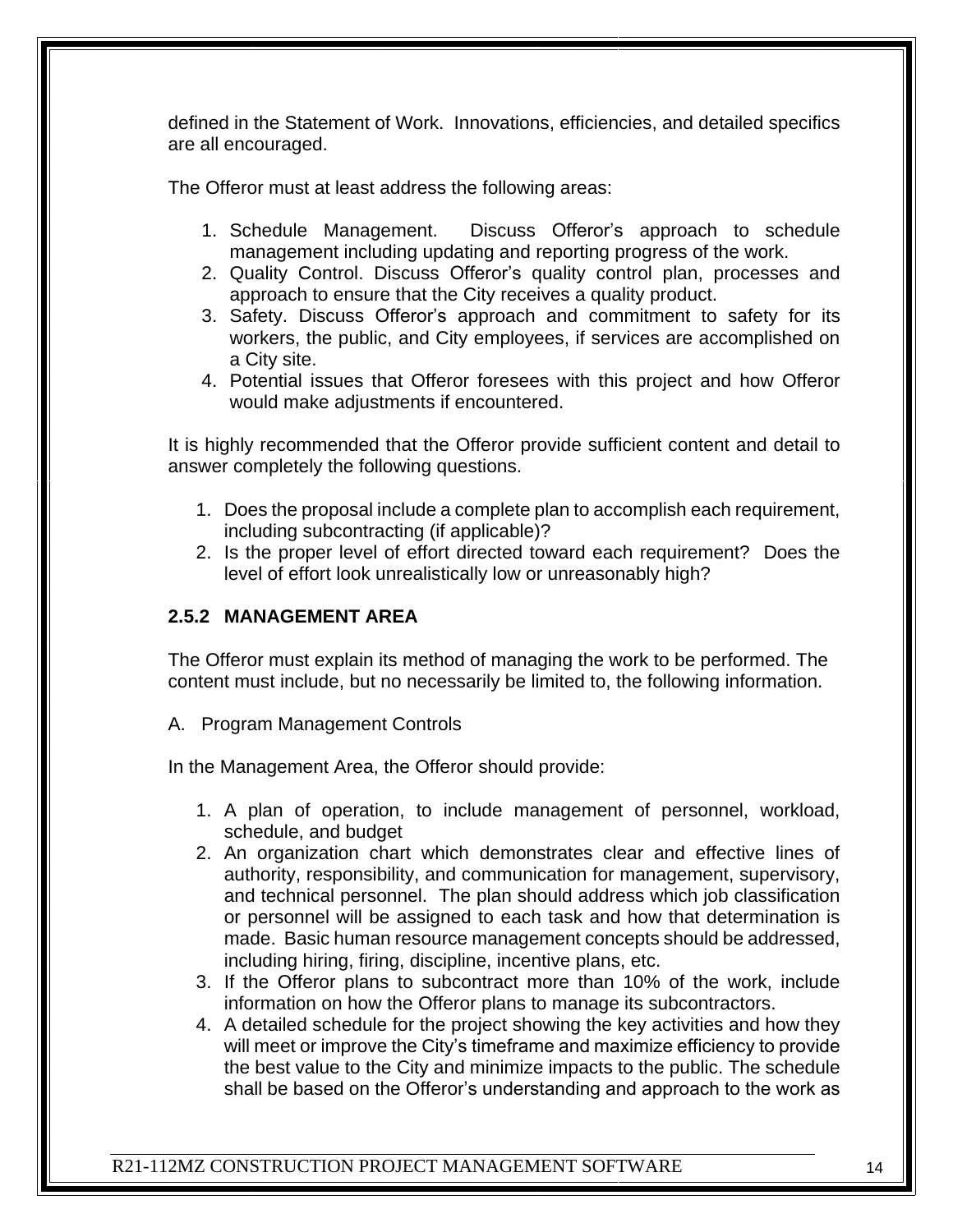addressed above. Schedules should address controls to ensure the project will remain on schedule and on budget. Schedules submitted for this project shall assume a start date of EST November 15, 2021.

It is highly recommended that the Offeror provide sufficient content and detail to answer completely the following questions.

- 1. Does the proposal address the issues above in sufficient detail to demonstrate a sophisticated and mature management control system?
- 2. Are program management controls consistent with the technical portion of the proposal, especially regarding schedule and level of effort?
- 3. Do the plan and controls indicate that the Offeror will obtain, keep, and efficiently utilize high-quality personnel?
- 4. Does the proposal explain how the Offeror will address corrective actions in case of delays (e.g. expediting materials, additional resources, etc.)?
- 5. Does the proposal explain how the Offeror will remain within schedule and budget?
- B. Past Performance/Relevant Experience

In the Management Area, the Offeror should provide at least three references or name contracts demonstrating that it successfully provided services/products that are the same or similar to those required in the RFP. The proposal should adequately explain how the projects were completed on schedule and within budget. It is highly recommended that the Offeror provide sufficient content and detail to answer completely the following questions.

- 1. Does the proposal include at least three references or past performance citations?
- 2. Are the references or past performance citations relevant to the requirements of the Statement of Work of the RFP?
- 3. Does the Offeror explain how they were successful on the projects provided as past performance?
- 4. Does the Offeror apply the past performance to the City requirement in such a way as to demonstrate added value due to experience?
- C. Key Personnel

In the Management Area, resumes must be provided for all personnel considered key, as required by the RFP. Resumes do not count toward the page limit. It is highly recommended that the Offeror provide sufficient content and detail to answer completely the following questions. Explain how the key personnel were related to the projects cited as relevant past performance.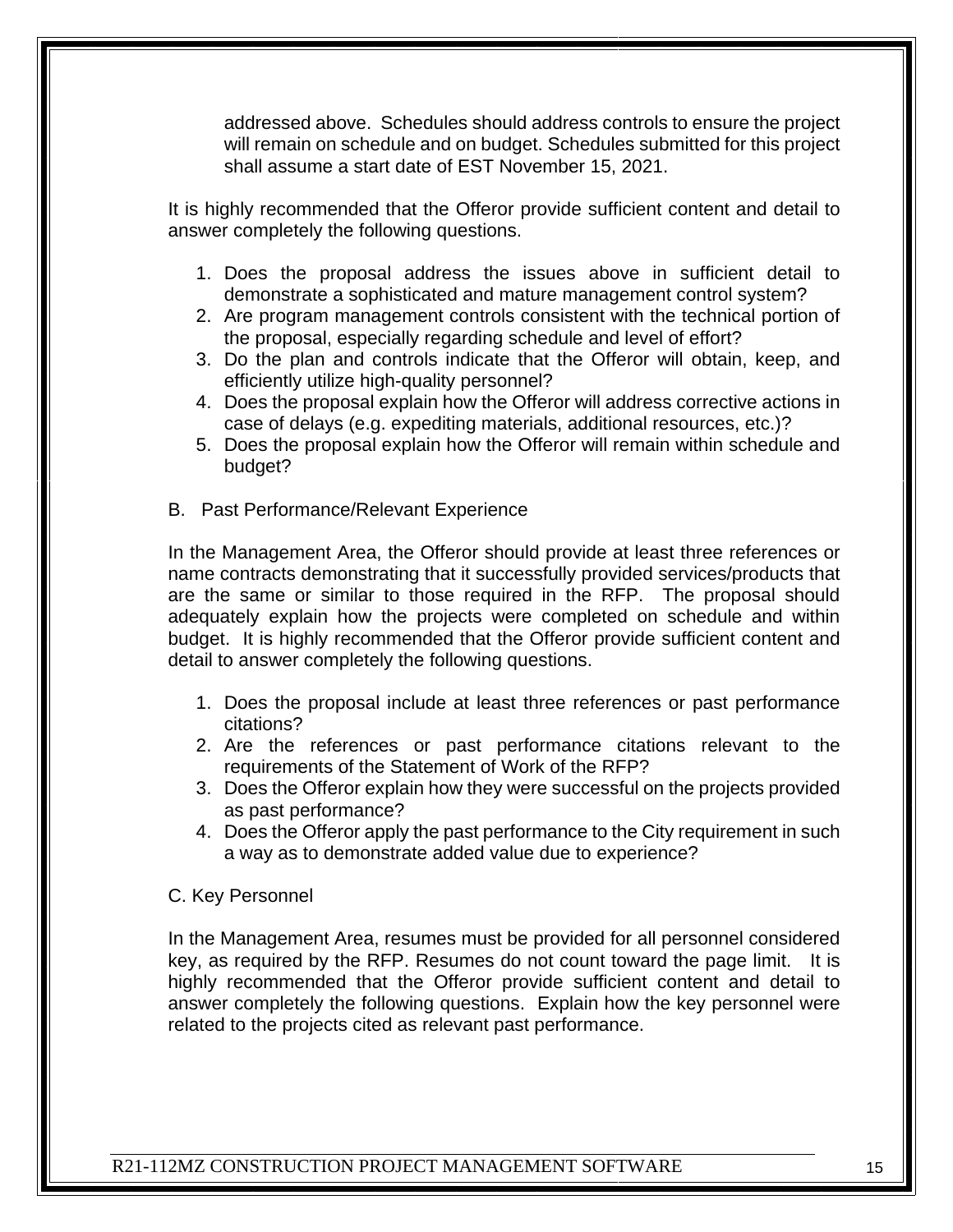- 1. Does the Offeror provide complete resumes, including education, experience, background information, accomplishments, and other pertinent information?
- 2. Do the resumes demonstrate adequate professional, technical, and management levels to accomplish the work effectively and efficiently?

# **2.6 PRICE AREA**

In the Price Area, the Offeror should provide a detailed breakdown of the price for each year of performance. The price must be all-inclusive and include all unit costs for material, labor, other direct costs (e.g. travel), indirect costs (i.e. overhead and general and administrative costs), and profit/fee. Offers must include sufficient detail to allow insight into the fairness and reasonableness of the price. If the contract type will be Time and Material (T&M) labor categories, labor rates, separated profit, and estimated material costs must be included in detail.

In addition, although price may not be the most important factor, it is still very important to the City of Colorado Springs. The Offeror's pricing must be competitive as compared to the budget amount, market pricing in the industry, and the pricing of other Offerors. It is highly recommended that the Offeror provide sufficient content and detail to answer completely the following questions.

- 1. How does the price compare to the industry competition?
- 2. If low, is it unrealistically low?
- 3. If high, is there demonstrated added value for the additional cost?

#### **2.7 PROPOSAL PRESENTATION**

Presentation is an important factor. Offerors should provide a highly professional product, which is complete, accurate, easily understood, and effectively presented.

#### **2.8 EXCEPTIONS**

All Offerors must complete Exhibit 3, Exceptions Form and return it with their proposal. Some terms and conditions are not negotiable. Exceptions may be grounds for rendering the proposal unacceptable without further discussions.

#### **2.9 INSURANCE REQUIREMENTS**

All Offerors must complete Exhibit 4, Minimum Insurance Requirements and return with their proposal. Lack of responsiveness in this area may be grounds for rendering the proposal unacceptable without further discussions.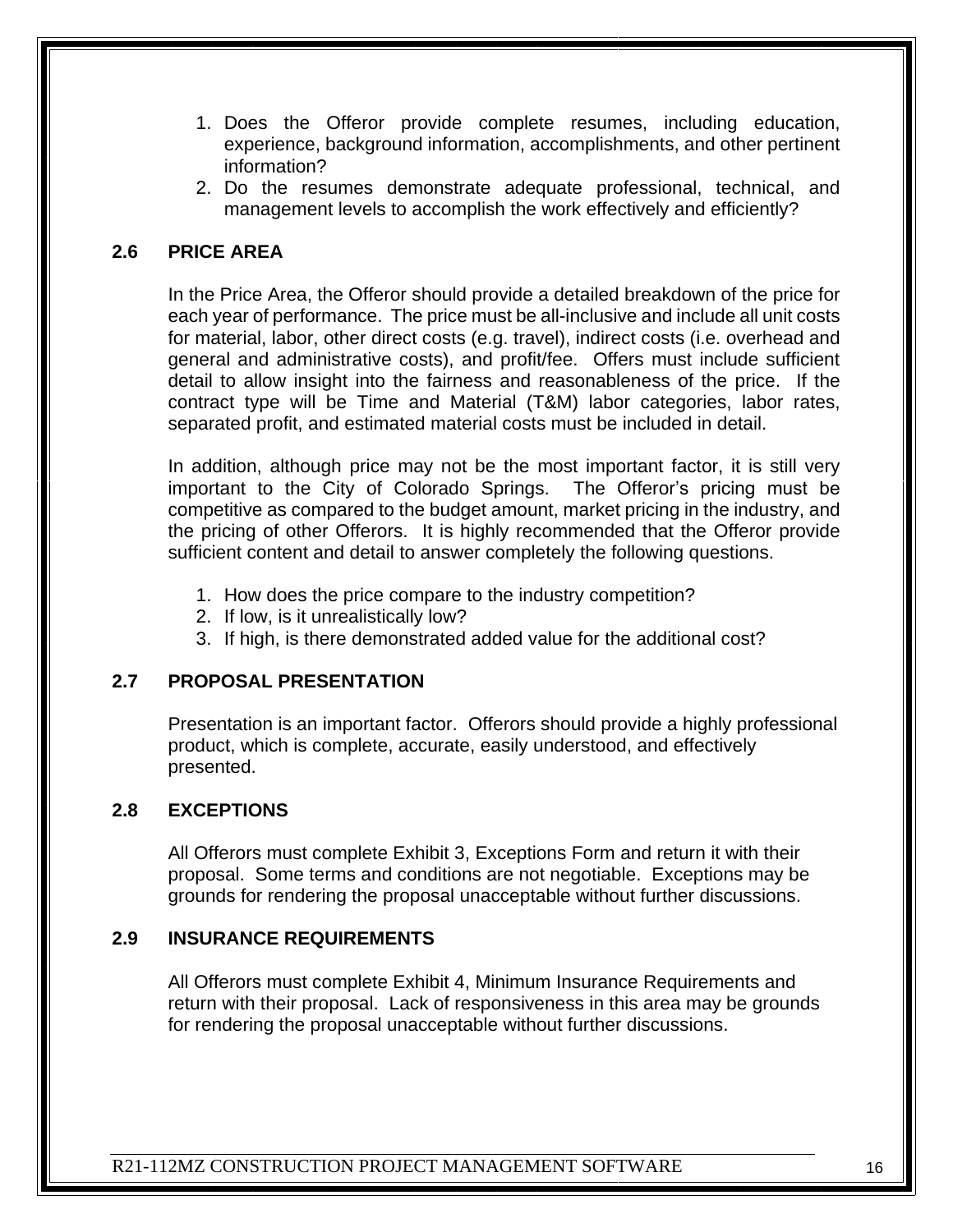#### **SECTION III – EVALUATION FACTORS**

#### **2.0 EVALUATION AND AWARD**

Section III provides information regarding evaluation criteria and scoring. It also includes information regarding proposal selection and award of the resultant contract.

#### **2.1 EVALUATION CRITERIA**

### **3.1.1 TECHNICAL AREA -- UNDERSTANDING OF AND COMPLIANCE WITH TECHNICAL REQUIREMENTS**

See Section II - Item 2.5.1A

- **3.1.2 TECHNICAL AREA -- PROJECT APPROACH** See Section II - Item 2.5.1B
- **3.1.3 MANAGEMENT AREA -- PROGRAM MANAGEMENT CONTROLS**

See Section II - Item 2.5.2A

- **3.1.4 MANAGEMENT AREA -- PAST PERFORMANCE/RELEVANT EXPERIENCE/KEY PERSONNEL** See Section II – Item 2.5.2B
- **3.1.5 PRICE/COST AREA -- PRICE/COST**  See Section II – Item 2.6
- **3.1.6 PROPOSAL PRESENTATION AREA – PROPOSAL PRESENTATION**

See Section II – Item 2.7

#### **3.1.7 EXCEPTIONS AND INSURANCE**

See Section II – Items 2.8 and 2.9

#### **2.2 RANKING**

A. The order of ranking or importance in the evaluation shall be as follows:

First: Management Area Second: Technical Area Third: Price/Cost Area Fourth: Proposal Presentation Area

B. Possible scores for each criterion shall be as follows:

5 – Exceptional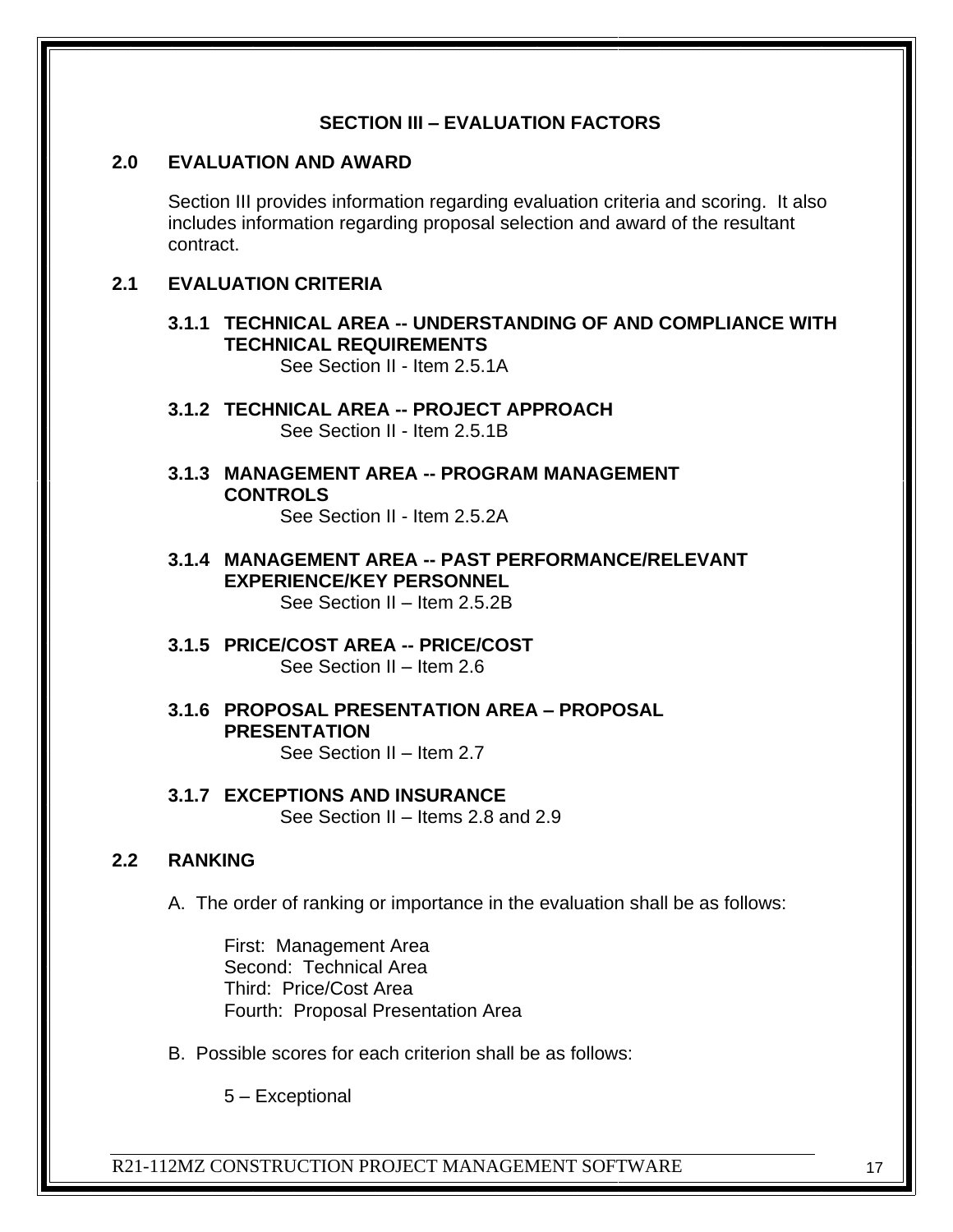- 4 Very Good
- 3 Satisfactory
- 2 Marginal
- 1 Unacceptable

C. Definitions for scoring are as follows:

#### 1. The following apply to the Technical and Management Areas:

Exceptional – The proposal meets all and exceeds many of the requirements of the RFP to the benefit of the City, and the information provided is of such a nature as to answer all questions without need for further inquiry. There are no corrective actions required, and no compromise of requirements is needed.

Very Good -- The proposal meets all and exceeds some of the requirements of the RFP to the benefit of the City, and the information provided is of such a nature as to answer most questions without need for further inquiry. There are no corrective actions required, and no compromise of requirements is needed.

Satisfactory -- The proposal meets the requirements of the RFP, and the information provided is of such a nature as to answer many questions without need for further inquiry. There are very few corrective actions required, and no substantive compromise of requirements is needed.

Marginal -- The proposal does not meet some of the requirements of the RFP, and the information provided is of such a nature as to require some clarification. There are some corrective actions required, and some non-substantive compromise of requirements is needed.

Unacceptable -- The proposal does not meet many of the requirements of the RFP, and the information provided is of such a nature as to require much clarification. There are many corrective actions required, and substantive compromise of requirements is needed.

#### 2. The following apply to the Price Area:

Exceptional – The proposal meets all and exceeds many of the requirements of the RFP to the benefit of the City, and the information provided is of such a nature as to answer all questions without need for further inquiry. There are no corrective actions required, and no compromise of requirements is needed. The price is lower than the budget amount and/or the average price of the competition.

Very Good -- The proposal meets all and exceeds some of the requirements of the RFP to the benefit of the City, and the information provided is of such a nature as to answer most questions without need for further inquiry. There are no corrective actions required, and no compromise of requirements is needed.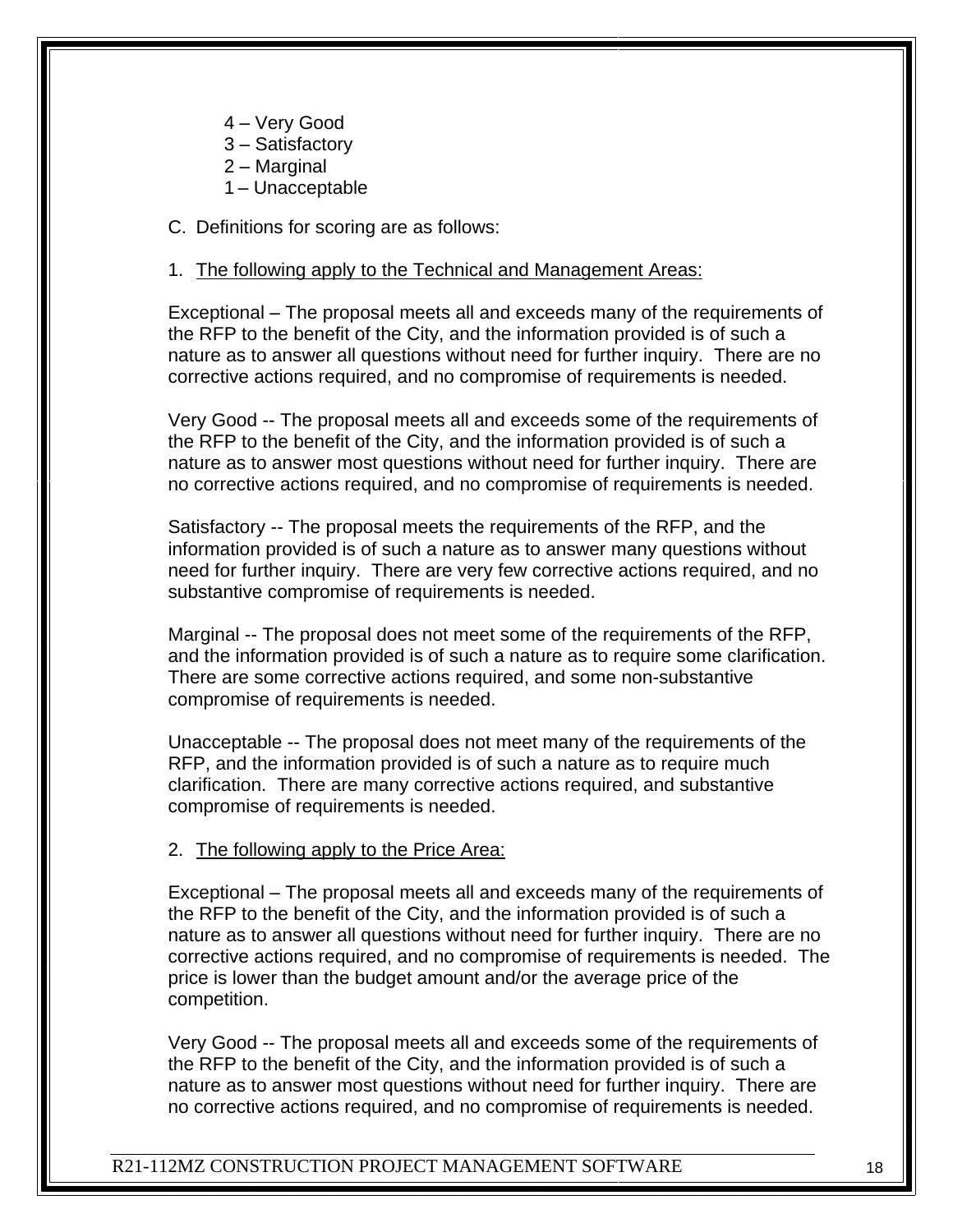The price is lower than the budget amount and/or the average price of the competition.

Satisfactory -- The proposal meets the requirements of the RFP, and the information provided is of such a nature as to answer many questions without need for further inquiry. There are very few corrective actions required, and no substantive compromise of requirements is needed. The price is very close to the budget amount and/or the average price of the competition.

Marginal -- The proposal does not meet some of the requirements of the RFP, and the information provided is of such a nature as to require some clarification. There are some corrective actions required, and some non-substantive compromise of requirements is needed. The price exceeds the budget amount and/or the average price of the competition.

Unacceptable -- The proposal does not meet many of the requirements of the RFP, and the information provided is of such a nature as to require much clarification. There are many corrective actions required, and substantive compromise of requirements is needed. The price significantly exceeds the budget amount and/or the average price of the competition.

#### 3. The following apply to the Proposal Presentation Area:

Exceptional – The proposal is professionally communicated, complete in all areas, provides sufficient detail, and is presented in a clear and effective manner. The quality far exceeds that of the competition, industry standard, or reasonable expectation.

Very Good -- The proposal is professionally communicated, complete in all areas, provides sufficient detail, and is presented in a clear and effective manner. The quality exceeds that of the competition, industry standard, or reasonable expectation.

Satisfactory -- The proposal is professionally communicated, complete in all areas, provides sufficient detail, and is presented in a clear and effective manner. The quality is equal to that of the competition, industry standard, or reasonable expectation.

Marginal -- The proposal is not professionally communicated and is incomplete in some areas, provides insufficient detail, and is not presented in a clear and effective manner. The quality is below that of the competition, industry standard, or reasonable expectation.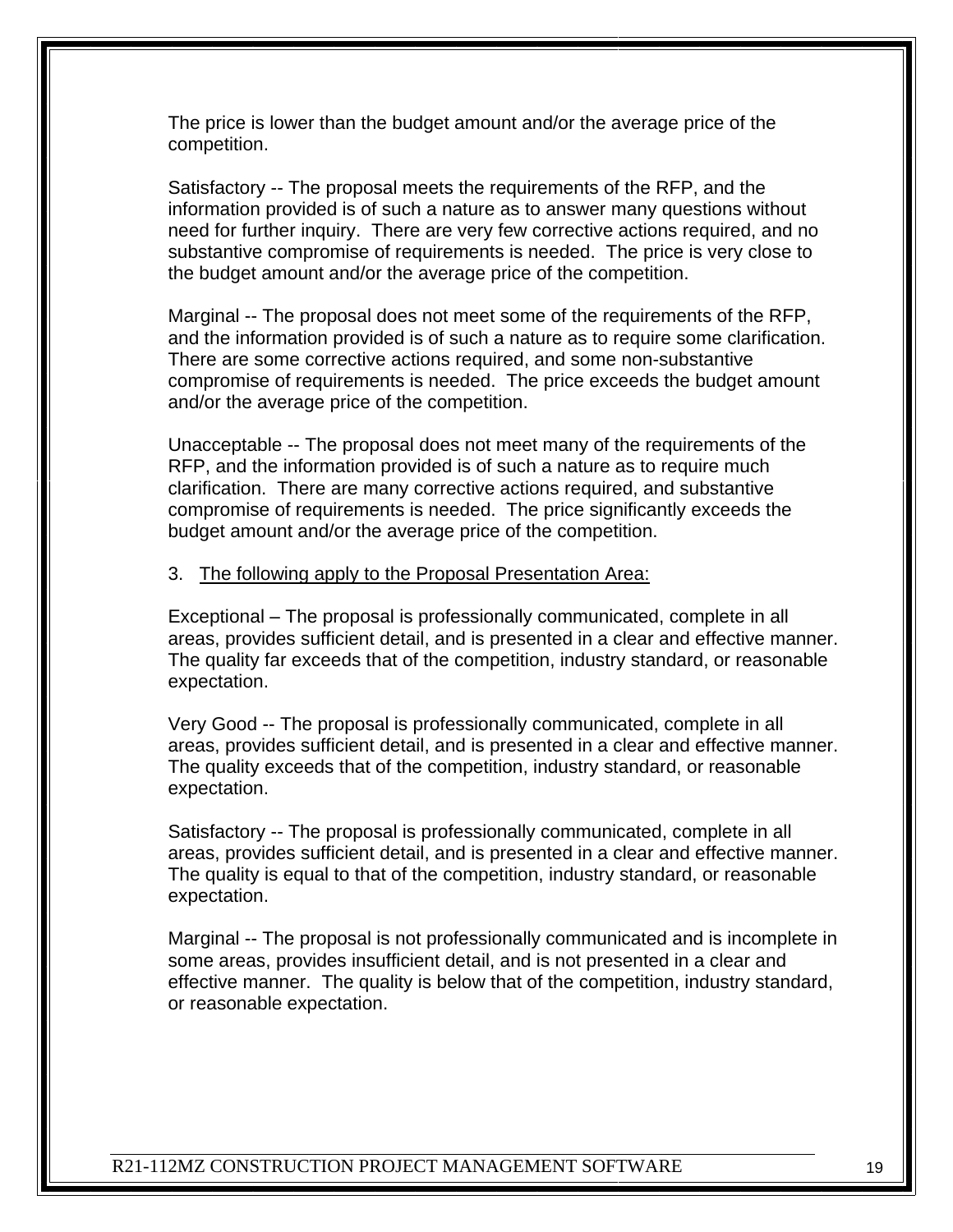Unacceptable -- The proposal is not professionally communicated and is incomplete in many areas, provides insufficient detail, and is not presented in a clear and effective manner. The quality is far below that of the competition, industry standard, or reasonable expectation.

#### D. Final/Overall Scoring

The final proposal score will be determined by adding the area scoring. The sum of the area scores will be the final/overall score.

### **2.3 SELECTION COMMITTEE**

A selection committee will review all proposals. Through this process, the City will determine which proposals are acceptable or unacceptable. The City will notify, in writing, the Offerors whose proposals are deemed to be unacceptable. Those Offerors offering proposals deemed to be acceptable by the City will be evaluated and scored by the selection committee. This scoring will determine which Offerors are considered to be in the competitive range and may be the basis for an award decision without further steps.

If the selection committee elects not to award based upon evaluation scoring, it may engage in a forced elimination process. To inform this process, it may require oral presentations or interviews with the Offerors considered to be in the competitive range. If oral presentations or interviews are conducted, they may also be scored, or they may simply be considered as information supporting the forced elimination process. The selection committee may request revisions to the proposal from each of the Offerors at the conclusion of the interviews. The intent of the forced elimination process is to reach consensus. The decision will be based on all relevant factors, and based upon perception of best value. The final decision may or may not exactly reflect scoring ranking.

The City also reserves the right to request best and final offers from all Offerors at any point in the proposal evaluation process.

#### **3.4 AWARD OF CONTRACT**

It is anticipated that there will be negotiations or discussions with Offerors. However, the City reserves the right to award without negotiations or discussions. The City also reserves the right to award a contract not necessarily or merely to the Offeror with the most advantageous price. The City intends to award to the Offeror that demonstrates the best value to the City and the most substantiated ability to fulfill the requirements contained in this Request for Proposal. A contract prepared by the City will be finalized and/or negotiated with the successful Offeror. In the event a contract cannot be negotiated with the top ranked Offeror, the City may enter into negotiations with the second highest ranked Offeror, or the City may decide to call for new proposals. Immediately after the notice of award, the successful Offeror will begin planning in conjunction with the City of Colorado Springs staff (to be designated by the City) to ensure fulfillment of all its obligations.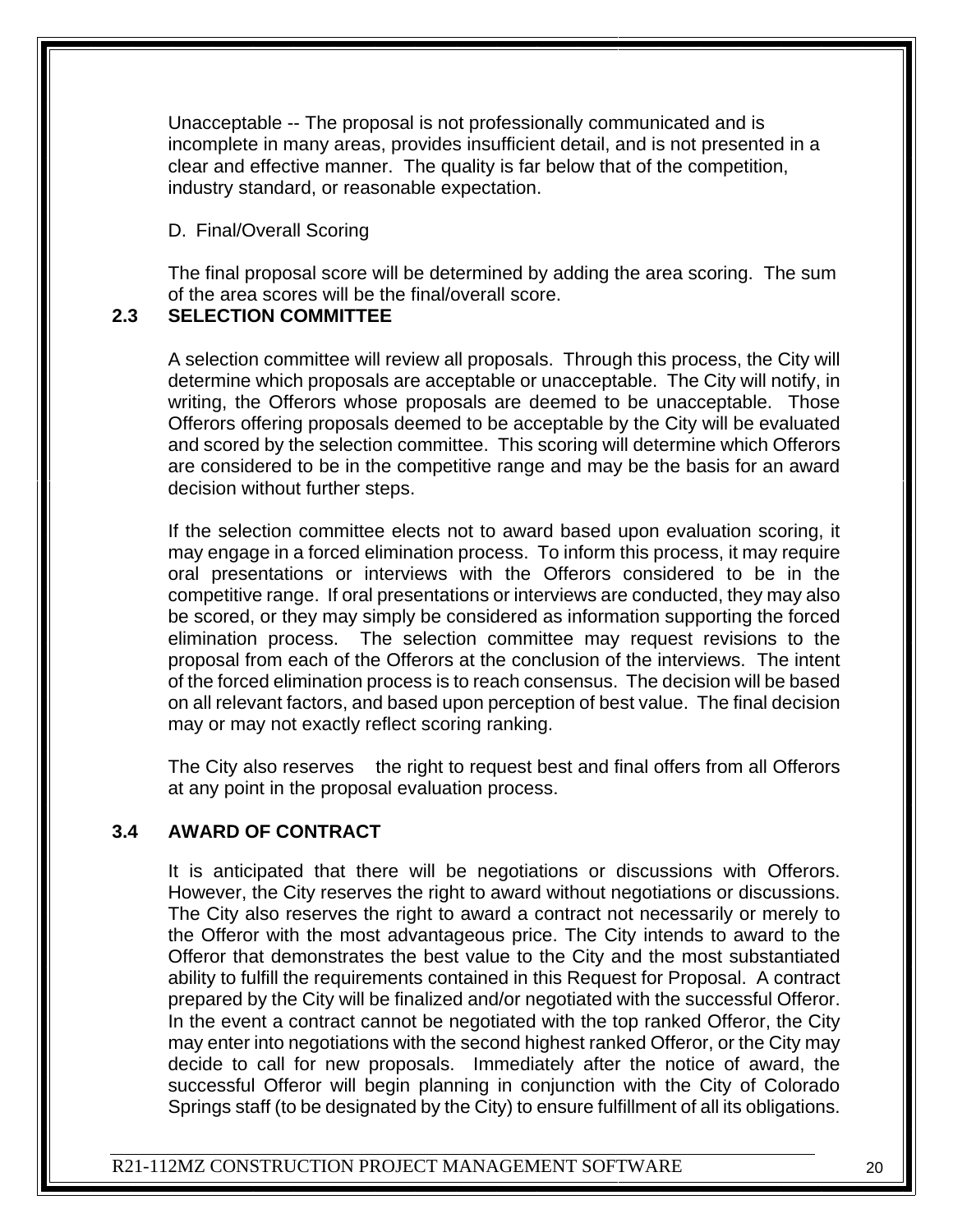The successful Offeror may be expected to attend regular meetings as required by the City to assist in the preparation for startup.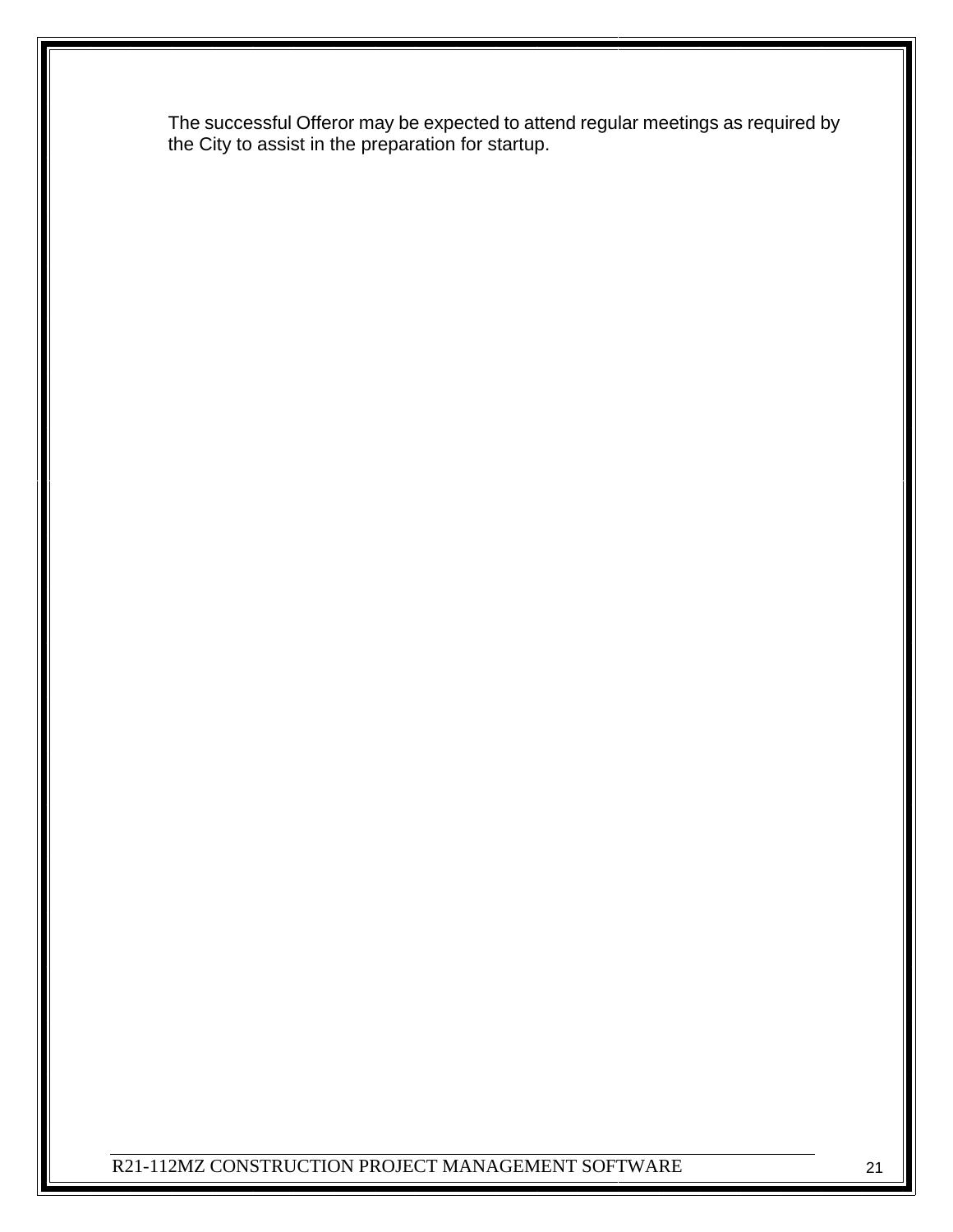**SECTION IV – RESERVED**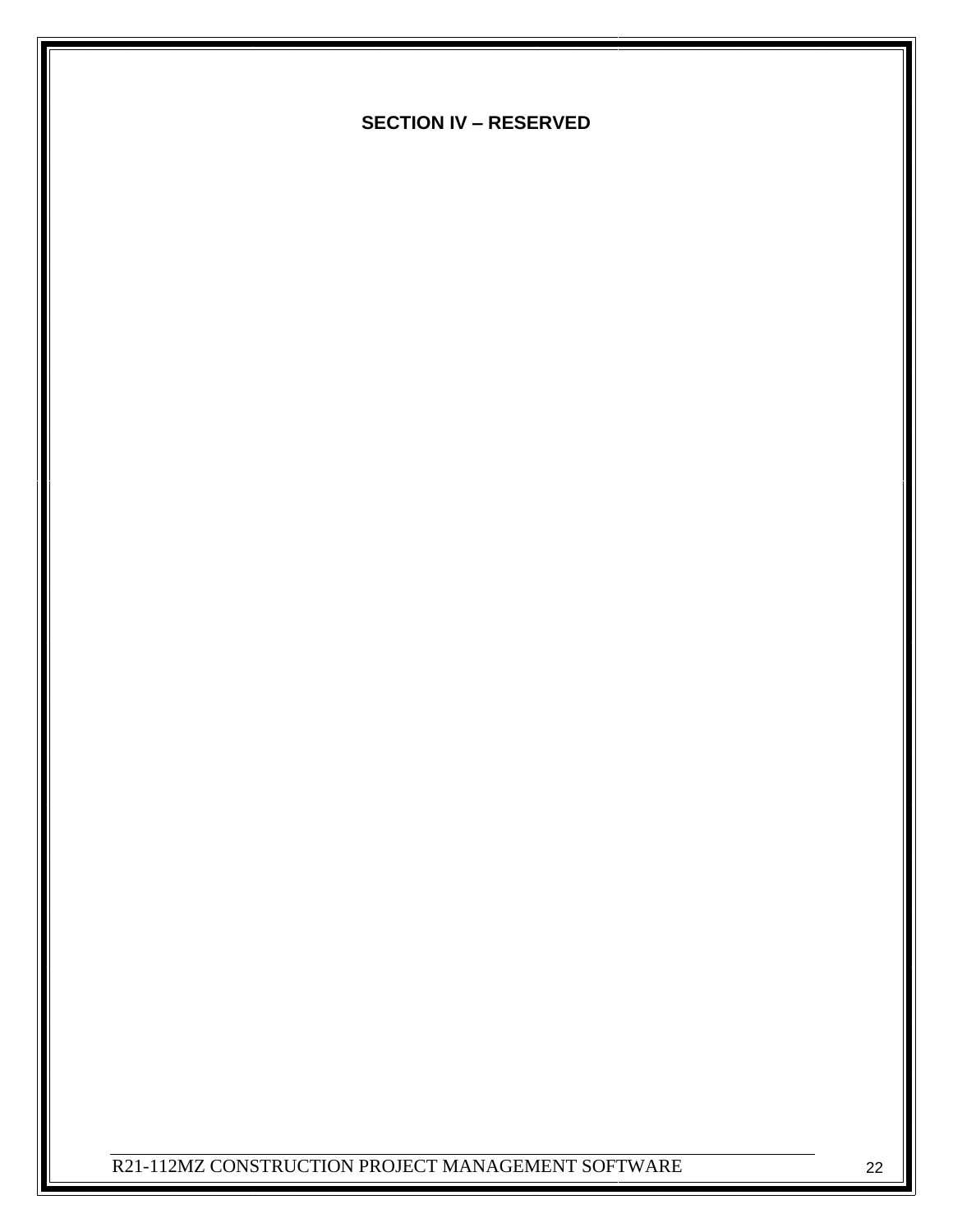# **SECTION V – EXHIBITS**

#### **5.0 EXHIBITS**

- Exhibit 1 Proposal Certification<br>Exhibit 2 Sample Contract
	- Sample Contract
- Exhibit 3 Exceptions
- Exhibit 4 Minimum Insurance Requirements
- Exhibit 5 Statement of Work
- Exhibit 6 Qualification Statement
- Exhibit 7 Evaluation Scoresheet
- Exhibit 8 Functional & Technical Requirements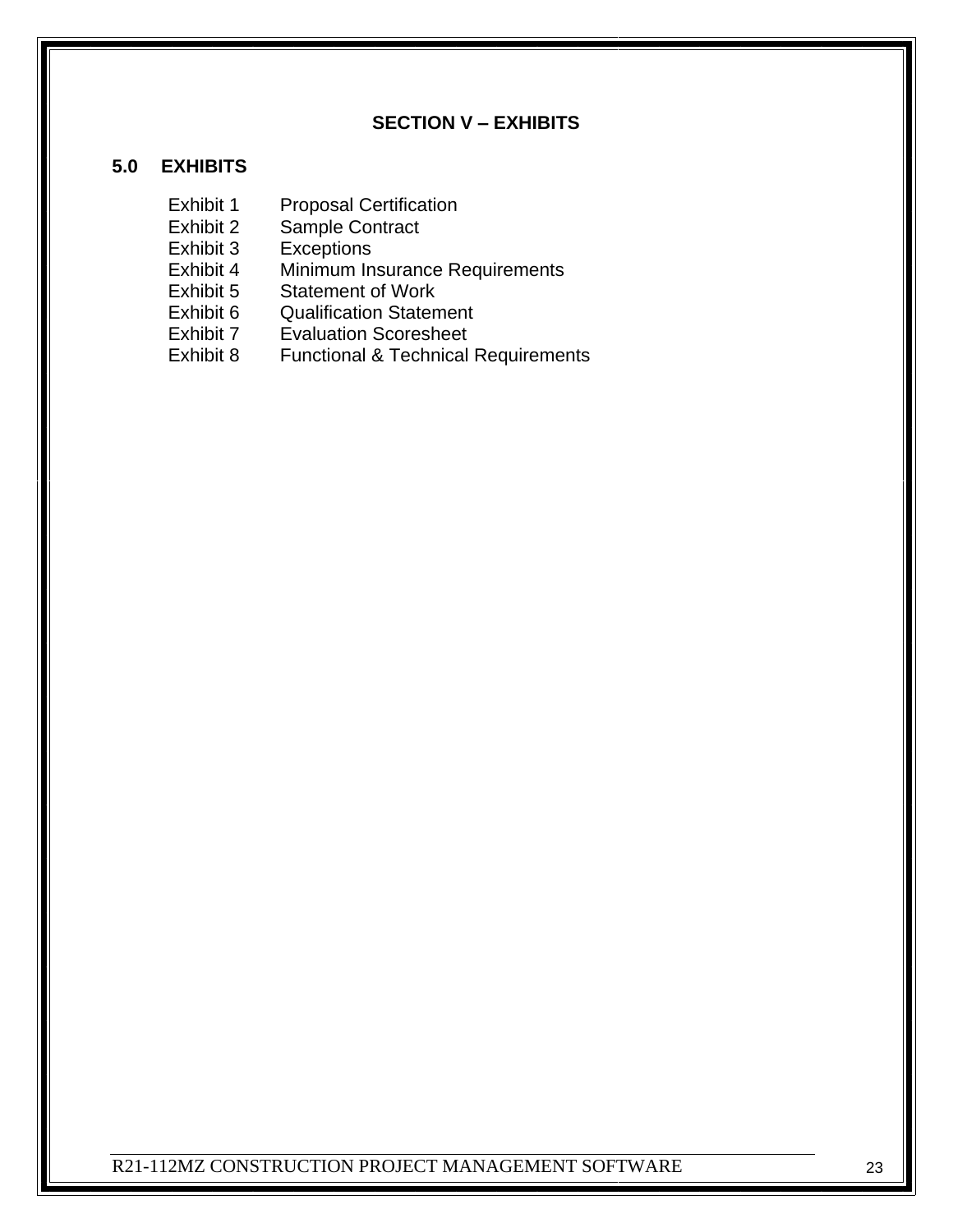|                 | Check or Mark the space after each number to indicate compliance.                                                                                                                                                                                                                    |
|-----------------|--------------------------------------------------------------------------------------------------------------------------------------------------------------------------------------------------------------------------------------------------------------------------------------|
|                 | 1. ______ Address of Offeror's Principal Place of Business:                                                                                                                                                                                                                          |
|                 |                                                                                                                                                                                                                                                                                      |
|                 |                                                                                                                                                                                                                                                                                      |
|                 | Does Offeror have an established office or facility in Colorado Springs?                                                                                                                                                                                                             |
|                 | Yes ______ No ______                                                                                                                                                                                                                                                                 |
|                 | If yes, indicate address below if different than Principal Place of Business.                                                                                                                                                                                                        |
|                 | Colorado Springs Facility - Year established ____________                                                                                                                                                                                                                            |
|                 | Address of Colorado Springs Facility:                                                                                                                                                                                                                                                |
|                 |                                                                                                                                                                                                                                                                                      |
|                 |                                                                                                                                                                                                                                                                                      |
|                 |                                                                                                                                                                                                                                                                                      |
|                 | Percent of Work to be Performed from Principal Place of Business? ______                                                                                                                                                                                                             |
|                 | Percent of Work to be Performed from Colorado Springs Facility? ______                                                                                                                                                                                                               |
| as applicable.) | 2. ______ Indicate your ability to provide a certificate of insurance evidencing the required<br>coverage types and limits specified in Minimum Insurance Requirements Exhibit. (The<br>certificate of insurance must reflect the City of Colorado Springs as an Additional Insured, |
|                 | Indicate your ability to comply with the following requirements:                                                                                                                                                                                                                     |
|                 | The City shall be added as an Additional Insured to all liability policies:                                                                                                                                                                                                          |
|                 | $Yes$ No $\_\_\_\_\$                                                                                                                                                                                                                                                                 |
|                 |                                                                                                                                                                                                                                                                                      |
|                 | Your property and liability insurance company is licensed to do business in Colorado:                                                                                                                                                                                                |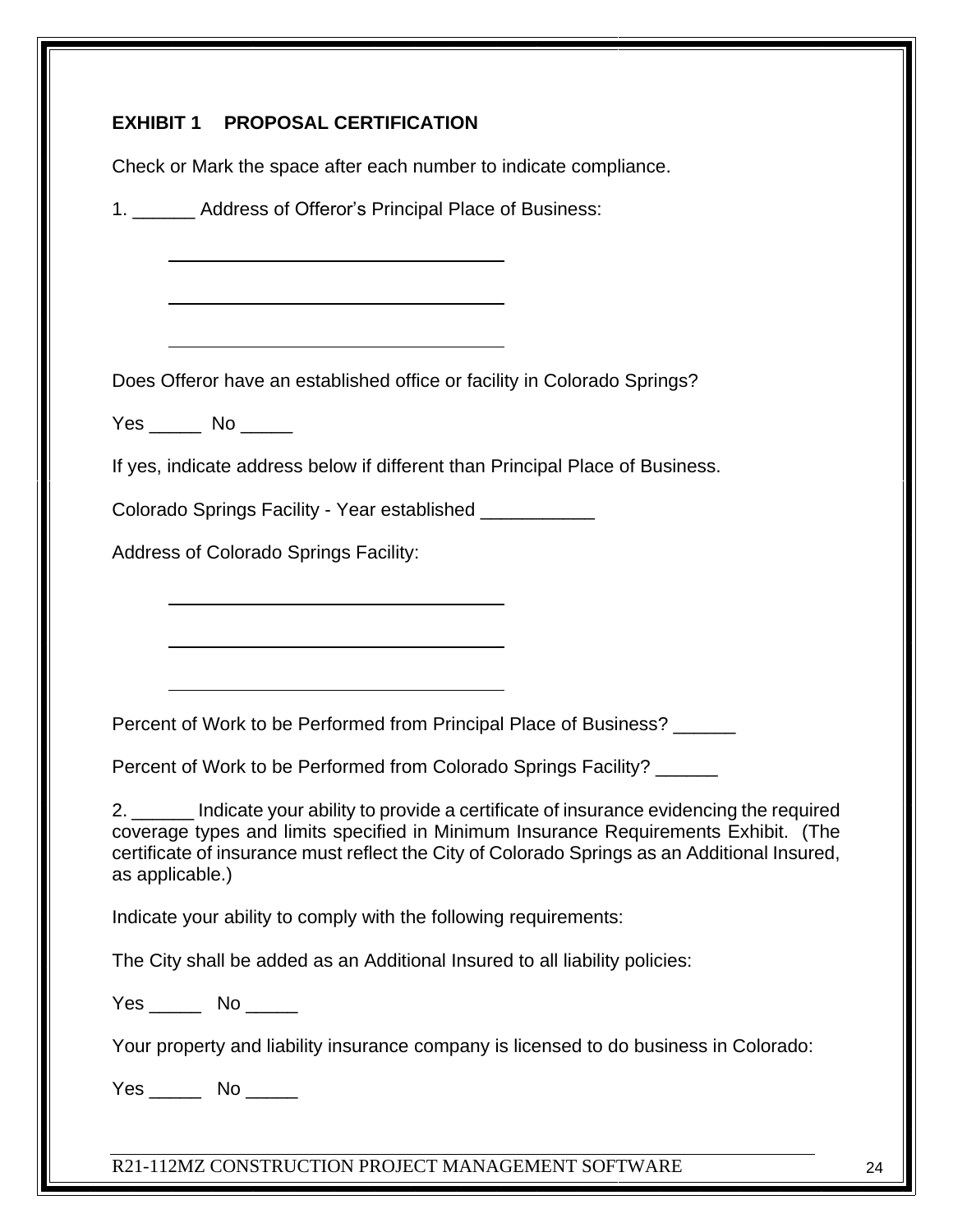Provide the name of your property and liability insurance company here:

Name: \_\_\_\_\_\_\_\_\_\_\_\_\_\_\_\_\_\_\_\_\_\_\_\_\_\_\_\_\_\_\_\_\_\_\_\_\_\_\_\_\_\_\_\_\_\_\_\_\_\_\_\_\_\_\_\_\_\_\_

Your property and liability insurance company has an AM best rating of not less than B+ and/or VII:

Yes No No

Worker's Compensation Insurance is carried for all employees and covers work done in Colorado.

Yes \_\_\_\_\_\_ No \_\_\_\_\_

3. \_\_\_\_\_\_ Provide one (1) copy of current financial statements (if required). Enclose financial information in a separate envelope; do not bind with the other proposal copies. If review of the information is to be restricted to the City's financial officer, it must be marked accordingly.

4. \_\_\_\_\_\_ Provide the completed and signed proposal. (Proposals must be identified as specified in this RFP document). All required Exhibits are attached.

By signing below, the Offeror certifies that no person or firm other than the Offeror or as otherwise indicated has any interest whatsoever in this offer or any Contract that may be entered into as a result of this offer and that in all respects the offer is legal and firm, submitted in good faith without collusion or fraud.

Offeror has appointed and the offeror's representative and  $\overline{a}$ contact for all questions or clarifications in regard to this Offeror.

 $\text{Telephone:} \quad (\_\_) \_\_\_$ 

Email: \_\_\_\_\_\_\_\_\_\_\_\_\_\_\_\_\_

The undersigned acknowledges and understands the terms, conditions, Specifications and all Requirements contained and/or referenced and are legally authorized by the Offeror to make the above statements or representations.

(Name of Company) (Signature)

 $\overline{a}$ 

(Address) Date

(City, State and Zip) (Telephone Number)

R21-112MZ CONSTRUCTION PROJECT MANAGEMENT SOFTWARE 25

 $\overline{a}$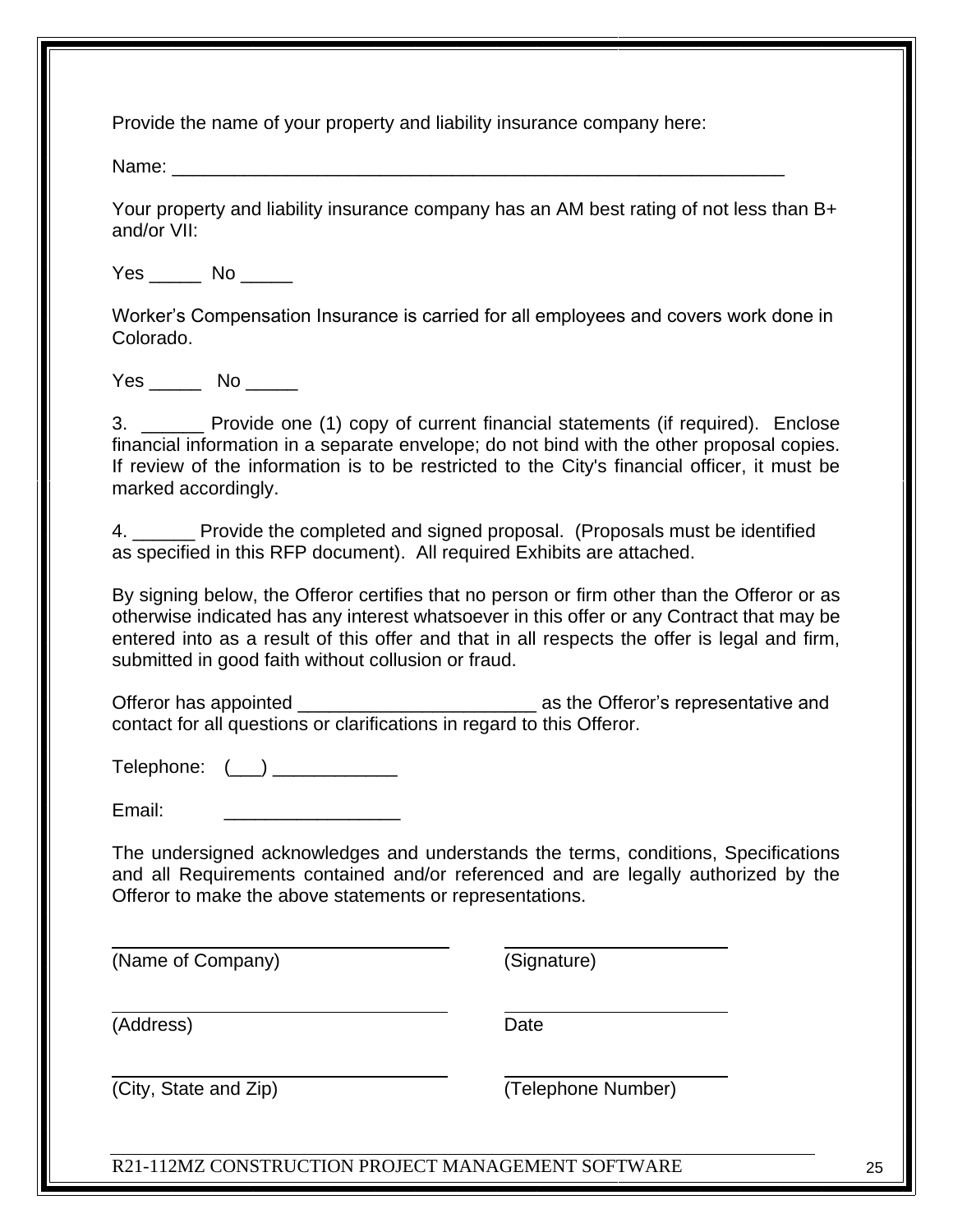| (Name typed/Printed)                                                                                                                                     | (Title) |  |
|----------------------------------------------------------------------------------------------------------------------------------------------------------|---------|--|
| (E-Mail Address)                                                                                                                                         |         |  |
|                                                                                                                                                          |         |  |
|                                                                                                                                                          |         |  |
| Offeror hereby acknowledges receipt of the following amendments, if applicable<br>Offeror agrees that it is bound by all Amendments identified herein.   |         |  |
|                                                                                                                                                          |         |  |
|                                                                                                                                                          |         |  |
|                                                                                                                                                          |         |  |
|                                                                                                                                                          |         |  |
| Please Note the attached Representations and Certifications must be initialed by<br>Offeror in the spaces provided and returned with this certification. |         |  |
|                                                                                                                                                          |         |  |
|                                                                                                                                                          |         |  |
|                                                                                                                                                          |         |  |
|                                                                                                                                                          |         |  |
|                                                                                                                                                          |         |  |
|                                                                                                                                                          |         |  |
|                                                                                                                                                          |         |  |
|                                                                                                                                                          |         |  |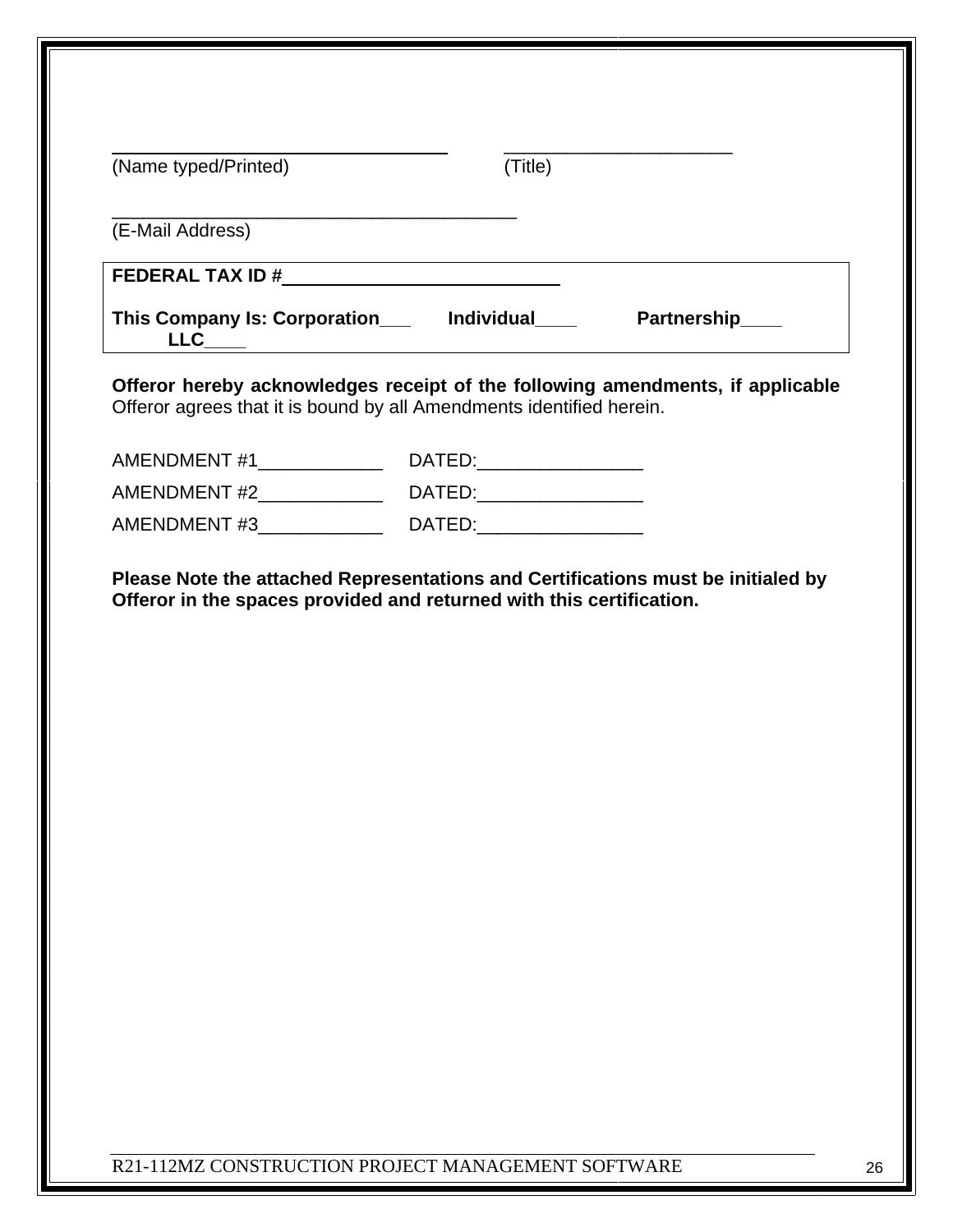#### **REPRESENTATIONS AND CERTIFICATIONS**

Exhibit 1 Continued

#### **1. INSURANCE REQUIREMENTS**

Offeror shall comply with all insurance requirements and will submit the Insurance Certificates prior to performance start date. If limits are different from the stated amounts, Offeror shall explain variance. Certain endorsements and "additionally insured" statements may require further clarification and specific statements on a project specific basis and should have been described in the Offeror's proposal.

 $\overline{\phantom{a}}$  , where  $\overline{\phantom{a}}$ Initials for 1

#### **2. ETHICS VIOLATIONS**

a) The Offeror shall have in place and follow reasonable procedures designed to prevent and detect possible violations described in this clause in its own operations and direct business relationships.

b) Offeror certifies the Offeror has not violated or caused any person to violate, and shall not violate or cause any person to violate, the City's Code of Ethics contained in Article 3, of Chapter 1 of the City Code and in the City's Procurement Rules and Regulations c) When the Offeror has reasonable grounds to believe that a violation described in this clause may have occurred, the Offeror shall promptly report the possible violation to the City Contracts Specialist in writing.

c) The Offeror must disclose with the signing of this proposal, the name of any officer, director, or agent who is also an employee of the City and any City employee who owns, directly or indirectly, an interest of ten percent (10%) or more in the Offeror's firm or any of its branches.

d) In addition, the Offeror must report any conflict or apparent conflict, current or discovered during the performance of the Contract, to the City Contracts Specialist.

e) The Offeror shall not engage in providing gifts, meals or other amenities to City employees. The right of the Offeror to proceed may be terminated by written notice issued by City Contracts Specialist if Offeror offered or gave a gratuity to an officer, official, or employee of the City and intended by the gratuity to obtain a contract or favorable treatment under a contract.

f) The Offeror shall cooperate fully with the City or any agency investigating a possible violation on behalf of the City. If any violation is determined, the Offeror will properly compensate the City.

g) The Offeror agrees to incorporate the substance of this clause (after substituting "Contractor" for "Offeror") in all subcontracts under this offer.

\_\_\_\_\_\_\_\_\_\_\_ Initials for 2

**3. ILLEGAL ALIENS**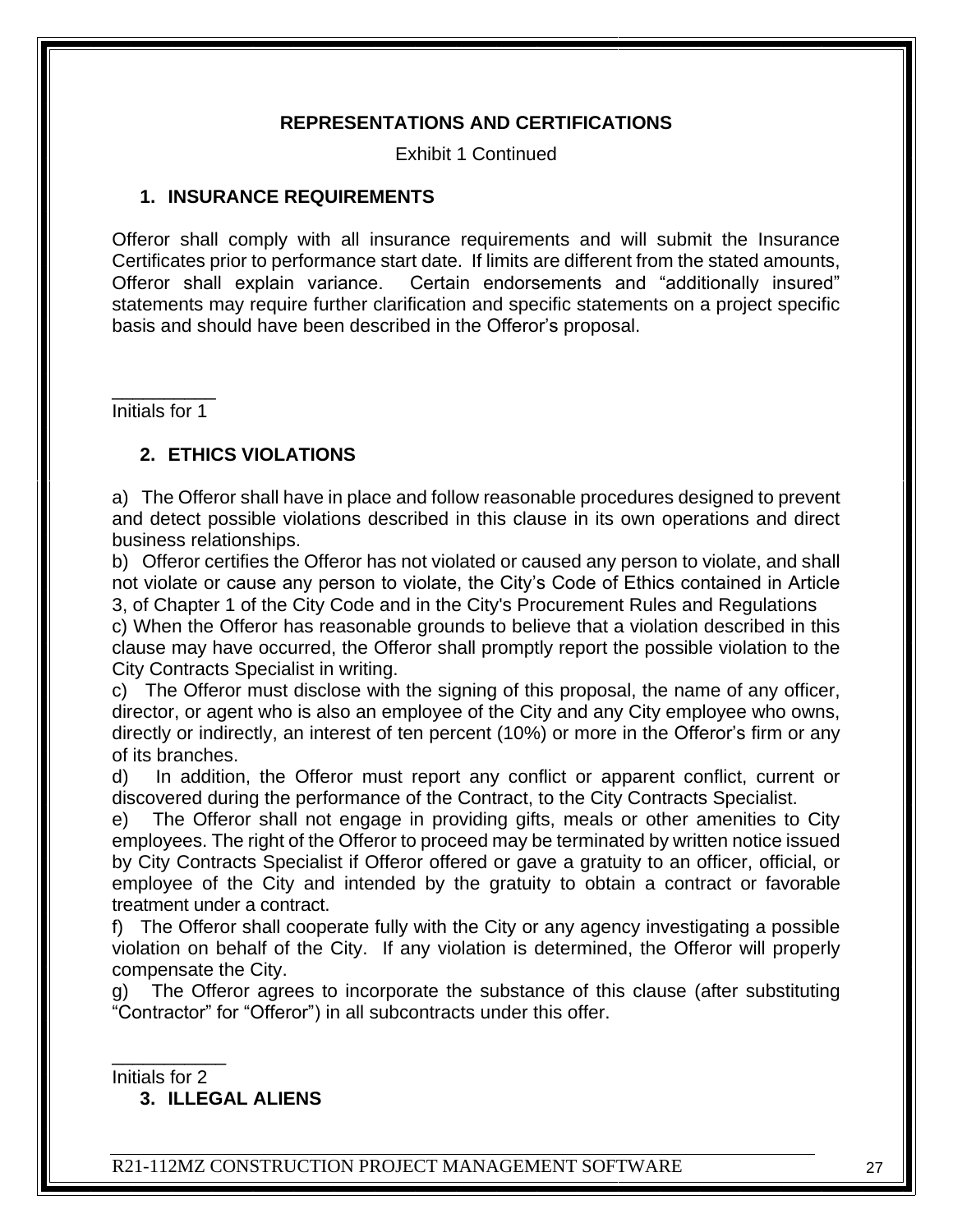If Offeror has any employees or subcontractors, Offeror shall comply with § 8-17.5-101, et seq., C.R.S. regarding Illegal Aliens – Public Contracts for Services, and this section of this Agreement. 8-17.5-102 includes, in part, that:

- 1. Offeror shall not:
	- a. Knowingly employ or contract with an illegal alien to perform work under this Agreement; or
	- b. Enter into a contract with a subcontractor that fails to certify to Offeror that the subcontractor shall not knowingly employ or contract with an illegal alien to perform work under this Agreement.
- 2. Offeror has verified or attempted to verify that Offeror does not employ any illegal aliens and, will participate in the E-Verify Program or State Department program in order to confirm eligibility of all employees who are newly hired to perform work under public contract for services.
- 3. Offeror will not use E-Verify Program or State Department program procedures to undertake pre-employment screening of job applicants while the public contract for services is being performed.
- 4. If Offeror obtains actual knowledge that a subcontractor performing work under this Agreement knowingly employs or contracts with an illegal alien, Provider shall:
	- a. Notify the subcontractor and the City within three days that Offeror has actual knowledge that the subcontractor is employing or contracting with an illegal alien; and
	- b. Terminate the subcontract with the subcontractor if within three days of receiving such notice, the subcontractor does not stop employing or contracting with the illegal alien. However, the Offeror shall not terminate the contract with the subcontractor if during this three day period:
		- i. The subcontractor provides information which establishes that the subcontractor has not knowingly employed or contracted with an illegal alien, and
		- ii. The Offeror will not employ the illegal aliens in the performance of any City contract.
- 5. Offeror shall comply with any reasonable request by the Department of Labor and Employment made in the course of an investigation that the Department is undertaking pursuant to the authority established in §8-17.5-102(5), C.R.S.
- 6. If Offeror violates this provision, the City may terminate the contract for a breach of contract. If the Agreement is terminated, the Offeror shall be liable for actual and consequential damages.

\_\_\_\_\_\_\_\_\_\_\_ Initials for 3

# **4. COOPERATION WITH OTHER CONTRACTORS**

Other City activities/contracts may be in progress or start during the performance of this contract. The Offeror shall coordinate the work harmoniously with the other contractors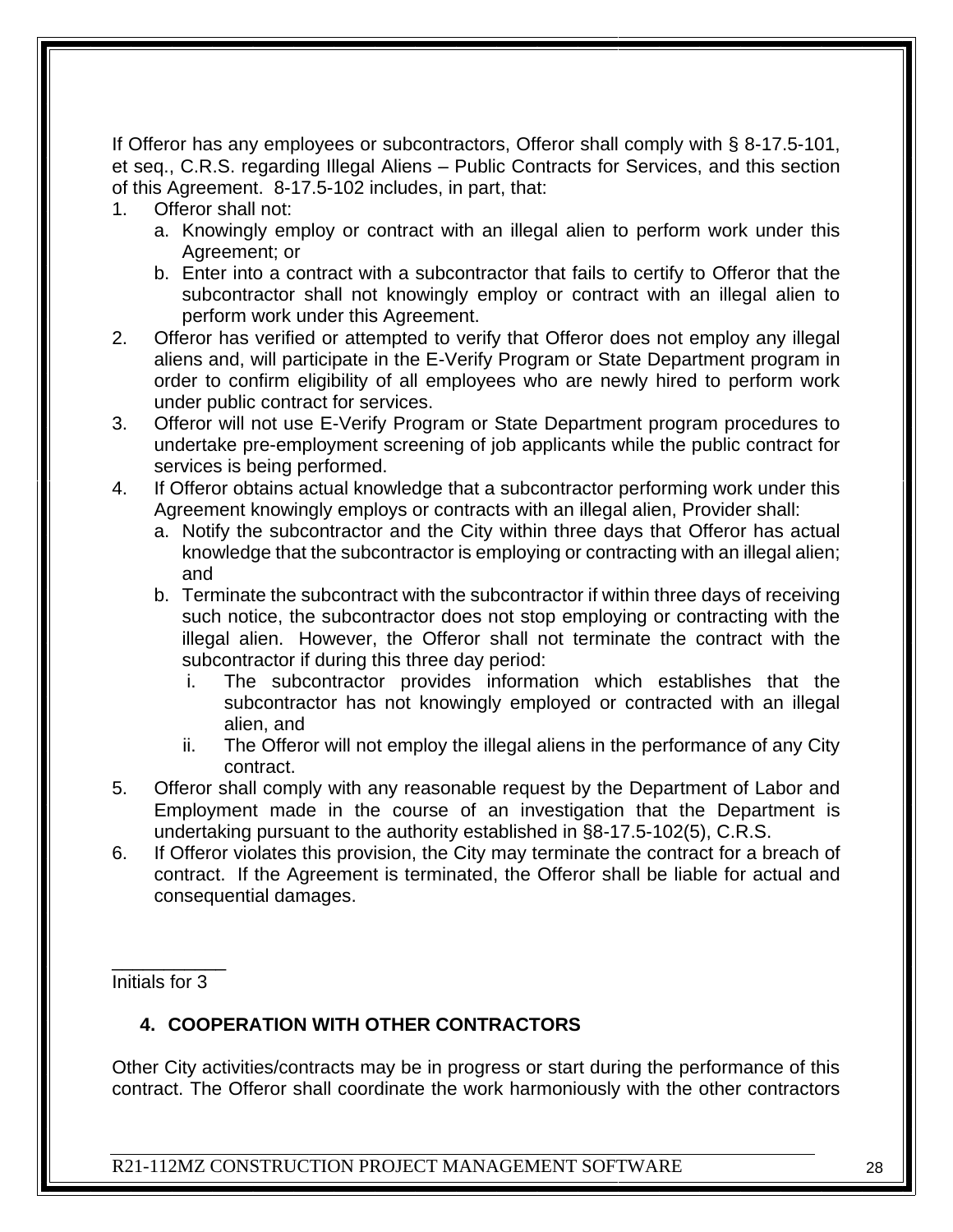or City personnel, if applicable.

\_\_\_\_\_\_\_\_\_\_\_ Initials for 4

#### **5. INTERNET USE**

Should the Offeror require access to City Internet resources in the performance of this requirement, a "Contractor's Internet Use Agreement" form must be separately signed by each individual having access to the City Network. The completed Contractor's Internet Use Agreement will be maintained with this agreement. Inappropriate use of the City Network will be grounds for immediate termination of any awarded contact.

\_\_\_\_\_\_\_\_\_\_\_ Initials for 5

#### **6. LITIGATION**

If awarded a contract, Offeror shall notify the City within five (5) calendar days after being served with a summons, complaint, or other pleading in any matter which has been filed in any federal or state court or administrative agency. The Offeror shall deliver copies of such document(s) to the City's Procurement Services Manager. The term "litigation" includes an assignment for the benefit of creditors, and filings of bankruptcy, reorganization and/or foreclosure.

\_\_\_\_\_\_\_\_\_\_ Initials for 6

#### **7. CONTRACTOR'S REGISTRATION INFORMATION**

Offeror's firm verifies and states that they are (check all that apply):

- Large Business (i.e. do not qualify as a small business or non-profit)
- \_\_\_\_\_\_\_ Nonprofit
- \_\_\_\_\_\_\_ Small Business
- \_\_\_\_\_\_\_ Black Owned Business
- Disadvantaged Business Owner
- Hispanic Owned Business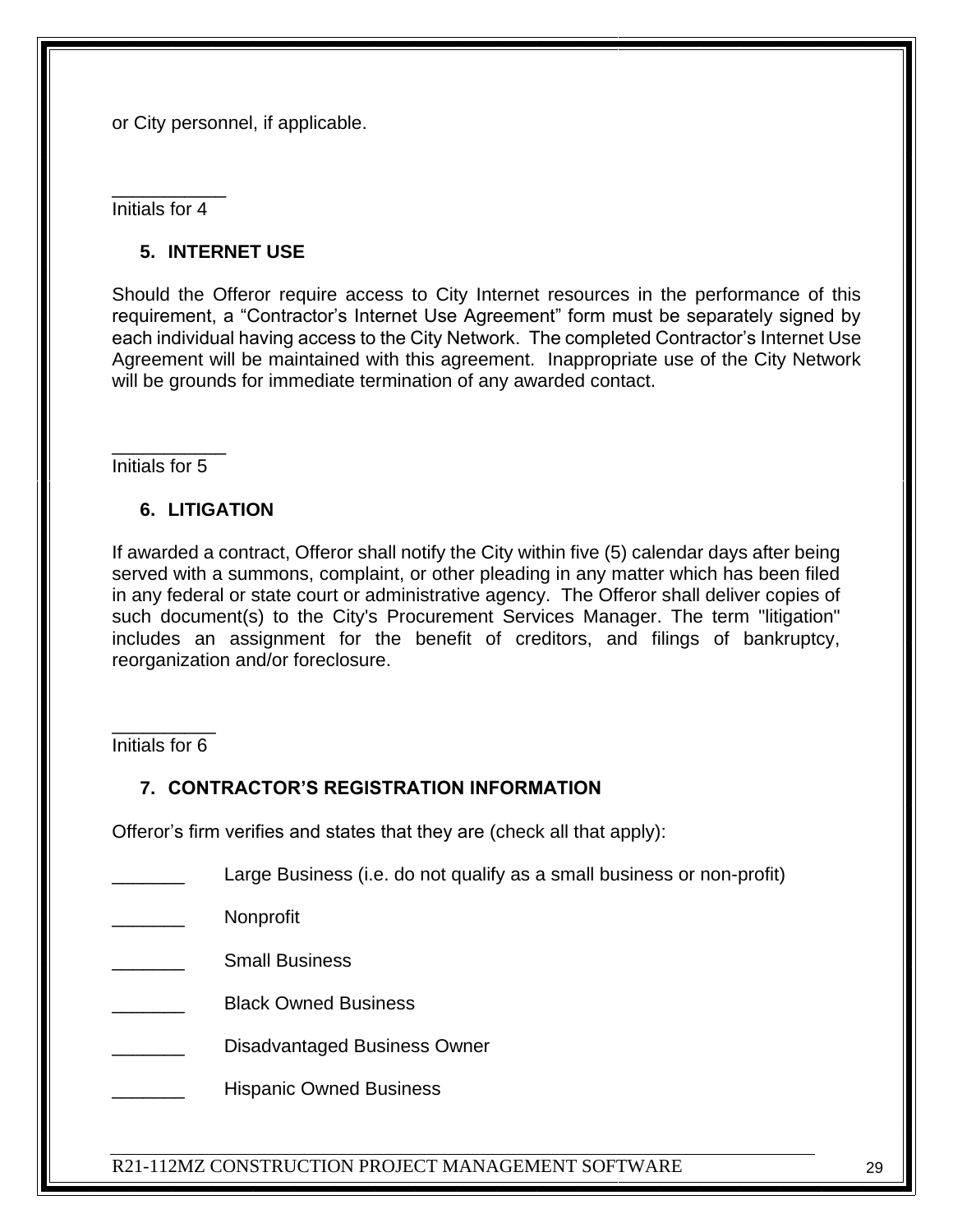Native American Owned Business

\_\_\_\_\_\_\_ Woman Owned Business

Veteran Owned Business

\_\_\_\_\_\_\_ Other

Note: The City accepts self-certification for these categories in accordance with Small Business Administration (SBA) standards. The SBA size standards are found on the SBA website [https://www.sba.gov/content/am-i-small-business-concern.](https://www.sba.gov/content/am-i-small-business-concern)

\_\_\_\_\_\_\_\_\_\_ Initials for 7

# **8. CONTRACTOR PERSONNEL**

a) The Offeror shall appoint one of its key personnel as the "Authorized Representative" who shall have the power and authority to interface with the City and represent the Offeror in all administrative matters concerning this proposal and any awarded contract, including without limitation such administrative matters as correction of problems modifications, and reduction of costs.

b) The Authorized Representative shall be the person identified in the Offeror's proposal, unless the Offeror provides written notice to the City naming another person to serve as its Authorized Representative. Communications received by the City Contracts Specialist from the Authorized Representative shall be deemed to have been received from the Offeror.

|                                                                                                                                                                                                                                | (Name)  |
|--------------------------------------------------------------------------------------------------------------------------------------------------------------------------------------------------------------------------------|---------|
|                                                                                                                                                                                                                                | (Title) |
| Can be reached at                                                                                                                                                                                                              |         |
|                                                                                                                                                                                                                                |         |
|                                                                                                                                                                                                                                |         |
| Cellular telephone number: example and the set of the set of the set of the set of the set of the set of the set of the set of the set of the set of the set of the set of the set of the set of the set of the set of the set |         |
| E-mail address:                                                                                                                                                                                                                |         |

Initials for 8

\_\_\_\_\_\_\_\_\_\_\_\_

# **9. OFFEROR'S CERTIFICATION**

The undersigned hereby affirms that:

a) He/She is a duly authorized agent of the Offeror;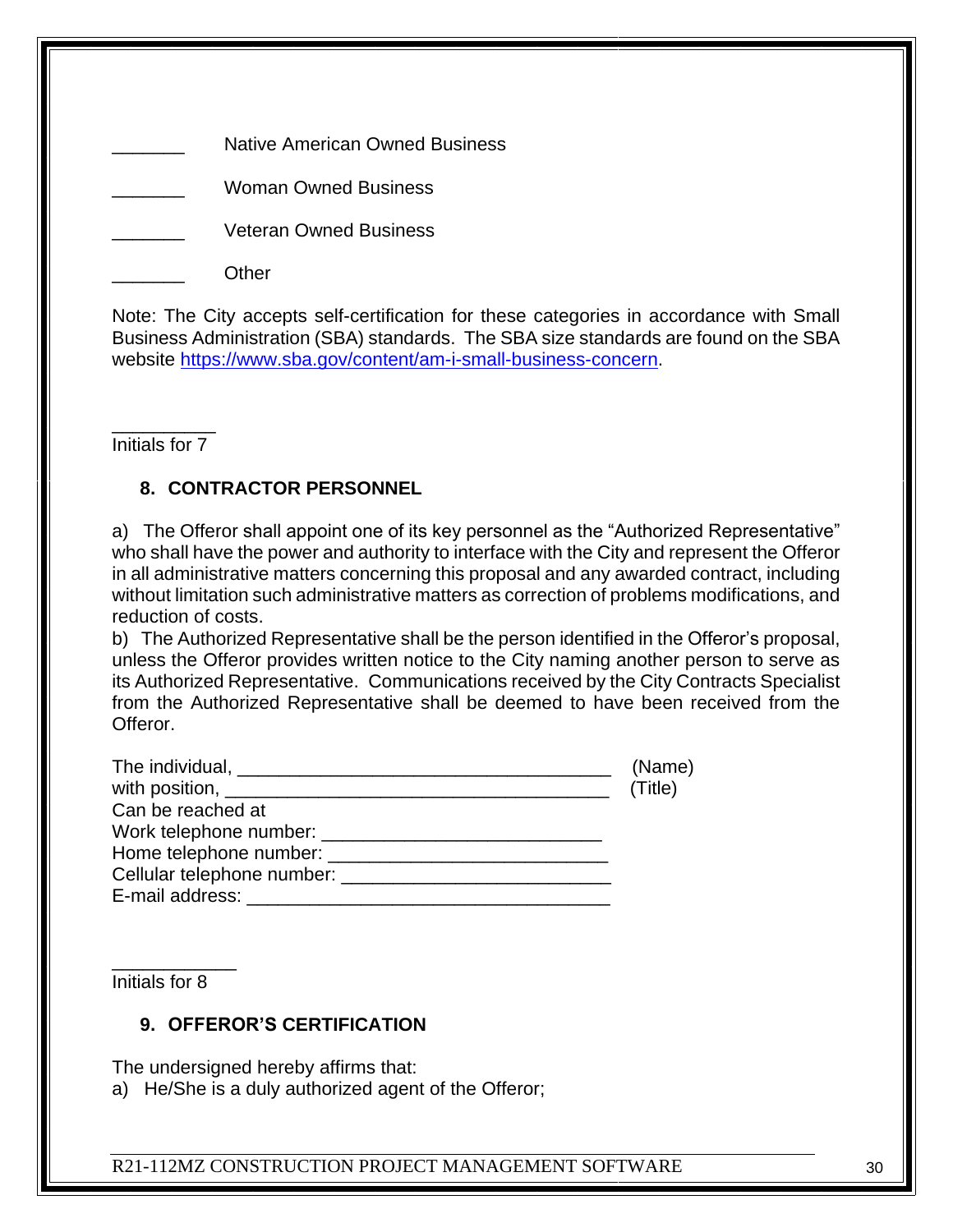b) He/She has read and agrees to the City's standard terms and conditions attached. c) The offer is presented in full compliance with the collusive prohibitions of the City of Colorado Springs. The Offeror certifies that no employee of its firm has discussed, or compared the offer with any other offeror or City employee and has not colluded with any other offeror or City employee.

d) The Offeror certifies that it has checked all of its figures, and understands that the City will not be responsible for any errors or omissions on the part of the Offeror in preparing its proposal.

e) By submitting an offer the Offeror certifies that it has complied and will comply with all requirements of local, state, and federal laws, and that no legal requirements have been or will be violated in making or accepting this solicitation.

I hereby certify that I am submitting the proposal based on my company's capabilities to provide quality products and/or services on time.

\_\_\_\_\_\_\_\_\_\_\_\_ Initials for 9

### **10.OFFEROR CERTIFICATION REGARDING DEBARMENT, SUSPENSION, PROPOSED DEBARMENT, AND OTHER RESPONSIBILITY MATTERS:**

- 1. The Offeror certifies to the best of its knowledge and belief, that (i) the Offeror and/or any of its Principals
	- a. Are ( ), Are not ( ) presently debarred, suspended, proposed for debarment, or declared ineligible for the award of contracts by any Federal agency;
	- b. Have ( ), Have not ( ), within a three year period preceding this offer, been convicted of or had a civil judgment rendered against them for: commission of fraud or a criminal offense in connection with obtaining, attempting to obtain, or performing a public (federal, state, local) contract or subcontract; violation of Federal or state antitrust statutes relation to the submission of offers; or commission of embezzlement, theft, forgery, bribery, falsification or destruction of records, making false statement, tax evasion, or receiving stolen property; and
	- c. Are ( ), Are not ( ) presently indicated for, or otherwise criminally or civilly charged by a governmental entity with, commission of any of the offenses enumerated in any paragraphs above.
- 2. The Offeror shall provide immediate written notice to the City Contracts Specialist if, at any time prior to contract award, the Offeror learns that its certification was erroneous when submitted or has become erroneous by reasons of changed circumstances.
- 3. The certification in paragraph 1. above, is a material representation of fact upon which reliance was placed when making award. If it is later determined that the Offeror knowingly rendered an erroneous certification, in addition to other remedies available to the City, the City Contracts Specialist may terminate the contract resulting from this solicitation for default. Termination for default may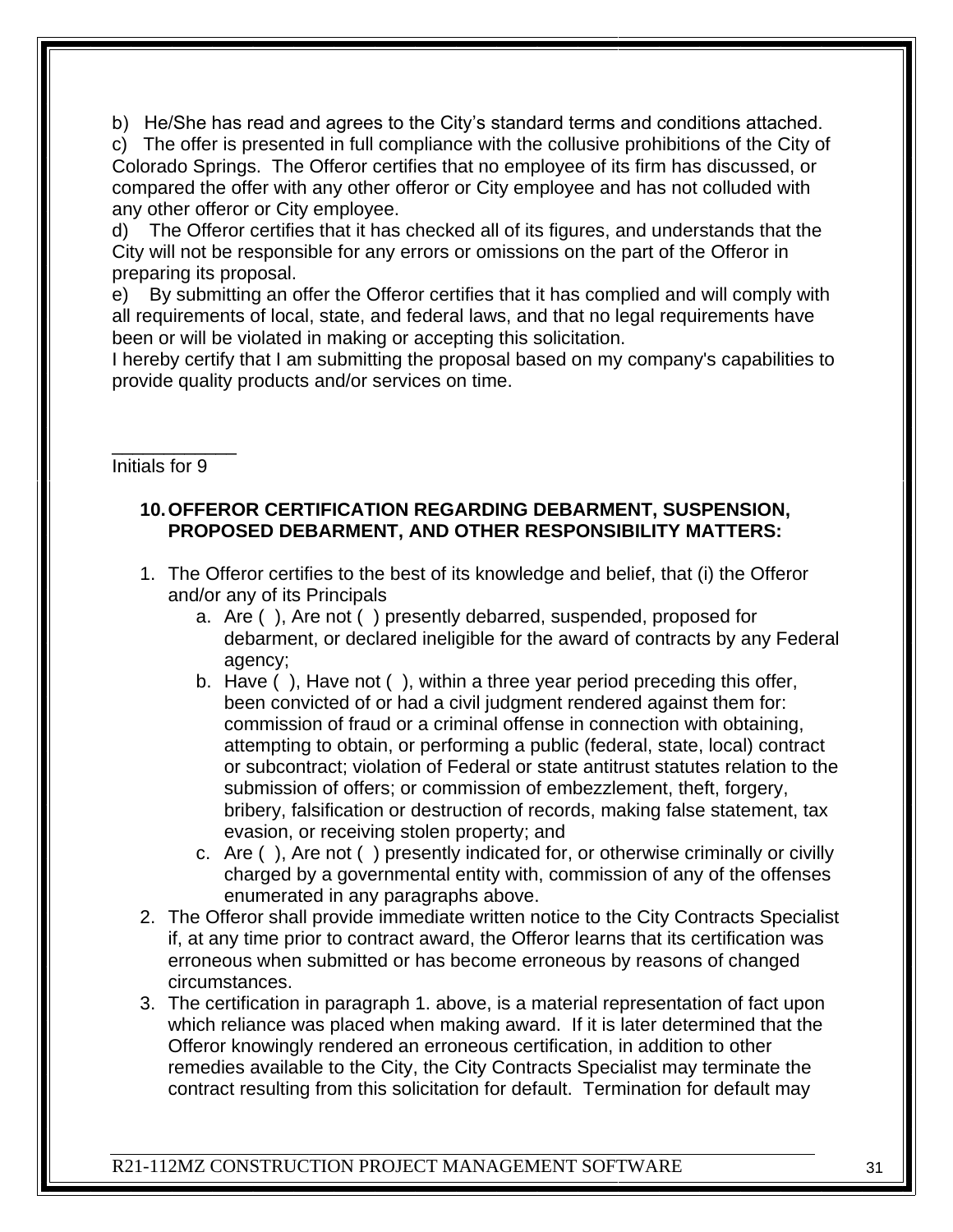result in additional charges being levied for the costs incurred by the City to initiate activities to replace the awarded Contractor.

\_\_\_\_\_\_\_\_\_\_\_\_ Initials for 10

#### **11.ACCEPTANCE OF CITY CONTRACTS SPECIALIST'S SOLE AUTHORITY FOR CHANGES**

Unless otherwise specified in the Contract, the Offeror hereby agrees that any changes to the scope of work, subsequent to the original contract signing, shall be generated in writing and an approval signature shall be obtained from the City Contracts Specialist prior to additional work performance.

\_\_\_\_\_\_\_\_\_\_\_\_ Initials for 11

# **12.CITY CONTRACTOR SAFETY PROGRAM**

The Offeror hereby agrees to adhere to a worker safety program for contractor employees on a City job site or location. By initialing below, the Offeror has reviewed the information and will abide by the City Policy which is available for review:

<https://coloradosprings.gov/finance/page/procurement-regulations-and-documents>

\_\_\_\_\_\_\_\_\_\_\_\_ Initials for 12

#### **13.ACCEPTANCE OF CITY ENVIRONMENTALLY PREFERRED PURCHASING (EPP) POLICY**

The City of Colorado Springs is committed to buying more environmentally preferable goods and services, as long as they meet performance needs, are available within a reasonable time and at a reasonable cost. The Offeror hereby acknowledges review of this policy by initialing below.

<https://coloradosprings.gov/finance/page/procurement-regulations-and-documents>

\_\_\_\_\_\_\_\_\_\_\_\_ Initials for 13

# **14.FRAUD, WASTE, AND ABUSE**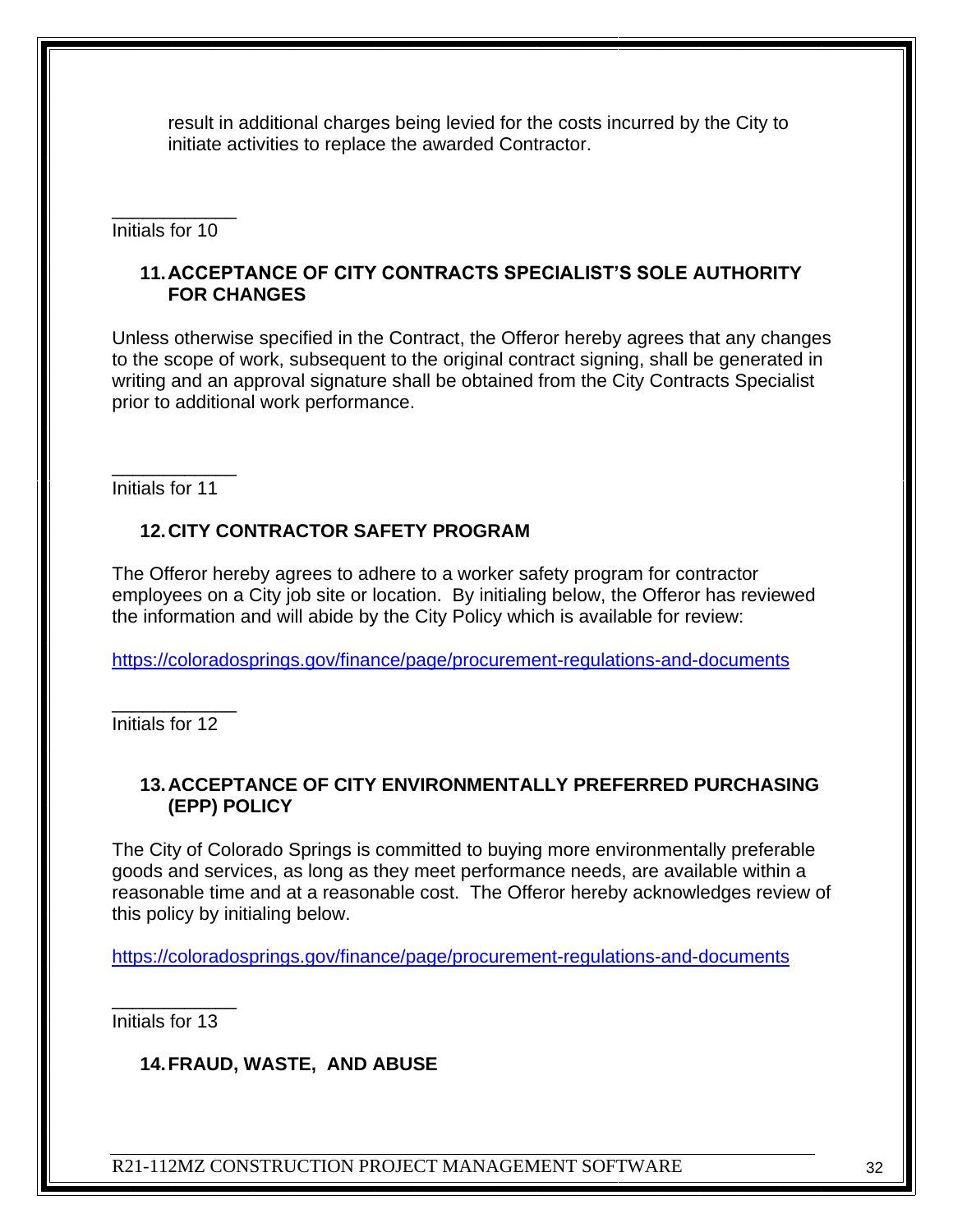Everyone has a duty to report any suspected unlawful act impacting the City of Colorado Springs operations and its enterprises. Anyone who becomes aware of the existence or apparent existence of fraud, waste, and abuse in City of Colorado Springs is encouraged to report such matters to the City Auditor's Office in writing or on the telephone hotline 385-2387 (ADTR). Written correspondence can be mailed to:

City Auditor P.O. Box 2241 Colorado Springs CO 80901

Or via email **[FraudHotline@coloradosprings.gov](mailto:FraudHotline@coloradosprings.gov).** Any of these mechanisms allow for anonymous reporting. For more information, please go to the website [https://coloradosprings.gov/cityfraud.](https://coloradosprings.gov/cityfraud)

\_\_\_\_\_\_\_\_\_\_\_\_ Initials for 14

Name of Company:

Federal Tax ID Number:

DUNS Number:

Principle Place of Business:

Signature of Authorized Representative

\_\_\_\_\_\_\_\_\_\_\_\_\_\_\_\_\_\_\_\_\_\_\_\_\_\_\_\_\_\_\_\_\_\_\_\_\_\_\_\_\_\_\_\_

Printed Name:

Title:

Date: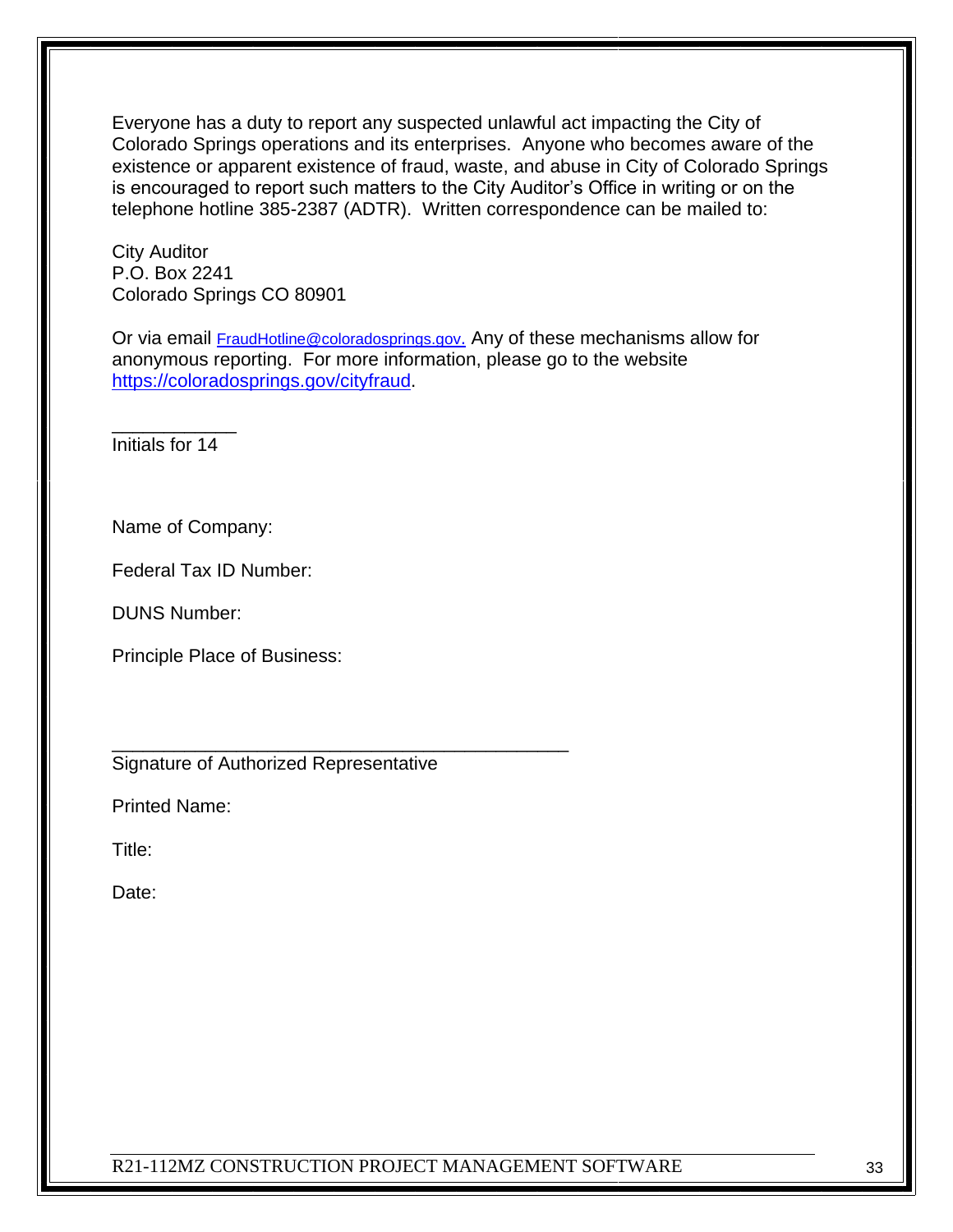# **EXHIBIT 2 SAMPLE CONTRACT**

#### SERVICES CONTRACT

| <b>Contract Number:</b> |               | Project          |                                           |                                 |            |  |             |             |
|-------------------------|---------------|------------------|-------------------------------------------|---------------------------------|------------|--|-------------|-------------|
|                         |               | Name/Title       |                                           |                                 |            |  |             |             |
|                         |               |                  |                                           |                                 |            |  |             |             |
| Vendor/Contractor       |               |                  |                                           |                                 |            |  |             |             |
| <b>Contact Name:</b>    |               |                  |                                           | Telephone:                      |            |  |             |             |
| Email Address:          |               |                  |                                           |                                 |            |  |             |             |
| Address:                |               |                  |                                           |                                 |            |  |             |             |
| Federal Tax ID#         |               | Please check     | Individual<br>Corporation<br>$\mathbf{1}$ |                                 |            |  | Partnership |             |
|                         |               | one:             |                                           |                                 |            |  |             |             |
|                         |               |                  |                                           |                                 |            |  |             |             |
| <b>City Contracting</b> | Name & Phone# | <b>City Dept</b> |                                           | Name & Phone# & Department Name |            |  |             |             |
| Specialist              |               | Rep              |                                           |                                 |            |  |             |             |
|                         |               |                  |                                           |                                 |            |  |             |             |
| <b>NOT TO EXCEED</b>    |               | City             |                                           | Acct Code (5)                   | Fund $(3)$ |  | Dept $(4)$  | Project (7) |
| Contract Amount:        |               | Account#         |                                           |                                 |            |  |             |             |
|                         |               | Period of        |                                           |                                 |            |  |             |             |
| Contract Type:          |               |                  |                                           |                                 |            |  |             |             |
|                         |               | Performance:     |                                           |                                 |            |  |             |             |

#### **1. INTRODUCTION**

THIS *TYPE* CONTRACT ("Contract") is made and entered into this \_\_\_ day of **20xx** by and between the City of Colorado Springs, a Colorado municipal corporation and home rule city, in the County of El Paso, State of Colorado, (the "City"), and \_\_\_\_\_\_\_\_\_\_\_\_\_\_\_\_\_\_\_\_\_\_\_\_ (the "Contractor").

THE CITY AND THE CONTRACTOR HEREBY AGREE AS FOLLOWS:

The City has heretofore prepared the necessary Contract Documents for the following Activity: XXXXXXXX.

The Contractor did on the \_\_\_\_ day of \_\_\_\_\_\_\_, 20xx submit to the City the Contractor's written offer and proposal to do the work therein described under the terms and conditions therein set forth and furnish all materials, supplies, labor, services, transportation, tools, equipment, and parts for said work in strict conformity with the accompanying Contract Documents, which are attached hereto and incorporated herein by this reference, including the following:

- 1. This Contract Document
- 2. Appendix A Additional Terms and Conditions
- 3. Appendix B Contractor's Proposal,
- 4. Appendix C Statement of Work.
- 5. Appendix D Project Schedule
- 6. Appendix E Insurance Requirements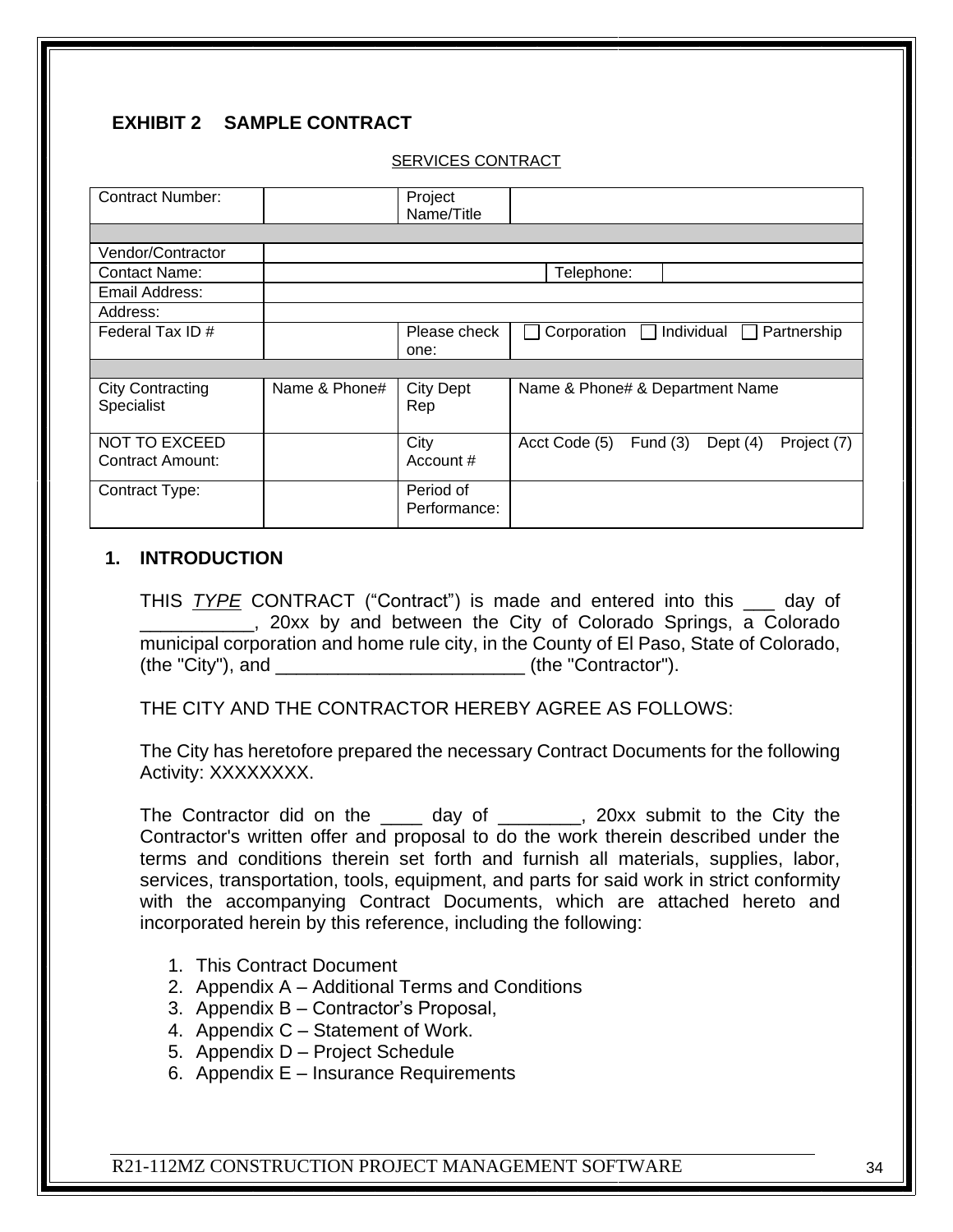#### **2. COMPENSATION/CONSIDERATION**

#### If FFP:

THIS FIRM FIXED PRICE CONTRACT is established at firm fixed amount of \$xxxxxxxx.

Subject to the terms and conditions of the Contract Documents, Contractor shall provide all materials, supplies, labor, services, transportation, tools, equipment, and parts to perform \_\_\_\_\_\_\_\_\_\_\_\_\_\_ services for the City of Colorado Springs in a good and workmanlike manner to the satisfaction of the City for the total contract amount designated above and in the Notice of Award, to be paid by the City to the Contractor.

#### If T&M

Subject to the terms and conditions of the Contract Documents, Contractor shall provide all materials, supplies, labor, services, transportation, tools, equipment, and parts to perform services for the City of Colorado Springs in a good and workmanlike manner to the satisfaction of the City for the estimated price of  $\Box$ , not to exceed \$\_

("Not to Exceed estimate"). If the performance of this Contract involves the services of others or the furnishing of equipment, supplies, or materials, the Contractor agrees to pay for the same in full. At the time of payment by the City, the Contractor shall certify in writing that said payments have been so made.

This is a Time and Material (T&M) type contract. The Not to Exceed estimate is in accordance with the Contractor's T&M proposal and rates, as included in the attached proposal, dated XXXXXX. All labor charges shall be in accordance with the T&M rates provided therein. Invoiced hours shall be subject to City review and approval before payable.

The parties estimate that performance of this Contract will not exceed the Not to Exceed estimate. The Contractor shall notify the City Contracts Specialist in writing whenever it has reason to believe that the costs the Contractor expects to incur under this Contract in the following 60 days, when added to all costs previously incurred, will exceed 75 percent of the estimated cost specified herein; or the total cost for the performance of this Contract will be either greater or substantially less than had been previously estimated. As part of the notification, the Contractor shall provide the Contracts Specialist a revised estimate of the total cost of performing this Contract.

The City is not liable for any costs above the Not to Exceed estimate, and the Contractor is not obligated to continue performance under this Contract (including actions under the Termination clause of this Contract) or otherwise incur costs in excess of the Not to Exceed estimate specified herein, until the City Contracts **Specialist**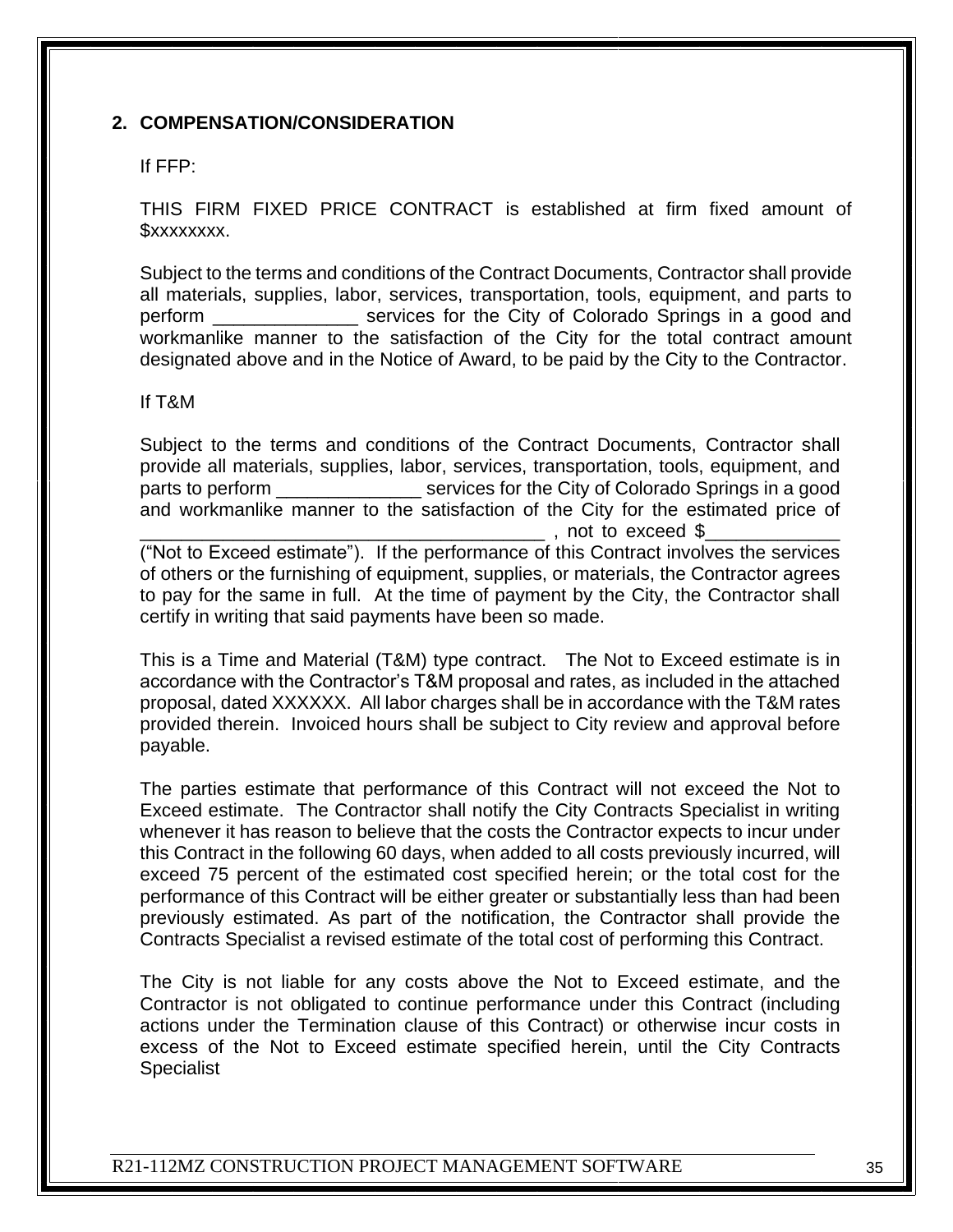(i) notifies the Contractor in writing that the estimated cost has been increased and

(ii) provides a revised estimated total not to exceed price of performing this Contract.

#### **3. TERM OF CONTRACT**

It is further agreed that the Contractor will start work promptly and continue to work diligently until completed. The Contract Period of Performance shall be as follows:

Performance Period Dates **Dates** Price

Base Year:

Option Year One:

Option Year Two:

Option Year Three:

Option Year Four:

Option years may be exercised unilaterally by the City at the City's sole discretion. Pricing for option years shall be as indicated above. The City may elect not to exercise an option at any time before start of an option at no additional cost to the City. Further, the City shall have the unilateral option of extending services beyond the term of the Contract, including all options, for a period not to exceed a total of six (6) months if additional time is necessary to solicit and award a new Contract. Options to extend services shall be exercised upon written notification (mailed or otherwise furnished) to the Contractor at least fifteen (15) days prior to the expiration date of the Contract, or to extend Contract for up to four additional one year option periods at the City's sole discretion.

The total value of this Contract for all years shall not exceed \$XXXXXXX. The value and current funding is \$XXXXXXXX for the base year.

#### OR

Contractor will start work promptly after the Notice to Proceed and continue to work diligently until completed. The Contractor shall complete all work on an as ordered basis throughout the Contract period which is **\_\_\_\_\_ Calendar Days** after the Notice-to-Proceed ("Period of Performance") as per the specifications and drawings. The Contractor shall provide a two-year guarantee on all work performed under this Contract after the job has been completed and accepted.

# **4. INSURANCE**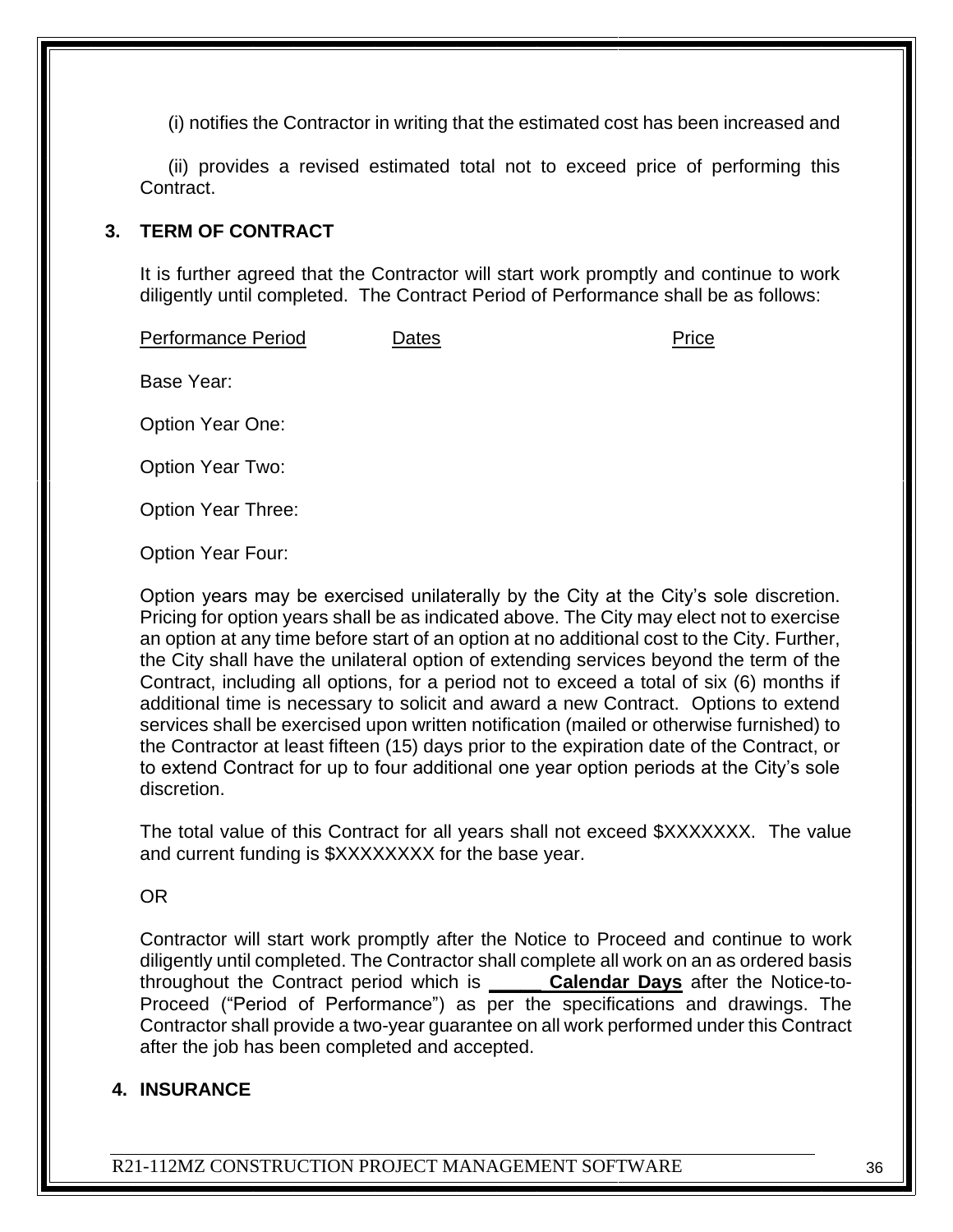The Contractor shall provide and maintain acceptable Insurance Policy(s) consistent with the Minimum Insurance Requirements attached as Appendix E, which includes Property, Liability and Professional Errors and Omissions coverage, and as otherwise listed in Appendix E. The City of Colorado Springs shall be reflected as an additional insured on the Property and Liability policy(s).

Further, Contractor understands and agrees that Contractor shall have no right of coverage under any existing or future City comprehensive, self, or personal injury policies. Contractor shall provide insurance coverage for and on behalf of Contract that will sufficiently protect Contractor, or Contractor's agents, employees, servants or other personnel, in connection with the services which are to be provided by Contractor pursuant to this Contract, including protection from claims for bodily injury, death, property damage, and lost income. Contractor shall provide worker's compensation insurance coverage for Contractor and all Contractor personnel. Contractor shall file applicable insurance certificates with the City and shall also provide additional insurance as indicated in this Contract. *A CURRENT CERTIFICATE OF INSURANCE IS REQUIRED PRIOR TO COMMENCEMENT OF SERVICES LISTING THE CITY AS ADDITIONALLY INSURED.*

### **5. RESPONSIBILITY OF THE CONTRACTOR**

- A. The Contractor shall be responsible for the professional quality, technical accuracy, and the coordination of all Scope of Work services furnished by the Contractor under this Contract. The Contractor shall, without additional compensation, correct or revise any errors or deficiencies in services provided under this Contract to the satisfaction of the City.
- B. The City's review, approval of, acceptance of, or payment for the services required under this Contract shall not be construed to operate as a waiver of any rights under this Contract or of any cause of action arising out of the performance of this Contract, and the Contractor shall be and remain liable to the City for any and all damages to the City caused by the Contractor's negligent performance of any of the services furnished under this Contract.
- C. The rights and remedies of the City provided for under this Contract are in addition to any other rights and remedies provided by law.
- D. If the Contractor is comprised of more than one legal entity, each such entity shall be jointly and severally liable hereunder.

#### **6. WORK OVERSIGHT**

A. The extent and character of the work to be done by the Contractor shall be subject to the general approval of the City's delegated Project Manager.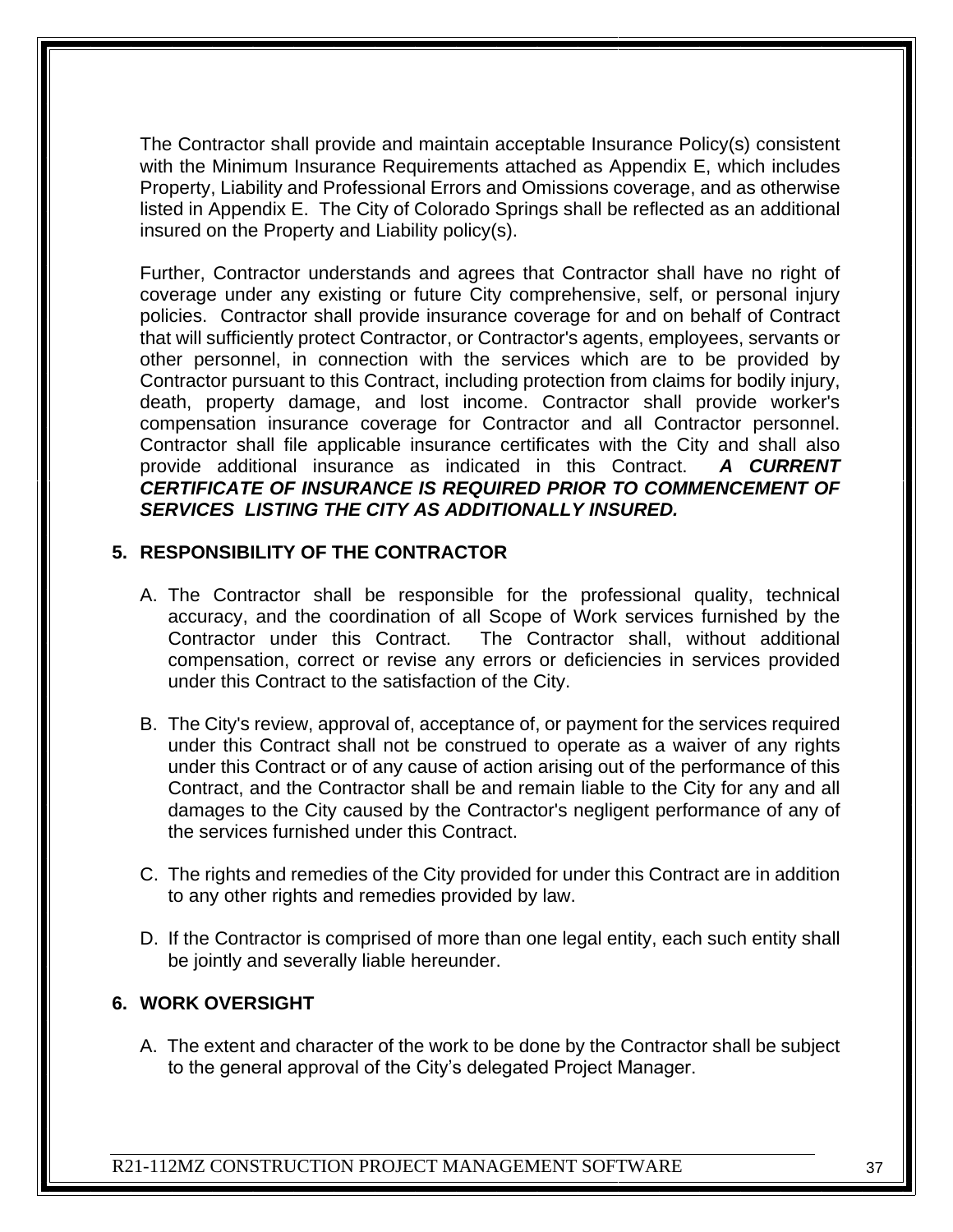- B. If any of the work or services being performed does not conform with Contract requirements, the City may require the Contractor to perform the work or services again in conformity with Contract requirements, at no increase in Contract amount. When defects in work or services cannot be corrected by re-performance, the City may (1) require the Contractor to take necessary action to ensure that future performance conforms to Contract requirements and (2) reduce the Contract price to reflect the reduced value of the work or services performed.
- C. If the Contractor fails to promptly perform the defective work or services again or to take the necessary action to ensure future performance is in conformity with Contract requirements, the City may (1) by Contract or otherwise, perform the services and charge to the Contractor any cost incurred by the City that is directly related to the performance of such work or service or (2) terminate the Contract for breach of contract.

### **7. SUBCONTRACTORS, ASSOCIATES, AND OTHER CONTRACTORS**

- A. Any subcontractor, outside associates, or other contractors used by the Contractor in connection with Contractor's work under this Contract shall be limited to individuals or firms that are specifically identified by the Contractor in the Contractor's proposal and agreed to by the City. The Contractor shall obtain the City's Project Manager's written consent before making any substitution of these subcontractors, associates, or other contractors.
- B. The Contractor shall include a flow down clause in all of its subcontracts, agreements with outside associates, and agreements with other contractors. The flow down clause shall cause all of the terms and conditions of this Contract, including all of the applicable parts of the Contract Documents, to be incorporated into all subcontracts, agreements with outside associates, and agreements with other contractors. The flow down clause shall provide clearly that there is no privity of contract between the City and the Contractor's subcontractors, outside associates, and other contractors.

#### **8. KEY PERSONNEL**

The key personnel listed in the proposal and/or below will be the individuals used in the performance of the work. If any of the listed key personnel leave employment or are otherwise not utilized in the performance of the work, approval to substitute must be obtained by the Contractor from the City's Project Manager. Any substitute shall have the same or a higher standard of qualifications that the key personnel possessed at the time of Contract award.

#### **9. START AND CONTINUANCE OF WORK**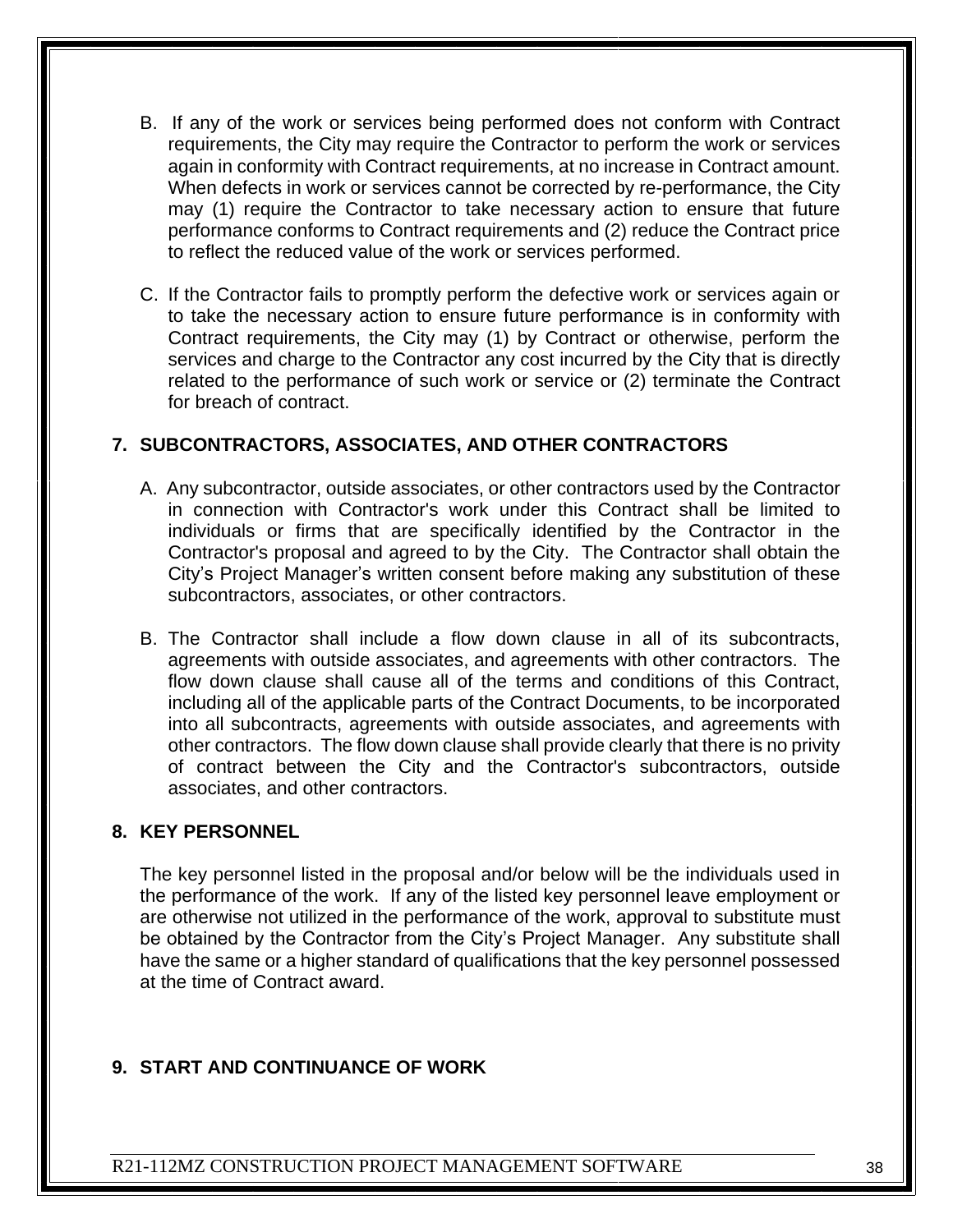It is further agreed that the Contractor will start work promptly and continue to work diligently until this Contract is completed.

### **10.APPROPRIATION OF FUNDS**

This Contract is expressly made subject to the limitations of the Colorado Constitution and Section 7-60 of the Charter of the City of Colorado Springs. Nothing herein shall constitute, nor be deemed to constitute, the creation of a debt or multi-year fiscal obligation or an obligation of future appropriations by the City Council of Colorado Springs, contrary to Article X, § 20, Colo. Const., or any other constitutional, statutory, or charter debt limitation. Notwithstanding any other provision of this Contract, with respect to any financial obligation of the City which may arise under this Agreement in any fiscal year after the year of execution, in the event the budget or other means of appropriation for any such year fails to provide funds in sufficient amounts to discharge such obligation, such failure (i) shall act to terminate this Contract at such time as the then-existing and available appropriations are depleted, and (ii) neither such failure nor termination shall constitute a default or breach of this Contract, including any sub-agreement, attachment, schedule, or exhibit thereto, by the City. As used herein, the term "appropriation" shall mean and include the due adoption of an appropriation ordinance and budget and the approval of a Budget Detail Report (Resource Allocations) which contains an allocation of sufficient funds for the performance of fiscal obligations arising under this Contract.

# **11.CHANGES**

The Contractor and the City agree and acknowledge as a part of this Contract that no change order or other form or order or directive may be issued by the City which requires additional compensable work to be performed, which work causes the aggregate amount payable under the Contract to exceed the amount appropriated for this Contract as listed above, unless the Contractor has been given a written assurance by the City that lawful appropriations to cover the costs of the additional work have been made or unless such work is covered under a remedy-granting provision of this Contract. The Contractor and the City further agree and acknowledge as a part of this Contract that no change order or other form or order or directive which requires additional compensable work to be performed under this Contract shall be issued by the City unless funds are available to pay such additional costs, and, regardless of any remedy-granting provision included within this Contract, the Contractor shall not be entitled to any additional compensation for any change which increases or decreases the Contract completion date, or for any additional compensable work performed under this Contract, and expressly waives any rights to additional compensation, whether by law or equity, unless, prior to commencing the additional work, the Contractor is given a written change order describing the change in Contract completion date or the additional compensable work to be performed, and setting forth the amount of compensation to be paid, and such change order is signed by the authorized City representative, as defined below. The amount of compensation to be paid, if any, shall be deemed to cover any and all additional, direct, indirect or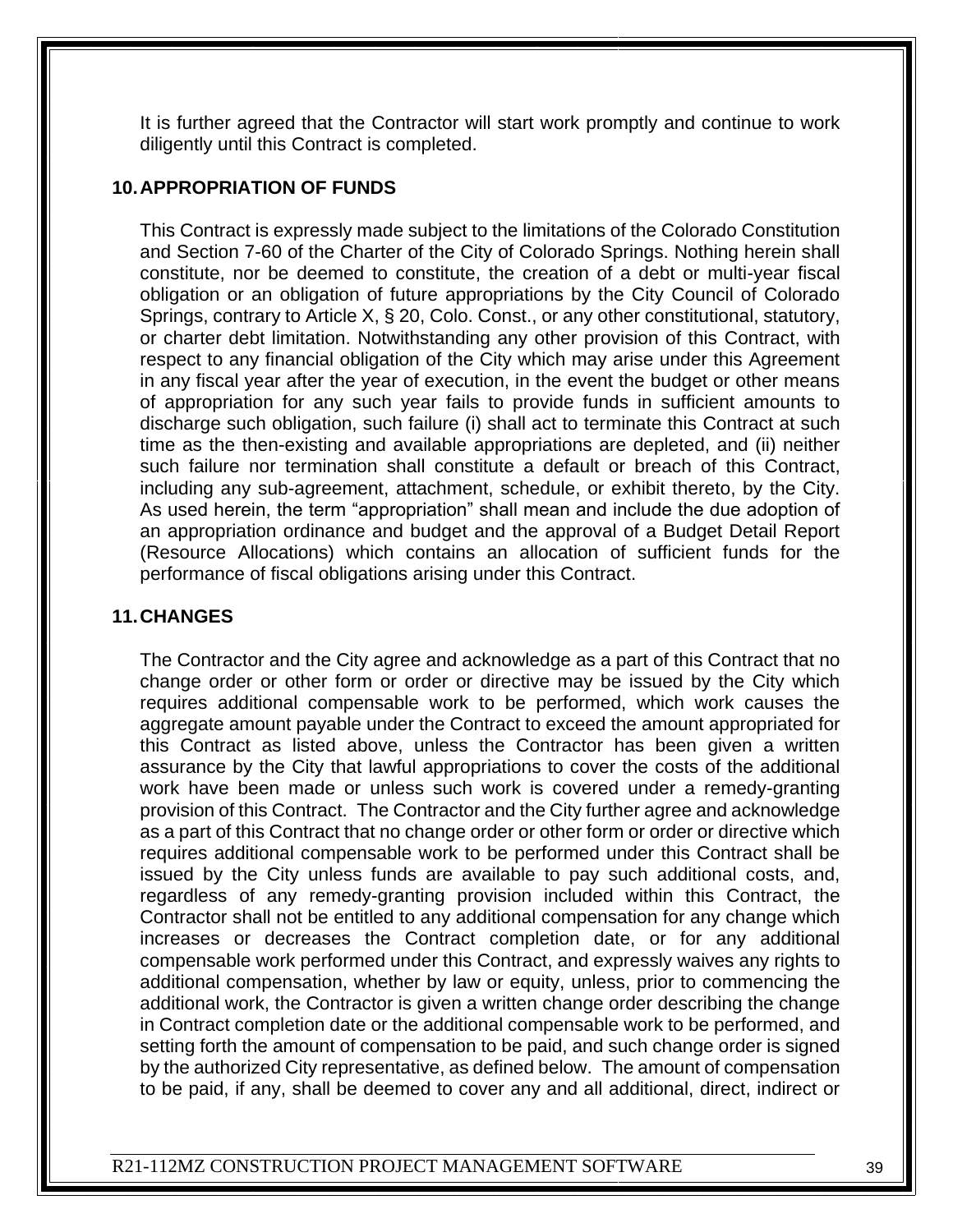other cost or expense or profit of the Contractor whatsoever. It is the Contractor's sole responsibility to know, determine, and ascertain the authority of the City representative signing any change order under this Contract.

No change, amendment, or modification to this Contract shall be valid unless duly approved and issued in writing by the City of Colorado Springs Procurement Services Division. The City shall not be liable for any costs incurred by the Contractor resulting from work performed for changes not issued in writing by the City of Colorado Springs Procurement Services Division.

The following personnel are authorized to sign changes, amendments, or modifications to this Contract.

The Project Manager: Changes up to \$14,999.99 The City of Colorado Springs Chief of Staff: Changes up to \$499,999.99 The Mayor of the City of Colorado Springs: Unlimited

#### **12.ASSIGNMENT**

No assignment or transfer by the Contractor of this Contract or any part thereof or of the funds to be received thereunder by the Contractor will be recognized unless such assignment has had the prior written approval of the City and the surety has been given due notice of such assignment. Such written approval by the City shall not relieve the Contractor of the obligations under the terms of this Contract. In addition to the usual recitals in assignment contracts, the following language must be included in the assignment:

It is agreed that the funds to be paid to the assignee under this assignment are subject to a prior lien for services rendered or materials supplied for the performance of the work called for in said contract in favor of all persons, firms, or corporations rendering such services or supplying such materials.

#### **13.CHOICE OF LAW**

This Contract is subject to and shall be interpreted under the law of the State of Colorado, and the Charter, City Code, Ordinances, Rules and Regulations of the City of Colorado Springs, Colorado, a Colorado home rule city. Court venue and jurisdiction shall be exclusively in the Colorado District Court for El Paso County, Colorado. The Parties agree that the place of performance for this Contract is deemed to be in the City of Colorado Springs, El Paso County, State of Colorado. The Contractor shall ensure that the Contractor and the Contractor's employees, agents, officers and subcontractors are familiar with, and comply with, applicable Federal, State, and Local laws and regulations as now written or hereafter amended.

#### **14.WORKERS' COMPENSATION INSURANCE**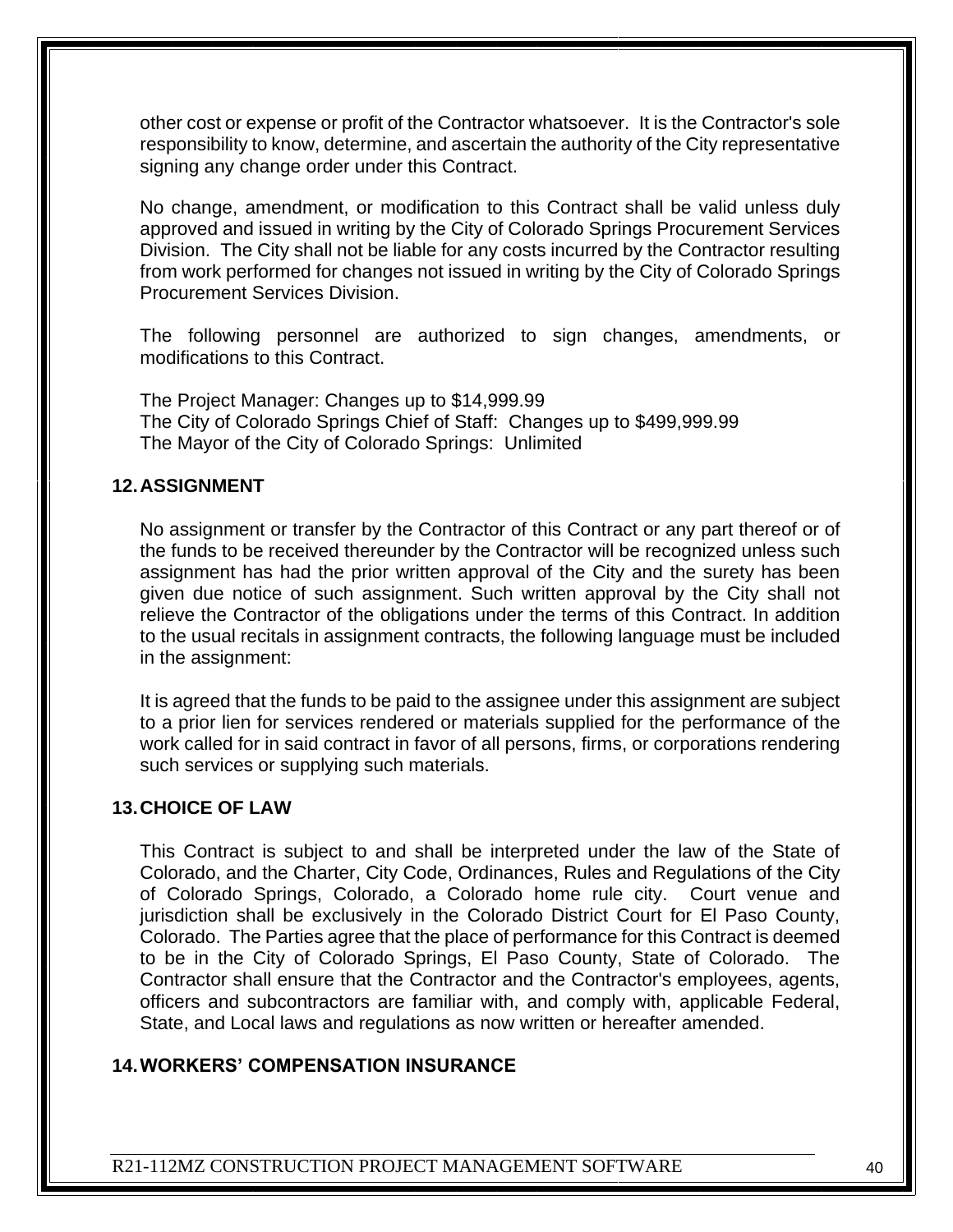Contractor shall take out and maintain during the Period of Performance, Colorado Worker's Compensation Insurance for the Contractor and all employees of the Contractor. If any service is sublet by the Contractor, the Contractor shall require the subcontractor to provide the same coverage for the subcontractor and subcontractor's employees. Workers' Compensation Insurance shall include occupational disease provisions covering any obligations of the Contractor in accord with the provisions of the Workers' Compensation Act of Colorado.

#### **15.INDEMNIFICATION**

Contractor agrees that the Contractor shall indemnify, defend and hold harmless the City, its officers, employees and agents, from and against any and all loss, damage, injuries, claims, cause or causes of action, or any liability whatsoever resulting from, or arising out of, or in connection with the Contractor's obligations or actions under this Contract caused by any willful or negligent error, omission or act or a failure to observe any applicable standard of care by the Contractor or any person employed by it or anyone for whose acts the Contractor is legally liable. In consideration of the award of this Contract, to the extent damages are covered by insurance, the Contractor agrees to waive all rights of subrogation against the City, its subsidiary, parent, associated and/or affiliated entities, successors, or assigns, its elected officials, trustees, employees, agents, and volunteers for losses arising from the work performed by the Contractor for the City. The indemnification obligation shall survive the expiration or termination of this Contract

#### **16.INDEPENDENT CONTRACTOR**

In the performance of the Contractor's obligations under this Contract, it is understood, acknowledged and agreed between the parties that the Contractor is at all times acting and performing as an independent contractor, and the City shall neither have nor exercise any control or direction over the manner and means by which the Contractor performs the Contractor's obligations under this Contract, except as otherwise stated within the Contract terms. The City shall not provide any direction to the Contractor on the work necessary to complete the project. Contractor understands that it is an independent contractor responsible for knowing how to perform all work or tasks necessary to complete project. The Contractor understands and agrees that the Contractor and the Contractor's employees, agents, servants, or other personnel are not City employees. The Contractor shall be solely responsible for payment of salaries, wages, payroll taxes, unemployment benefits or any other form of compensation or benefit to the Contractor or any of the Contractor's employees, agents, servants or other personnel performing services or work under this Contract, whether it is of a direct or indirect nature. Further in that regard, it is expressly understood and agreed that for such purposes neither the Contractor nor the Contractor's employees, agents, servants or other personnel shall be entitled to any City payroll, insurance, unemployment, worker's compensation, retirement or any other benefits whatsoever.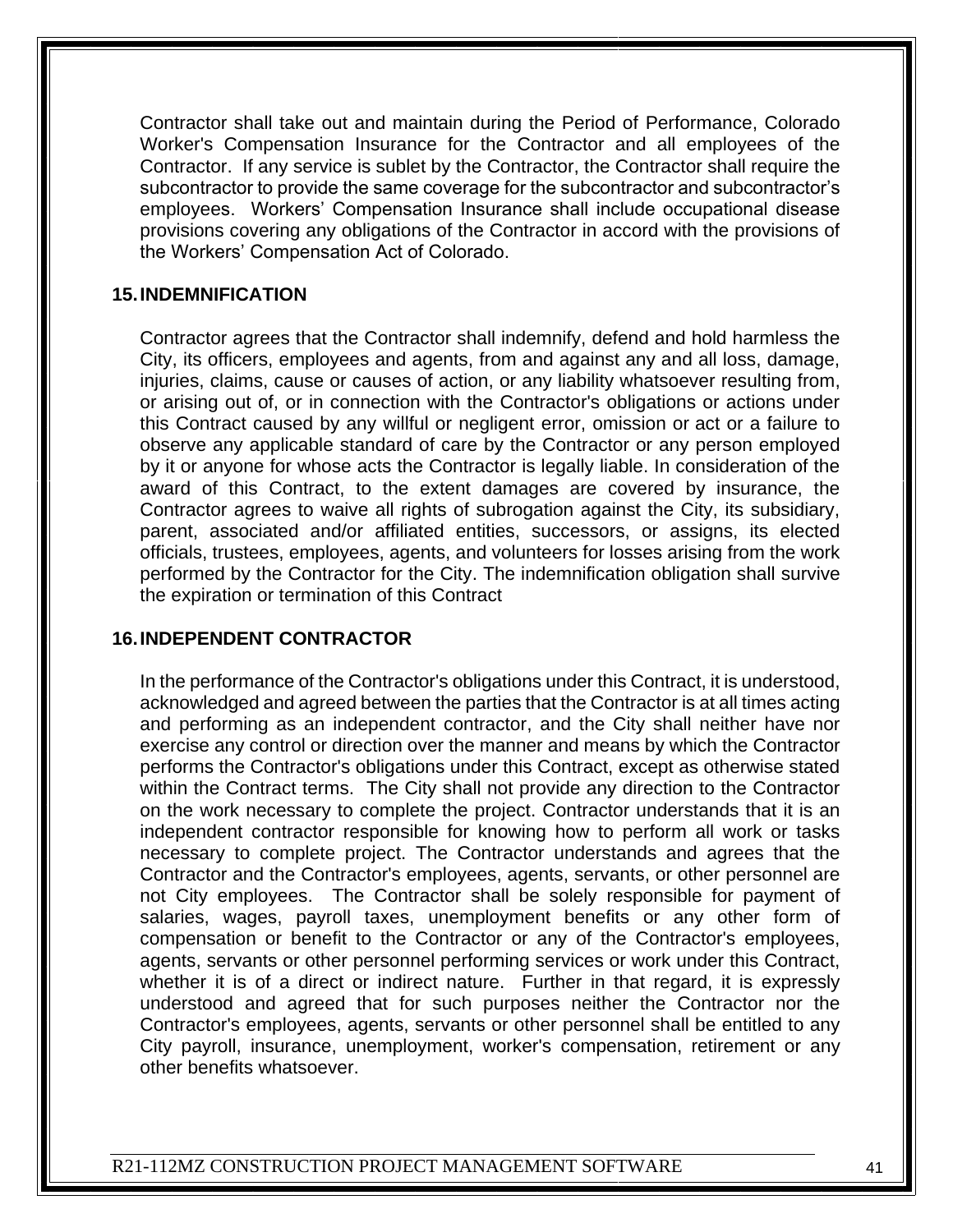#### **17.APPLICABLE LAW AND LICENSES**

In the conduct of the services or work contemplated in this Contract, the Contractor shall ensure that the Contractor and all subcontractors comply with all applicable state, federal and City and local law, rules and regulations, technical standards or specifications. The Contractor shall qualify for and obtain any required licenses prior to commencement of work.

#### **18.PRIOR AGREEMENTS**

This is a completely integrated Contract and contains the entire agreement between the parties. Any prior written or oral agreements or representations regarding this Contract shall be of no effect and shall not be binding on the City. This Contract may only be amended in writing, and executed by duly authorized representatives of the parties hereto.

#### **19.INTELLECTUAL PROPERTY**

The Parties hereby agree, and acknowledge, that all products, items writings, designs, models, examples, or other work product of the Contractor produced pursuant to this Contract are works made for hire, and that the City owns, has, and possesses any and all ownership rights and interests to any work products of the Contractor made under this Contract, including any and all copyright, trademark, or patent rights, and that compensation to the Contractor for Agreement and acknowledgment of this intellectual property right section of this Contract is included in any compensation or price whatsoever paid to the Contractor under this Contract. It is the intent of the parties that the City shall have full ownership and control of the Contractor's work products produced pursuant to this Contract, and the Contractor specifically waives and assigns to the City all rights which Contractor may have under the 1990 Visual Artists Rights Act, federal, and state law, as now written or later amended or provided. In the event any products, items writings, designs, models, examples, or other work product produced pursuant to this Contract is deemed by a court of competent jurisdiction not to be a work for hire under federal copyright laws, this intellectual property rights provision shall act as an irrevocable assignment to the City by the Contractor of any and all copyrights, trademark rights, or patent rights in the Contractor's products, items writings, designs, models, examples, or other work product produced pursuant to this Contract, including all rights in perpetuity. Under this irrevocable assignment, the Contractor hereby assigns to the City the sole and exclusive right, title, and interest in and to the Contractor's products, items writings, designs, models, examples, or other work product produced pursuant to this Contract, without further consideration, and agrees to assist the City in registering and from time to time enforcing all copyrights and other rights and protections relating to the Contractor's products, items writings, designs, models, examples, or other work product in any and all countries. It is the Contractor's specific intent to assign all right, title, and interest whatsoever in any and all copyright rights in the Contractor's products, items writings, designs, models, examples, or other work product produced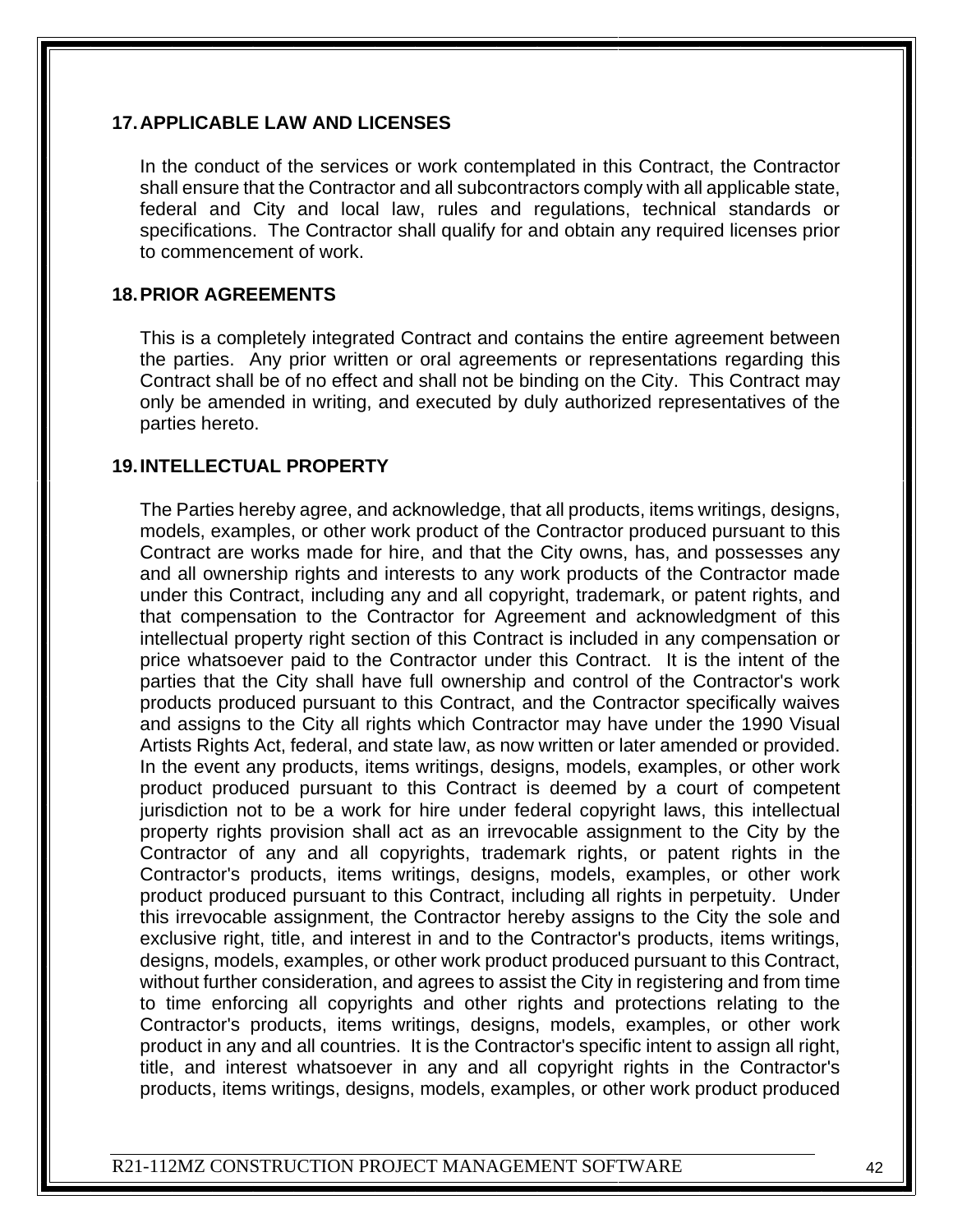pursuant to this Contract, in any media and for any purpose, including all rights of renewal and extension, to the City. To that end, the Contractor agrees to execute and deliver all necessary documents requested by the City in connection therewith and appoints the City as Contractor's agent and attorney-in-fact to act for and in Contractor's behalf and stead to execute, register, and file any such applications, and to do all other lawfully permitted acts to further the registration, prosecution, issuance, renewals, and extensions of copyrights or other protections with the same legal force and effect as if executed by the Contractor; further, the parties expressly agree that the provisions of this intellectual property rights section shall be binding upon the parties and their heirs, legal representatives, successors, and assigns.

#### **20.WAIVERS**

No waiver of default by the City of any of the terms, covenants, and conditions hereof to be performed, kept, and observed by the Contractor shall be construed, or shall operate, as a waiver of any subsequent default of any of the terms, covenants, or conditions herein contained to be performed, kept, and observed by the Contractor.

### **21.THIRD PARTIES**

It is expressly understood and agreed that enforcement of the terms and conditions of this Contract, and all rights of action relating to such enforcement, shall be strictly reserved to the Parties hereto, and nothing contained in this Contract shall give or allow any such claim or right of action by any other or third person or entity on such Contract. It is the express intention of the Parties hereto that any person or entity, other than the Parties to this Contract, receiving services or benefits under this Contract shall be deemed to be incidental beneficiaries only.

#### **22. TERMINATION**

#### A. Termination for Convenience.

By signing this Contract, Contractor represents that it is a sophisticated business and enters into the Contract voluntarily, has calculated all business risks associated with this Contract, and understands and assumes all risks of being terminated for convenience, whether such risks are known or not known. Contractor agrees that the City may terminate this Contract at any time for convenience of the City, upon written notice to the Contractor. Contractor expressly agrees to and assumes the risk that the City shall not be liable for any costs or fees of whatsoever kind and nature if termination for convenience occurs before Contractor begins any work or portion of the work. Contractor further expressly agrees and assumes the risks that the City shall not be liable for any unperformed work, anticipated profits, overhead, mobilizations costs, set-up, demobilization costs, relocation costs of employees, layoffs or severance costs, administrative costs, productivity costs, losses on disposal of equipment or materials, cost associated with the termination of subcontractors, costs associated with purchase orders or purchases, or any other costs or fees of any kind and nature, if Contractor has started or performed portions of the Contract prior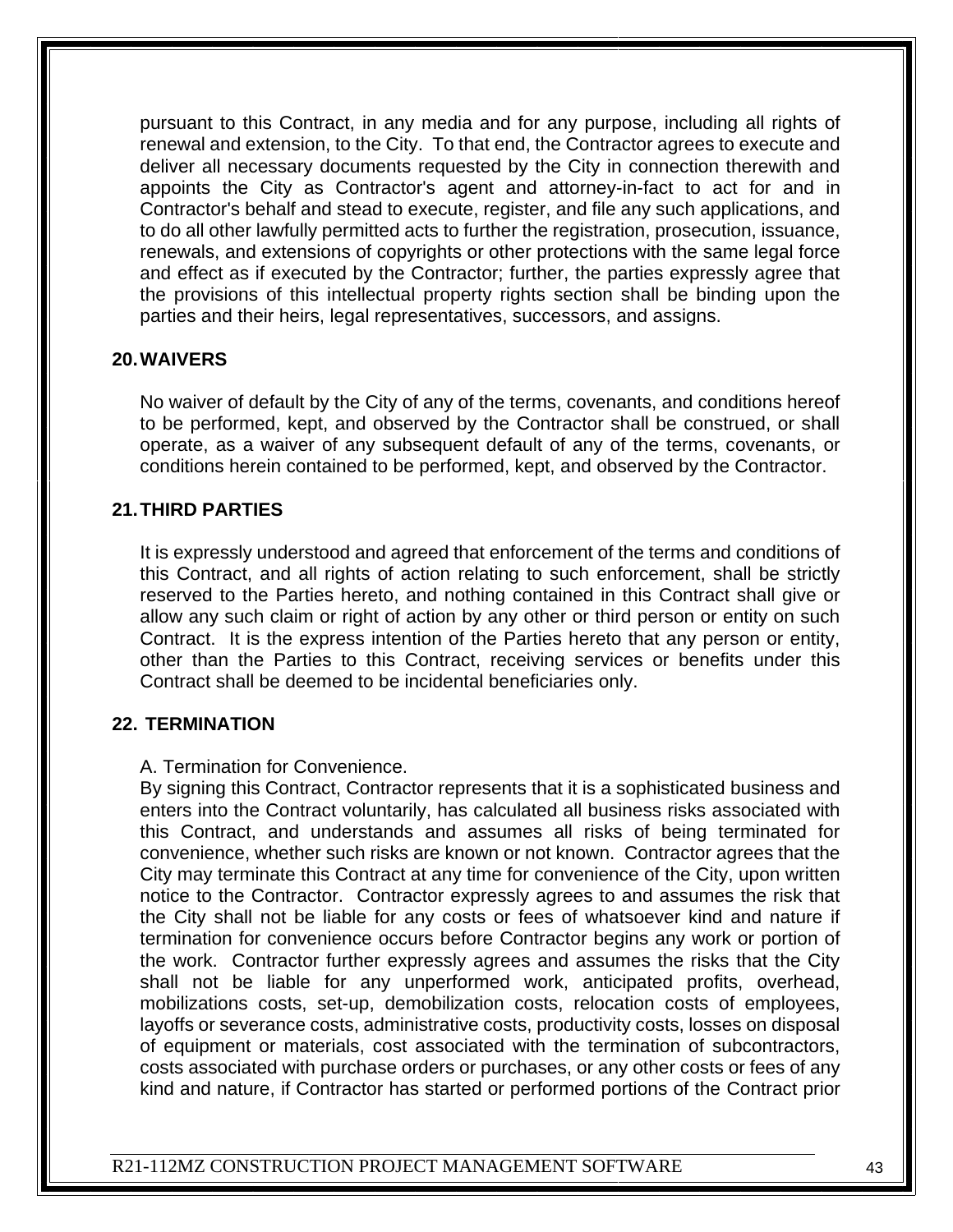to receiving notice from the City. The City shall be liable only for the portions of work Contractor actually satisfactorily completed up to the point of the issuance of the Notice of Termination for convenience. Upon receipt of this notice the Contractor shall immediately: discontinue all services affected (unless the notice directs otherwise), and deliver to the City all data, drawings, specifications, reports, estimates, summaries, and other information and materials accumulated in performing this Contract, whether completed or in process.

B. Termination for Cause: The occurrence of any one or more of the following events ("Event of Default") will justify termination for cause:

i. Contractor's failure to perform the work in accordance with the Contract Documents (including, but not limited to, failure to supply sufficient skilled workers or suitable materials or equipment or failure to adhere to the progress schedule as adjusted from time to time.

ii. Contractor's disregard of the laws or regulations of any public body having jurisdiction.

iii. Contractor's disregard of the authority of Project Manager.

iv. Contractor's violation in any material provision of the Contract Documents.

v. Contractor's failure to make prompt payments to its subcontractors, and suppliers of any tier, or laborers or any person working on the work by, through, or under the Contractor or any of them, any all of their employees, officers, servants, members, and agents.

vi. Contractor files a petition commencing a voluntary case under the U.S. Bankruptcy Code, or for liquidation, reorganization, or an arrangement pursuant to any other U.S. or state bankruptcy Laws, or shall be adjudicated a debtor or be declared bankrupt or insolvent under the U.S. Bankruptcy Code, or any other federal or state laws relating to bankruptcy, insolvency, winding-up, or adjustment of debts, or makes a general assignment for the benefit of creditors, or admits in writing its inability to pay its debts generally as they become due, or if a petition commencing an involuntary case under the U.S. Bankruptcy Code or an answer proposing the adjudication of Contractor as a debtor or bankrupt or proposing its liquidation or reorganization pursuant to the Bankruptcy Code or any other U.S. federal or state bankruptcy laws is filed in any court and Contractor consents to or acquiesces in the filing of that pleading or the petition or answer is not discharged or denied within sixty (60) Calendar Days after it is filed.

vii. A custodian, receiver, trustee or liquidator of Contractor, all or substantially all of the assets or business of Contractor, or of Contractor's interest in the Work or the Contract, is appointed in any proceeding brought against Contractor and not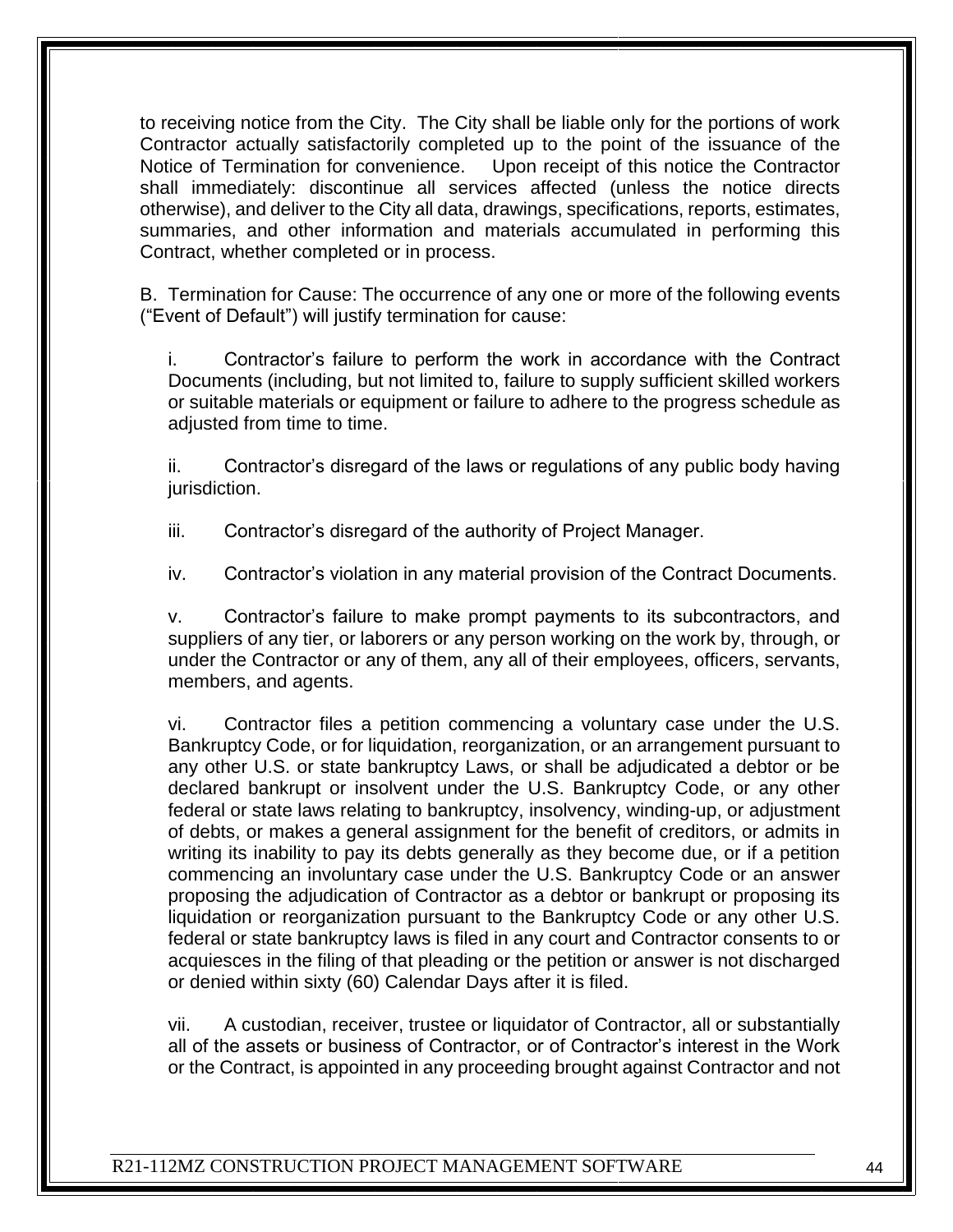discharged within sixty (60) Calendar Days after that appointment, or if Contractor shall consent to or acquiesces in that appointment.

viii. Contractor fails to commence correction of defective work or fails to correct defective work within a reasonable period of time after written notice.

If one or more of the events identified in Paragraphs i-viii above occur, City may give Contractor written notice of the event and direct the event be cured. Any such Notice to Cure will provide Contractor a minimum of ten (10) calendar days to prepare and submit to the Project Manager a plan to correct the Event of Default. If such plan to correct the Event of Default is not submitted to the Project Manager within ten (10) days after the date of the written notice or such plan is unacceptable to the City, the City may, give Contractor (and the Surety, if any) written notice that Contractor's services are being terminated for cause. Upon delivery of the termination notice, City may terminate the services of Contractor in whole or in part, exclude Contractor from the site, and take possession of the work and of all Contractor's tools, appliances, equipment, and machinery at the project site, and use the same to the full extent they could be used by Contractor (without liability to Contractor for trespass or conversion), incorporate in the work all materials and equipment stored at the site or for which City has paid Contractor but which are stored elsewhere, and finish the work as City may deem expedient. In such case, Contractor shall not be entitled to receive any further payment until Certificate of Completion of the work. In the event City terminates this Contract for Cause and the cost of completing the work exceeds the unpaid balance of the Contract price, Contractor shall pay City for any costs of completion which exceed the Contract price when combined with all amounts previously paid to Contractor. When exercising any rights or remedies under this paragraph City shall not be required to obtain the lowest price for the work performed. Should the cost of such completion, including all proper charges, be less than the original Contract price, the amount so saved shall accrue to the City. Neither the City nor any officer, agent or employee of the City shall be in any way liable or accountable to the Contractor or the Surety for the method by which the completion of the said work, or any portion thereof, may be accomplished or for the price paid.

Where Contractor's services have been so terminated by City, the termination will not affect any rights or remedies of City against Contractor or Surety then existing or which may thereafter accrue. Any retention or payment of moneys due Contractor by City will not release Contractor from liability.

C. Termination Notice. Upon receipt of a termination notice, whether for convenience or cause, the Contractor shall immediately: discontinue all services affected (unless the notice directs otherwise), and deliver to the City all data, drawings, specifications, reports, estimates, summaries, and other information and materials accumulated in performing this Contract, whether completed or in process.

D. Removal of Equipment. Except as provided above, in the case of termination of this Contract before completion from any cause whatever, the Contractor, if notified to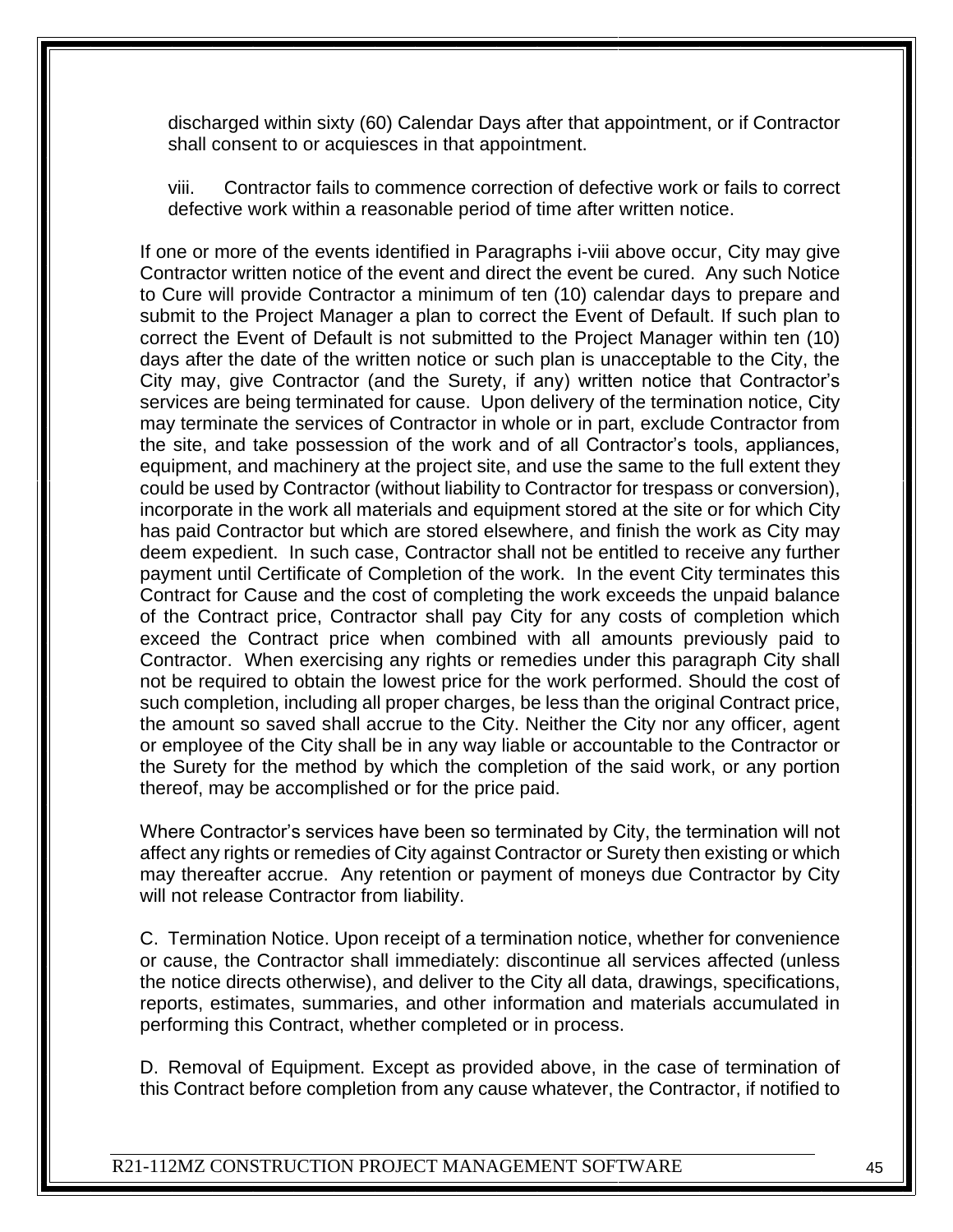do so by the City, shall promptly remove any part or all of Contractor's equipment and supplies from the property of the City, failing which the City shall have the right to remove such equipment and supplies at the expense of the Contractor.

#### **23.BOOKS OF ACCOUNT AND AUDITING**

The Contractor shall make available to the City if requested, true and complete records, which support billing statements, reports, performance indices, and all other related documentation. The City's authorized representatives shall have access during reasonable hours to all records, which are deemed appropriate to auditing billing statements, reports, performance indices, and all other related documentation. The Contractor agrees that it will keep and preserve for at least seven years all documents related to the Contract which are routinely prepared, collected or compiled by the Contractor during the performance of this Contract.

The City's Auditor and the Auditor's authorized representatives shall have the right at any time to audit all of the related documentation. The Contractor shall make all documentation available for examination at the Auditor's request at either the Auditor's or Contractor's offices, and without expense to the City.

#### **24.ILLEGAL ALIENS**

Illegal Aliens - Public Contracts for Services - Compliance with Title 8, Article 17.5, Colorado Revised Statutes: The Contractor acknowledges, understands, agrees, and certifies that: In the performance of any work or the provision of any services by the Contractor under this Contract, the Contractor shall not knowingly employ or contract with an illegal alien to perform work under this Contract; or enter into a contract with any subcontractor that fails to certify to the Contractor that the subcontractor shall not knowingly employ or contract with an illegal alien to perform work under this Contract or under the subcontract to this Contract. The Contractor certifies in accord with Section 8-17.5-102(1) C.R.S. that, on the date the Contractor signs this Contract, the Contractor does not knowingly employ or Contract with an illegal alien who will perform work under this Contract and that the Contractor shall participate in the e-verify program or Colorado Department of Labor and Employment program in order to confirm the employment eligibility of all employees who are newly hired for employment or to perform work under this Contract. The Contractor is expressly prohibited from using the e-verify program or Colorado Department of Labor and Employment program procedures to undertake pre-employment screening of job applicants while this Contract and any services under this Contract are being performed. If the Contractor obtains actual knowledge that a subcontractor performing work under this Contract for services knowingly employs or contracts with an illegal alien, the Contractor shall notify the subcontractor and the City within three days that the Contractor has actual knowledge that the subcontractor is employing or contracting with an illegal alien, and terminate the subcontract with the subcontractor if within three days of receiving the notice the subcontractor does not stop employing or contracting with the illegal alien; except that the Contractor shall not terminate the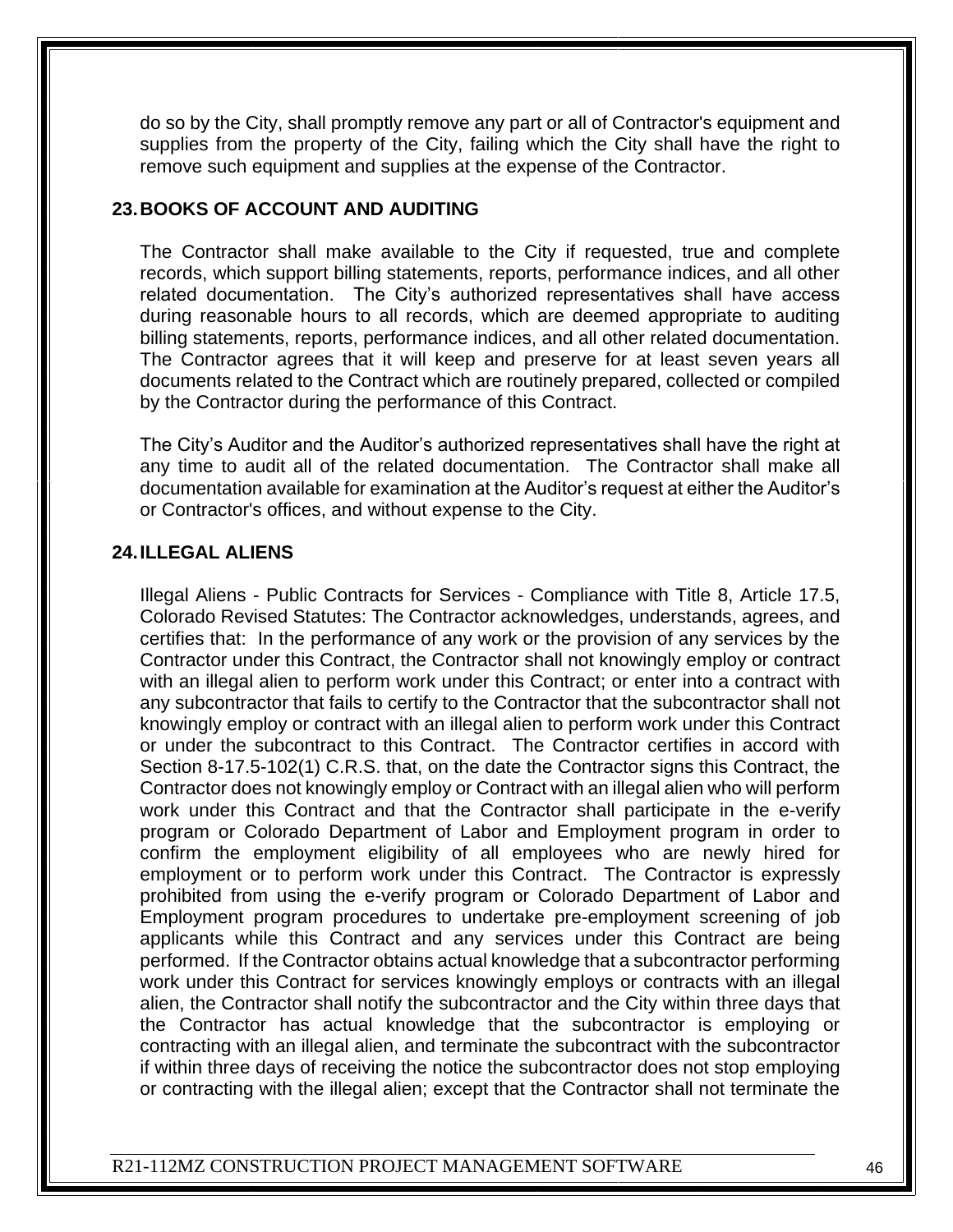Contract with the subcontractor if during the three days the subcontractor provides information to establish that the subcontractor has not knowingly employed or contracted with an illegal alien. The Contractor shall comply with any request by the City, federal government, or the Colorado Department of Labor and Employment made in the course of an investigation. If the Contractor violates or fails to comply with any provision of C.R.S. 8-17.5-101 et seq, the City may terminate this Contract for breach of contract. If this Contract is so terminated, the Contractor shall be liable for any actual and consequential damages to the City.

### **25.COMPLIANCE WITH IMMIGRATION REFORM AND CONTROL ACT OF 1986**

Contractor certifies that Contractor has complied with the United States Immigration Reform and Control Act of 1986. All persons employed by Contractor for performance of this Contract have completed and signed Form I-9 verifying their identities and authorization for employment.

#### **26.LABOR**

The Contractor shall employ only competent and skilled workmen and foremen in the conduct of work on this Contract. The Contractor shall at all times enforce strict discipline and good order among Contractor's employees. The Project Manager shall have the authority to order the removal from the work of any person, including Contractor's or any subcontractor's employees, who refuses or neglects to observe any of the provisions of these Plans or Specifications, or who is incompetent, abusive, threatening, or disorderly in conduct and any such person shall not again be employed on the Project.

In no event shall the City be responsible for overtime pay.

#### **27.GRATUITIES**

- A. This Contract may be terminated if the Mayor, the Mayor's designee, and/or the Procurement Services Manager determine, in their sole discretion, that the Contractor or any officer, employee, agent, or other representative whatsoever, of the Contractor offered or gave a gift or hospitality to a City officer, employee, agent or Contractor for the purpose of influencing any decision to grant a City contract or to obtain favorable treatment under any City contract.
- B. The terms "hospitality" and "gift" include, but are not limited to, any payment, subscription, advance, forbearance, acceptance, rendering or deposit of money, services, or anything of value given or offered, including but not limited to food, lodging, transportation, recreation or entertainment, token or award.
- C. Contract termination under this provision shall constitute a breach of contract by the Contractor, and the Contractor shall be liable to the City for all costs of reletting the contract or completion of the project. Further, if the Contractor is terminated under this provision, or violates this provision but is not terminated, the Contractor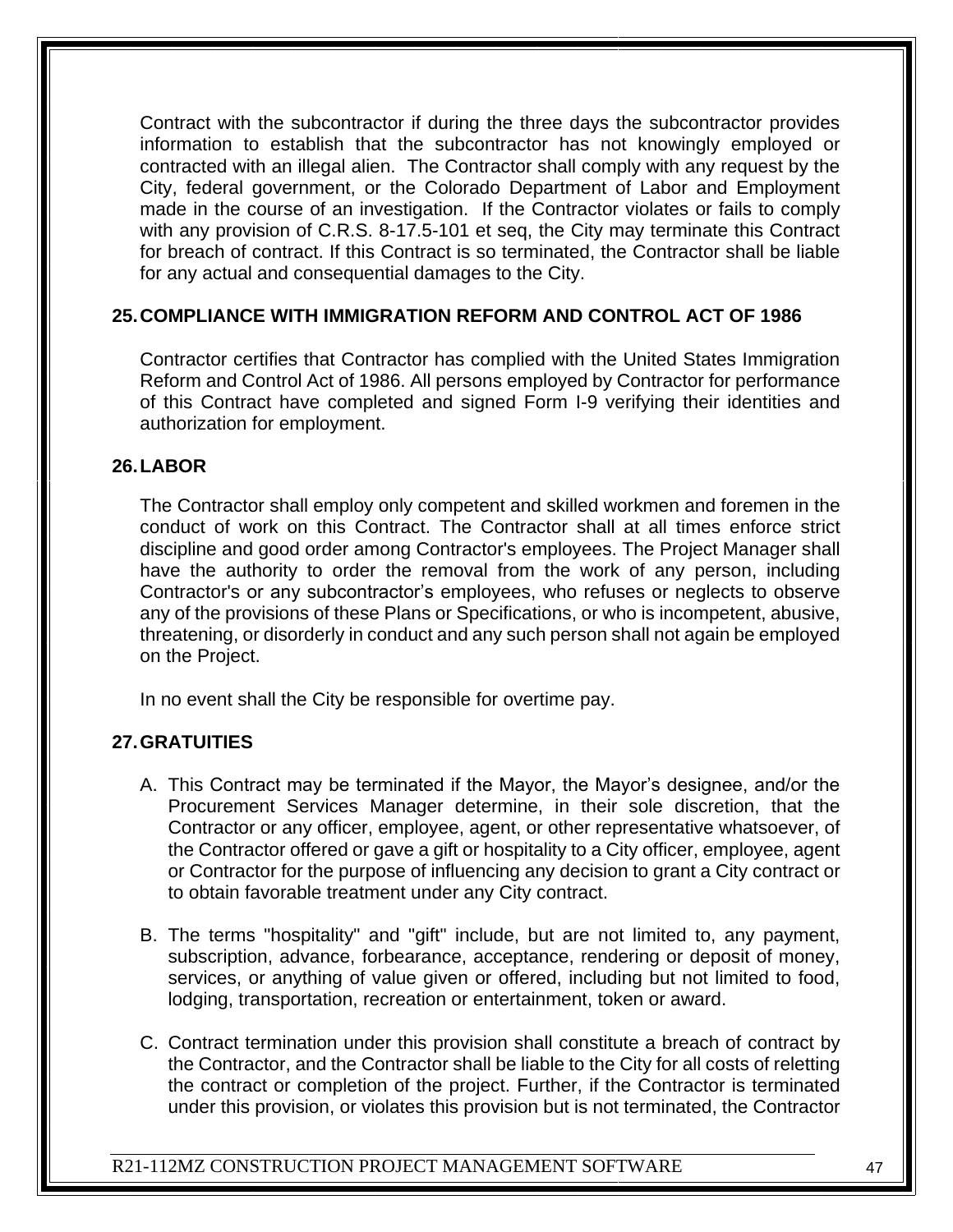shall be subject to debarment under the City's Procurement Regulations. The rights and remedies of the City provided in this clause shall not be exclusive and are in addition to any other rights and remedies provided by law or under this Contract.

### **28.NON-DISCRIMINATION**

- A. In accord with section 24-34-402, C.R.S., the Contractor will not discriminate against any employee or applicant for employment because of disability, race, creed, color, sexual orientation, religion, age, national origin, or ancestry. But, with regard to a disability, it is not a discriminatory or an unfair employment practice for an employer to take into consideration disability if there is no reasonable accommodation that the employer can make with regard to the disability, the disability actually disqualifies the person from the job, and the disability has a significant impact on the job. The Contractor will take affirmative steps to ensure that applicants are employed, and that employees are treated during employment without regard to their disability, race, creed, color, sexual orientation, religion, age, national origin, or ancestry. Such actions shall include, but not be limited to, the following: employment, upgrading, demotion, or transfer; recruitment or recruitment advertising; layoff or termination; rates of pay or other forms of compensation; and selection for training; including apprenticeship.
- B. The Contractor agrees to post in conspicuous places, available to employees and applicants for employment, notices to be provided setting forth the provisions of this nondiscrimination clause.
- C. The Contractor will, in all solicitations or advertisements for employees placed by or on behalf of the Contractor, state that all qualified applicants will receive consideration for employment without regard to disability, race, creed, color, sexual orientation, religion, age, national origin, or ancestry.
- D. Contractor will cooperate with the City in using Contractor's best efforts to ensure that Disadvantaged Business Enterprises are afforded the maximum opportunity to compete for subcontracts or work under this Contract.

#### **29. ORDER OF PRECEDENCE**

Any inconsistency in this Contract shall be resolved by giving precedence in the following order:

- A. This Contract document with its terms and conditions
- B. The Statement of Work
- C. Other Appendices, Attachments, Exhibits, or Schedules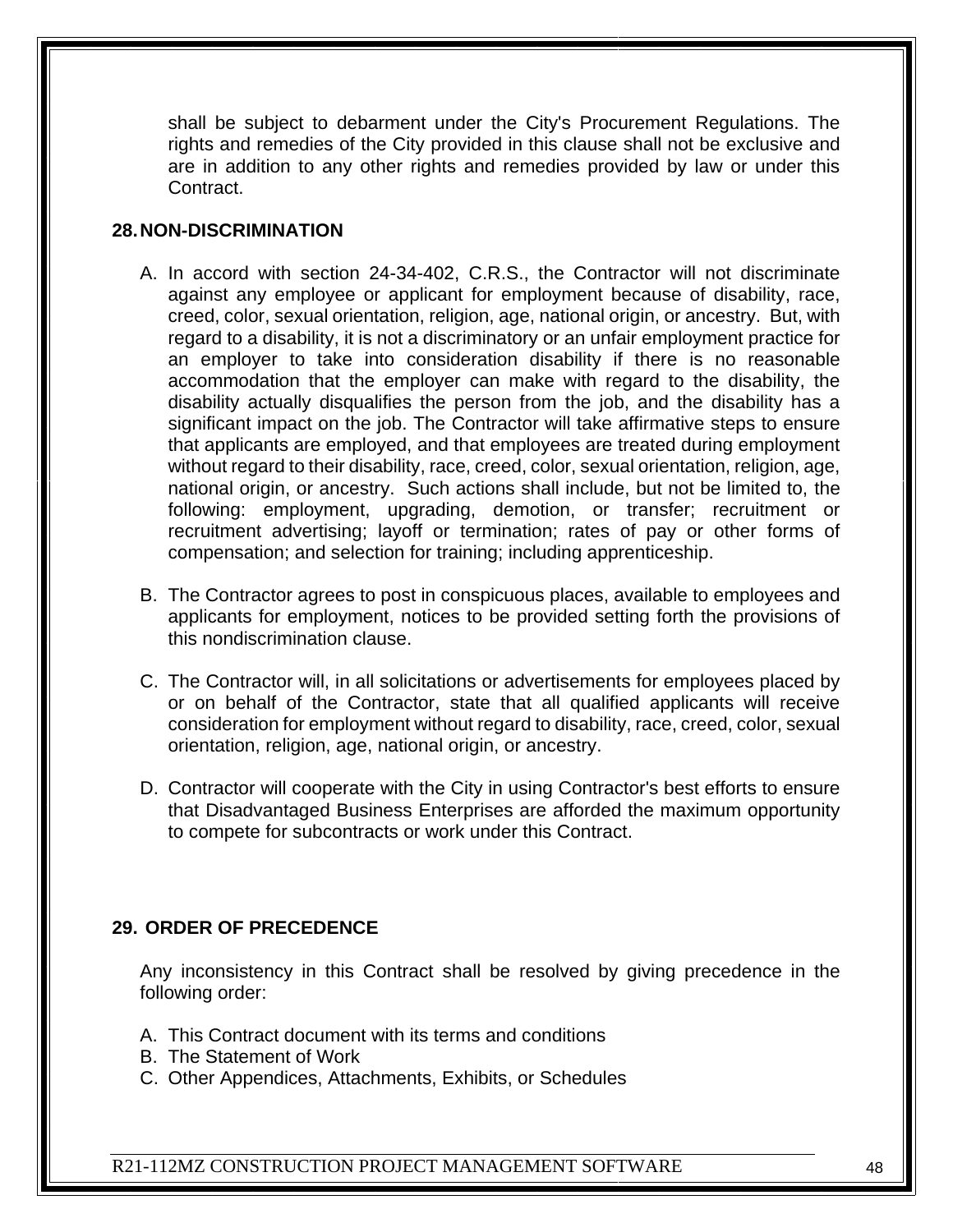#### **30.HEADINGS**

The section headings contained in this Contract are for reference purposes only and shall not affect the meaning or interpretation of this Contract.

#### **31.DISPUTES**

- A. All administrative and contractual disputes arising from or related to this Contract shall be addressed in the following manner:
	- i. If either Party disputes or disagrees with a Contract term or the other Party's interpretation of a Contract term or has any other administrative or contractual dispute not addressed in the Unanticipated Circumstances provisions, such Party shall promptly give the other Party written notice of said dispute.
	- ii. The Parties shall hold a meeting as soon as reasonably possible, but in no event later than thirty (30) calendar days from the initial written notice of the dispute, attended by persons with decision-making authority regarding the dispute, to attempt in good faith to negotiate a resolution of the dispute; provided, however, that no such meeting shall be deemed to vitiate or reduce the obligations and liabilities of the Parties or be deemed a waiver by a Party of any remedies to which such Party would otherwise be entitled unless otherwise agreed to by the Parties in writing.
	- iii. If, within thirty (30) calendar days after such meeting, the Parties have not succeeded in negotiating a resolution of the dispute, they agree to submit the dispute to non-binding mediation and to bear equally the costs of the mediation.
	- iv. The Parties will jointly appoint a mutually acceptable mediator. If they fail to do so within twenty (20) calendar days from the conclusion of the negotiation period, they shall each select a mediator. The two mediators will then appoint a third mediator who shall conduct mediation for the Parties as the sole mediator.
	- v. The Parties agree to participate in good faith in the mediation and negotiations for a period of thirty (30) calendar days. The substantive and procedural law of the State of Colorado shall apply to the proceedings. If the Parties are not successful in resolving the dispute through mediation, then the Parties shall be free to pursue any other remedy afforded by the laws of the State of Colorado.
	- vi. Until final resolution of any dispute hereunder, the Contractor shall diligently proceed with the performance of this Contract as directed by the City. For purposes of this Contract, termination for convenience shall not be deemed a dispute. The City of Colorado Springs and the Contractor agree to notify each other in a timely manner of any claim, dispute, or cause of action arising from or related to this Contract, and to negotiate in good faith to resolve any such claim, dispute, or cause of action. To the extent that such negotiations fail, the City of Colorado Springs and the Contractor agree that any lawsuit or cause of action that arises from or is related to this Contract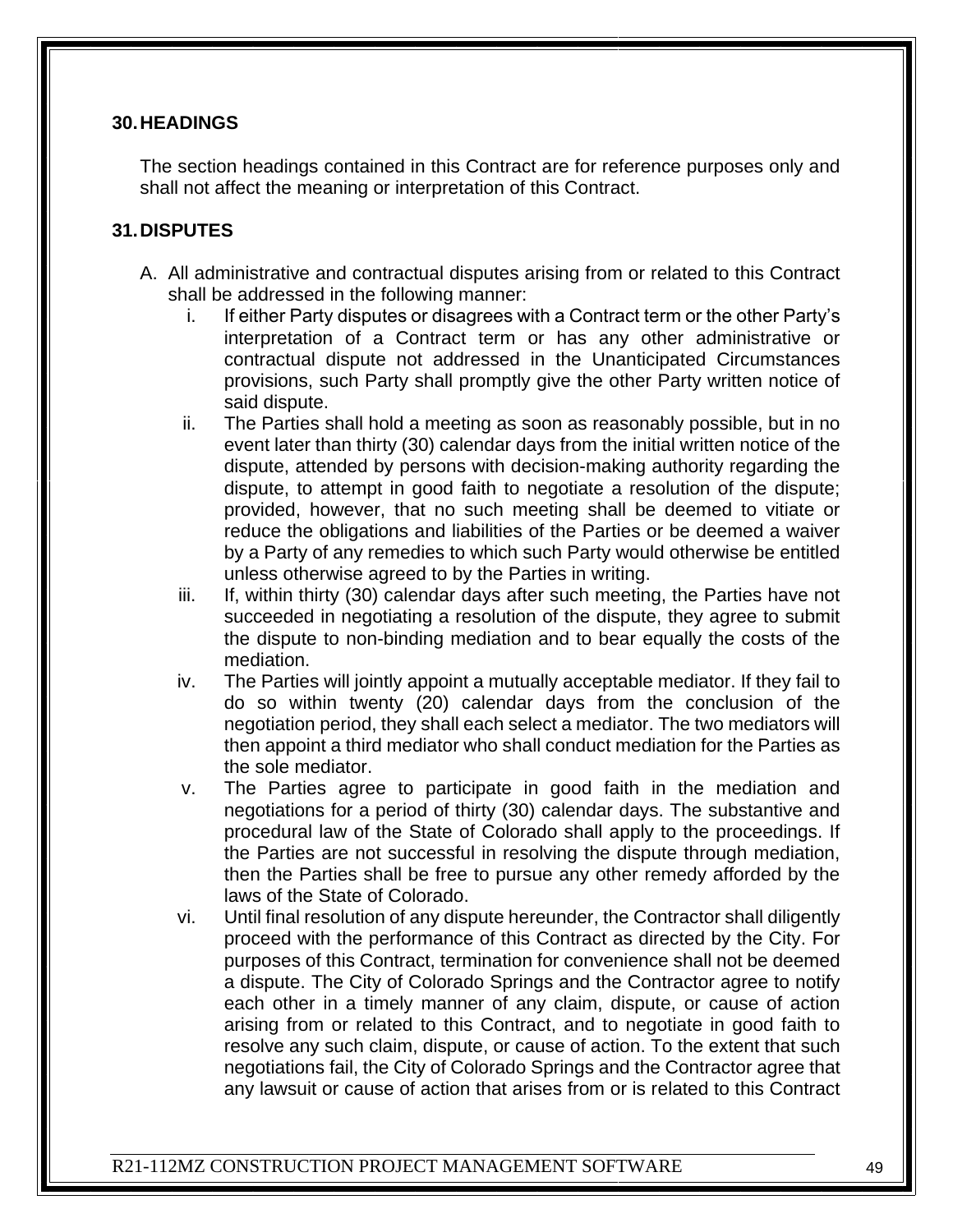shall be filed with and litigated only by the Colorado District Court for El Paso County, CO.

#### **32.DELIVERY**

The City may cancel this Contract or any portion thereof if delivery is not made when and as specified, time being of the essence in this Contract. Contractor shall pay the City for any loss or damage sustained by the City because of failure to perform in accordance with this Contract.

#### **33.PAYMENTS**

All invoices shall be sent to the Project Manager identified in this Contract.

The City will pay the Contractor, upon submission of proper invoices, the prices stipulated in the Contract for services rendered and accepted, less any deductions provided in this Contract within 30 days (Net 30). The City will not pay late fees or interest. Any discount payment terms offered on the invoice may be taken by the City.

Each invoice must contain at least the following information:

Contract number, issued purchase order number, invoice number, invoice date, timeframe covered by invoice, type and amount of labor and materials used for that time period, dollar amount in unit price, extended price, and total value of invoice.

IF T&M

The City will make payments for services on a monthly basis for services performed during the previous month in accordance with this Contract. All labor Invoices shall include labor categories, rates, hours worked, and total amounts per category. All labor categories and rates charged must be included in this Contract. No other categories or rates will be allowed or payable. All labor invoices are subject to City approval.

Materials will be payable on a reimbursable basis with no additional profit, fee, overhead, handling, or General and Administrative (G&A) costs. All costs for materials shall be approved by the City Contracts Specialist before the costs are incurred and payable.

The City will pay the Contractor, upon submission of proper invoices, the prices stipulated in the Contract for services rendered and accepted, less any deductions provided in this Contract within 30 days (Net 30). The City will not pay late fees or interest. Any discount payment terms offered on the invoice may be taken by the City.

#### **34.INSPECTION OF SERVICES**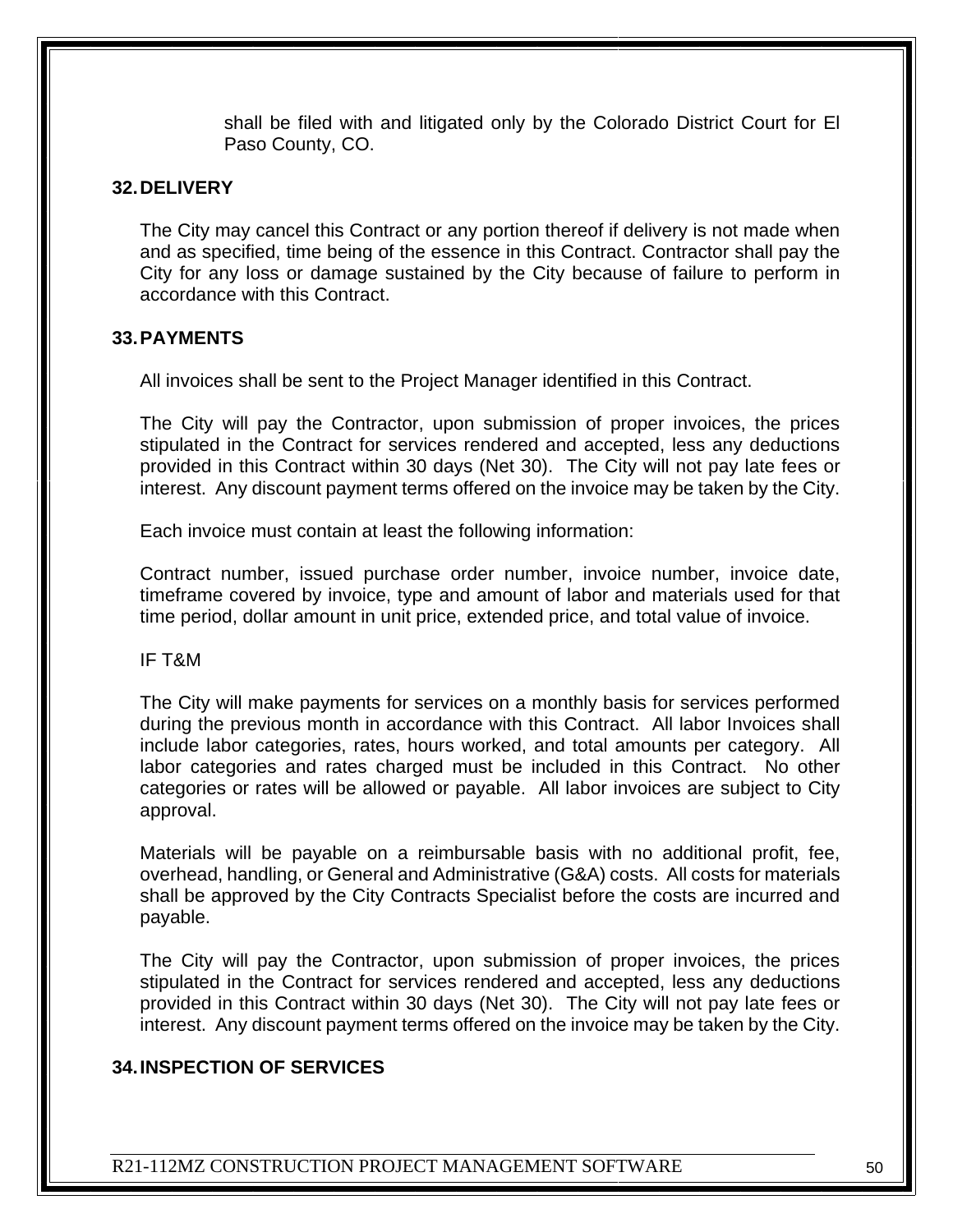The Contractor is responsible for performing or having performed all inspections and tests necessary to substantiate that the services furnished under this Contract conform to Contract requirements, including any applicable technical requirements for specified manufacturers' parts. This clause takes precedence over any City inspection and testing required in the Contract's specifications, except for specialized inspections or tests specified to be performed solely by the City.

- A. Definition of "services", as used in this clause, includes services performed, workmanship, and material furnished or utilized in the performance of services.
- B. The Contractor shall provide and maintain an inspection system acceptable to the City covering the services under this Contract. Complete records of all inspection work performed by the Contractor shall be maintained and made available to the City during Contract performance and for as long afterwards as the Contract requires.
- C. The City has the right to inspect and test all services called for by the Contract, to the extent practicable at all times and places during the term of the Contract. The City will perform inspections and tests in a manner that will not unduly delay the work.
- D. If the City performs inspections or test on the premises of the Contractor or a subcontractor, the Contractor shall furnish, and shall require subcontractors to furnish, at no increase in Contract price, all reasonable facilities and assistance for the safe and convenient performance of these duties.

#### **35.SECURITY**

The City maintains security requirements regarding access to City buildings and other City workplaces and worksites on City property. All Contractor personnel accessing City buildings, workplaces, or worksites, may be required to produce a valid, Government issued picture identification. Contractor personnel lacking such identification may not be allowed access to such sites. No costs incurred by the Contractor due to City security requirements shall be allowable or payable under this Contract.

#### **36.TIME IS OF THE ESSENCE**

In as much as the Contract concerns a needed or required service, the terms, conditions, and provisions of the Contract relating to the time of performance and completion of work are of the essence of this Contract. The Contractor shall begin work on the day specified and shall prosecute the work diligently so as to assure completion of the work within the number of calendar days or date specified, or the date to which the time for completion may have been extended.

#### **37.EMPLOYMENT OF LABOR**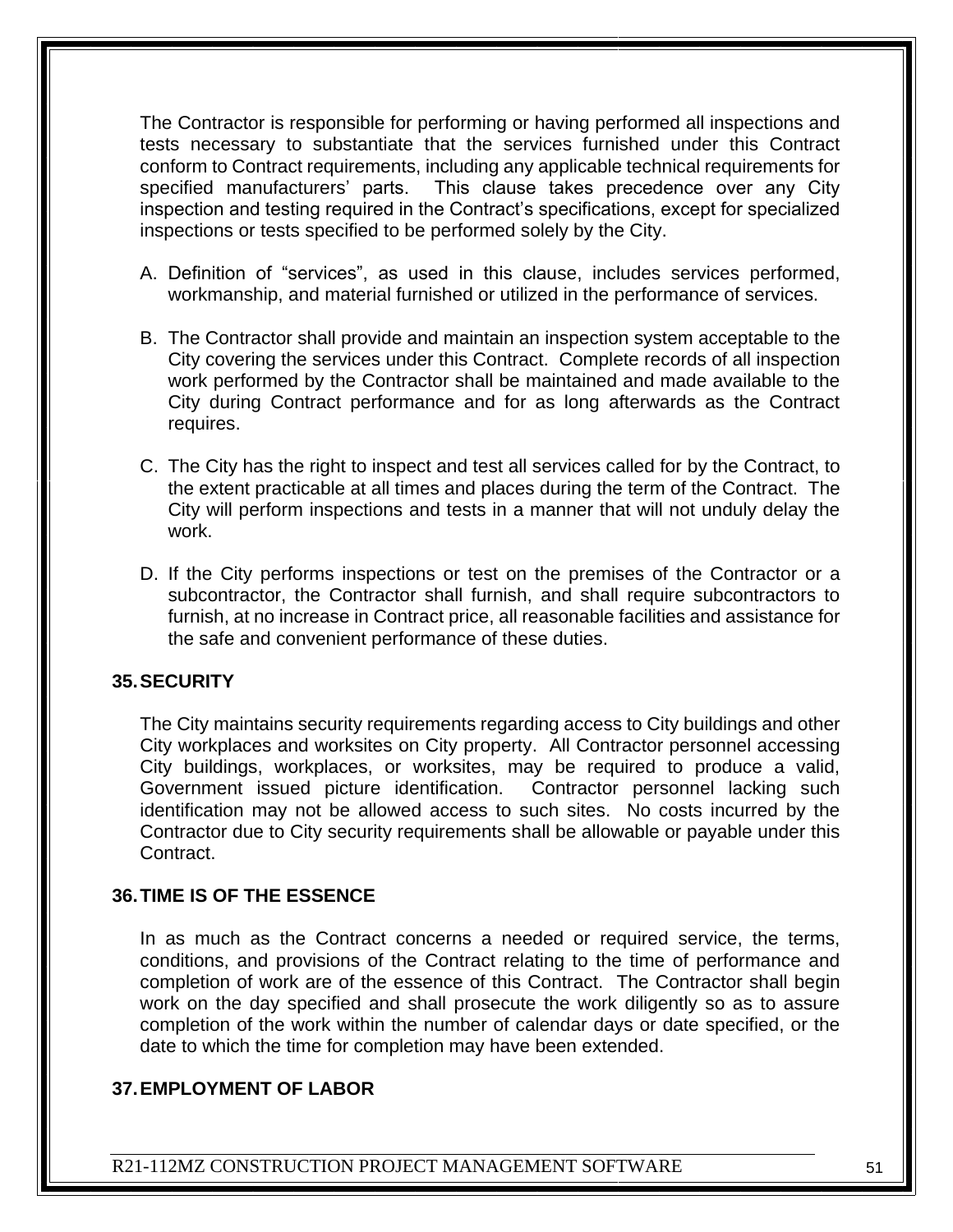The Contractor shall comply with, and defend and hold the City harmless from any violation of all laws and lawful rules and regulations, both of the State of Colorado and of the United States, relating to Workmen's Compensation, unemployment compensation, Social Security, payment for overtime, and all other expenses and conditions of employment under this Contract.

#### **38.SALES TAX**

The Contractor must have a tax-exemption certificate from the Colorado Department of Revenue for this project. The certificate does not apply to City of Colorado Springs Sales and Use Tax which shall be applicable. The tax exempt project number and the exemption certificate only applies to County, PPRTA (Pikes Peak Rural Transportation Authority), and State taxes when purchasing construction and building materials **to be incorporated into this project**.

Furthermore, the exemption **does not** include or apply to the purchase or rental of equipment, supplies or materials that **do not become a part of the completed project or structure**. Such purchases and rentals are subject to full applicable taxation.

All contracts with subcontractors must include the City of Colorado Springs Sales and Use Tax on the work covered by the Contract, and other taxes as applicable.

Note: For all equipment, materials and supplies incorporated into the work purchased from vendors or suppliers not licensed to collect City Sales Tax (i.e. out of state suppliers, etc.), City Use Tax is due and payable to the City. The Contractor shall execute and deliver, and shall cause the Contractor's subcontractors to execute and deliver to the City Sales Tax Office, ST 16 forms listing all said equipment, materials and supplies and the corresponding use tax due, along with payment for said taxes. Any outstanding taxes due may be withheld from the final payment due the Contractor and may result in suspension of Contractor from bidding on City projects.

Forms and instructions can be downloaded at [https://coloradosprings.gov/sales](https://coloradosprings.gov/sales-tax/page/construction-contractors)[tax/page/construction-contractors.](https://coloradosprings.gov/sales-tax/page/construction-contractors) Questions can be directed to the City Sales Tax Division at (719) 385-5903 or [Construction\\_SalesTax@coloradosprings.gov.](mailto:Construction_SalesTax@coloradosprings.gov)

> Our Registration Numbers are as follows: City of Colorado Springs Federal I.D.: 84-6000573 Federal Excise: A-138557 State Sales Tax: 98-03479

The Contractor's payment or exemption of State of Colorado, El Paso County and City Sales and Use Taxes shall be as specified herein.

#### **39.SEVERABILITY**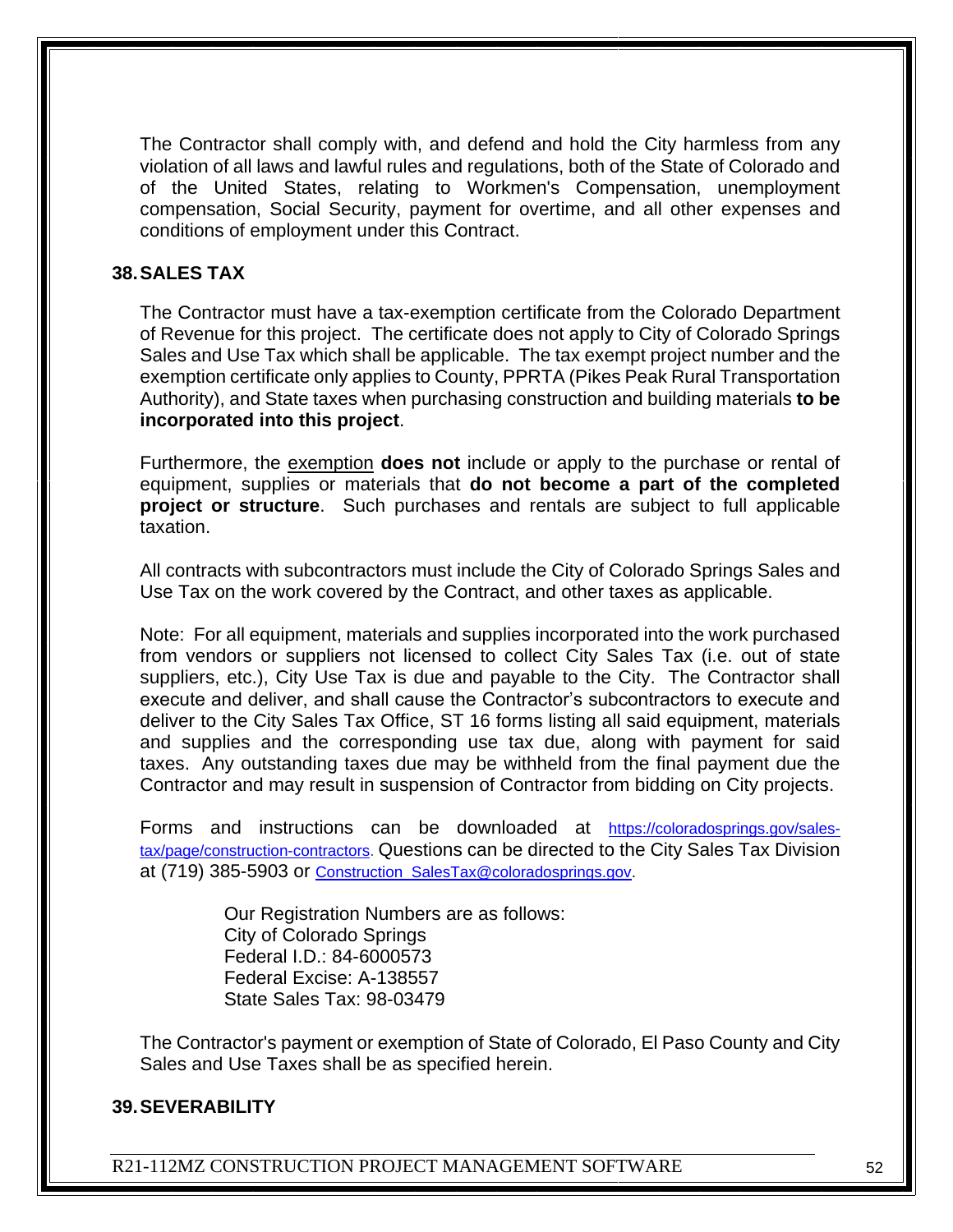If any terms, conditions, or provisions of this Contract shall be held unconstitutional, illegal, or void, such finding shall not affect any other terms, conditions, or provisions of this Contract.

#### **40. LIABILITY OF CITY EMPLOYEES**

All authorized representatives of the City are acting solely as agents and representatives of the City when carrying out and exercising the power or authority granted to them under the Contract. There shall not be any liability on them either personally or as employees of the City.

### **41.USE OF CITY NAME OR LOGO**

Except as otherwise provided in this Contract, the Contractor shall not refer to this Contract or the City of Colorado Springs in any advertising or promotions in such a manner as to state or imply that the product or service provided is endorsed or preferred by the City of Colorado Springs, its employees, or its Departments, or is considered by these entities to be superior to other products or services. Any use of the name or logo of the City of Colorado Springs in advertising or promotions must be approved in writing by the City of Colorado Springs Contracts Specialist assigned to the Contract prior to such use.

#### **42.TRAVEL**

If travel expenses are included as a line item in this Contract, all travel expenses incurred and billable by the Contractor are subject to City approval. Air travel shall be limited to the round trip "economy coach" fare. Travel from the Colorado Springs Airport is encouraged. Unless there are extenuating circumstances, the Contract should take advantage of lower airfares by purchasing tickets more than 14 days in advance of travel. In-state travel by air must be more economical than travel by private vehicle. Use of a private vehicle may be reimbursed per mile at the current rate published by the IRS annually. Short-term parking, long-term parking or cab fare associated with airport departure and arrival may be allowable expenses. Valet parking will not be allowed unless it is the least expensive or only option. Car rental rates may be reimbursed for car rentals no greater than the intermediate or standard classification. The City will not reimburse any other travel methods or expenses. The City will pay for lodging, meals, and miscellaneous expenses on a per diem basis only, in accordance with the current per deim rates published by the IRS annually. The City will not pay for Contractor expenses exceeding the per deim rates. Receipts for all reimbursable expenses must be provided with the Contractor's invoice.

#### **43. ELECTRONIC SIGNATURES**

This Agreement and all other documents contemplated hereunder may be executed using electronic signatures with delivery via facsimile transmission, by scanning and transmission of electronic files in Portable Document Format (PDF)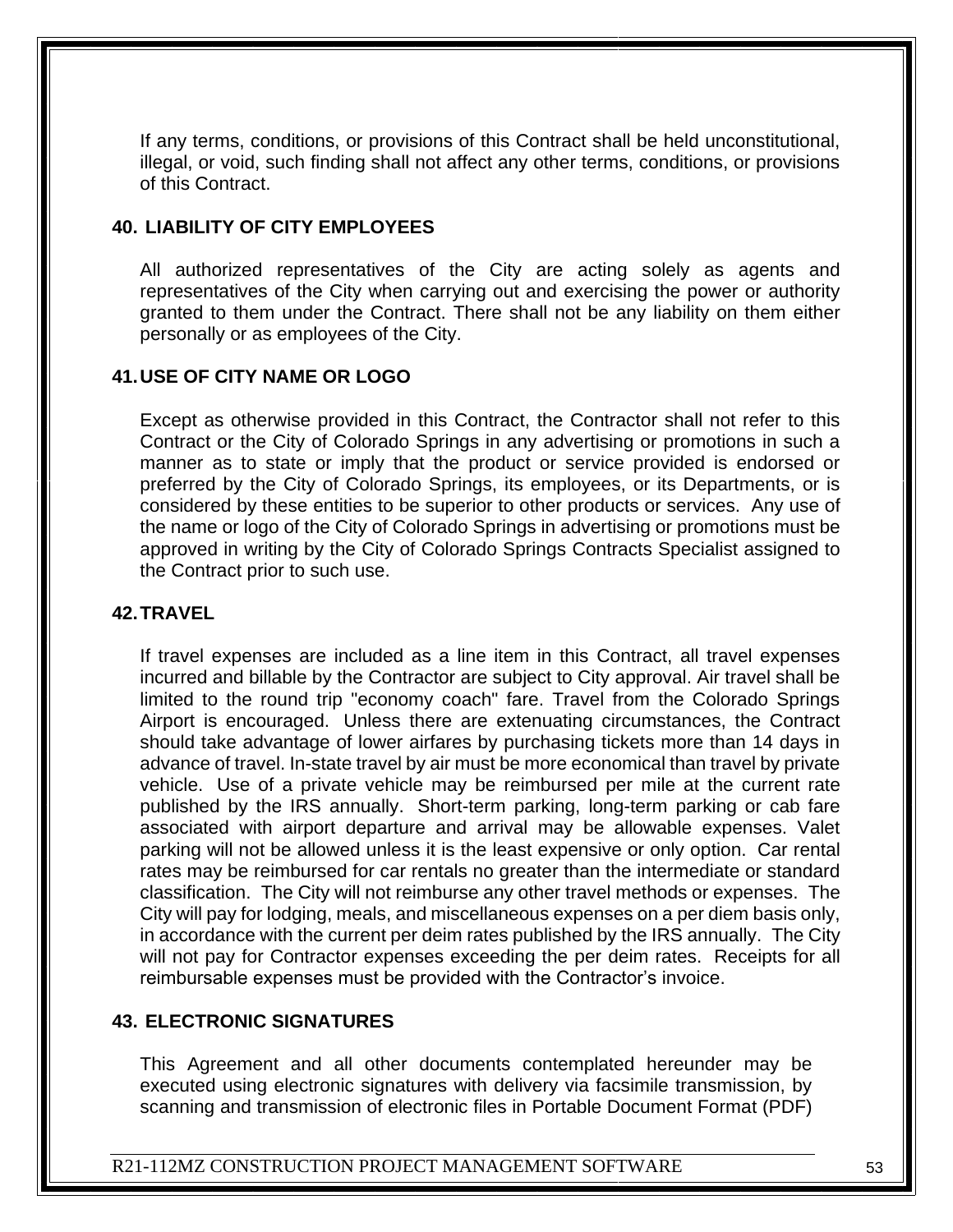or other readily available file format, or by copy transmitted via email, or by other electronic means and in one or more counterparts, each of which shall be (i) an original, and all of which taken together shall constitute one and the same agreement, (ii) a valid and binding agreement and fully admissible under state and federal rules of evidence and (iii) enforceable in accordance with its terms.

# **44.APPENDICES**

The following Appendices are made a part of this Agreement:

- 1. Appendix A Additional Terms and Conditions
- 2. Appendix B Contractor's Proposal,
- 3. Appendix C Statement of Work.
- 4. Appendix D Project Schedule
- 5. Appendix E Insurance Requirements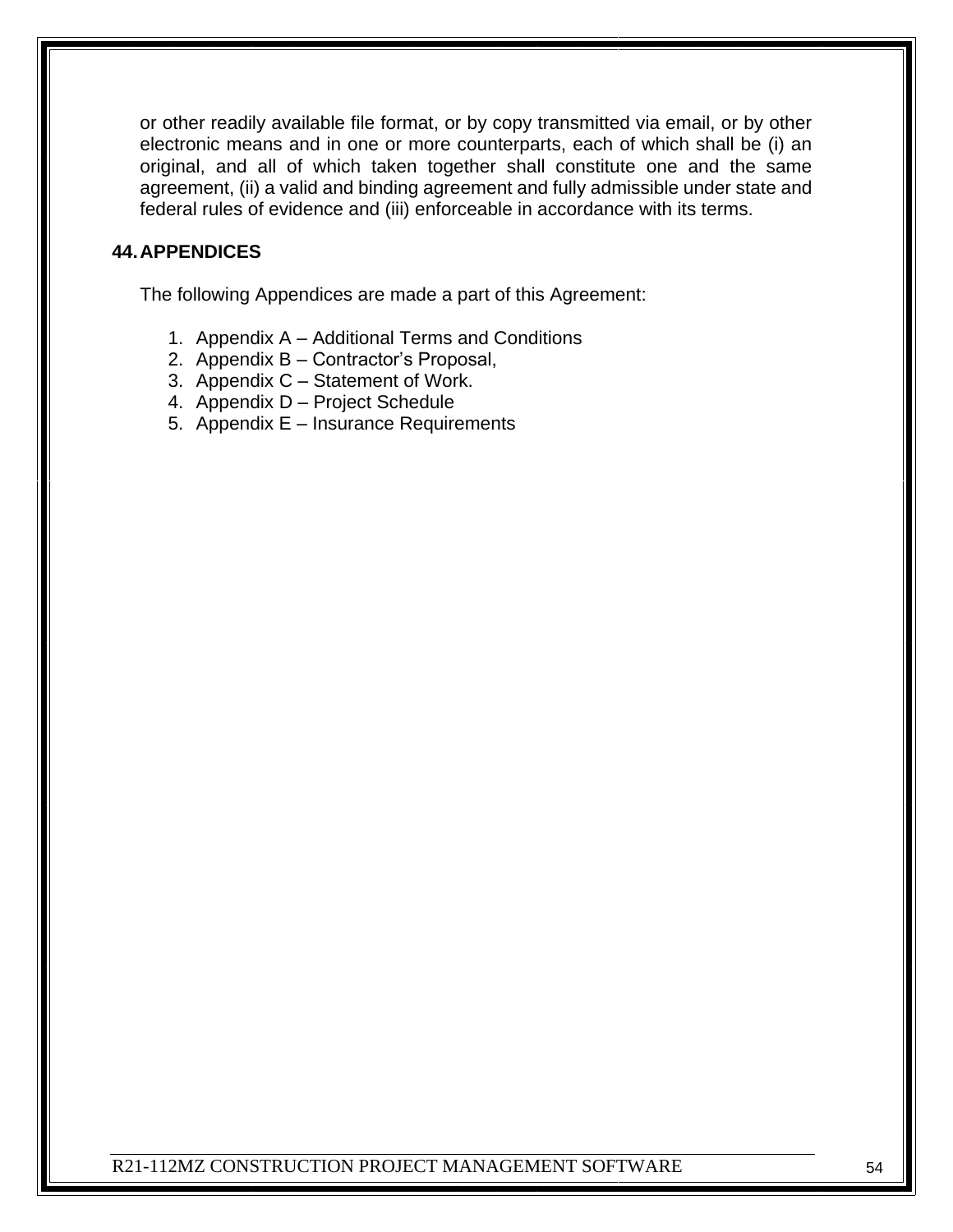# **CONTRACT SIGNATURE PAGE**

The Contractor certifies in accord with Section 8-17.5-102(1) C.R.S. that, on the date the Contractor signs this Contract, the Contractor does not knowingly employ or Contract with an illegal alien who will perform work under this Contract and that the Contractor shall participate in the e-verify program or Colorado Department of Labor and Employment program in order to confirm the employment eligibility of all employees who are newly hired for employment or to perform work under this Contract. The Contractor is expressly prohibited from using the e-verify program or Colorado Department of Labor and Employment program procedures to undertake preemployment screening of job applicants while this Contract and any services under this Contract are being performed.

**IN WITNESS WHEREOF**, the parties have caused these presents to be executed on the day and the year first above written.

This Contract is executed in one (1) original copy.

| THE CITY OF COLORADO SPRINGS, |
|-------------------------------|
| <b>COLORADO:</b>              |

| <b>SECOND PARTY:</b>        |
|-----------------------------|
| <b>SAMPLE CONTRACT ONLY</b> |
| <b>Corporate Name</b>       |
|                             |
| Signature<br>Date           |
|                             |
| Title                       |
|                             |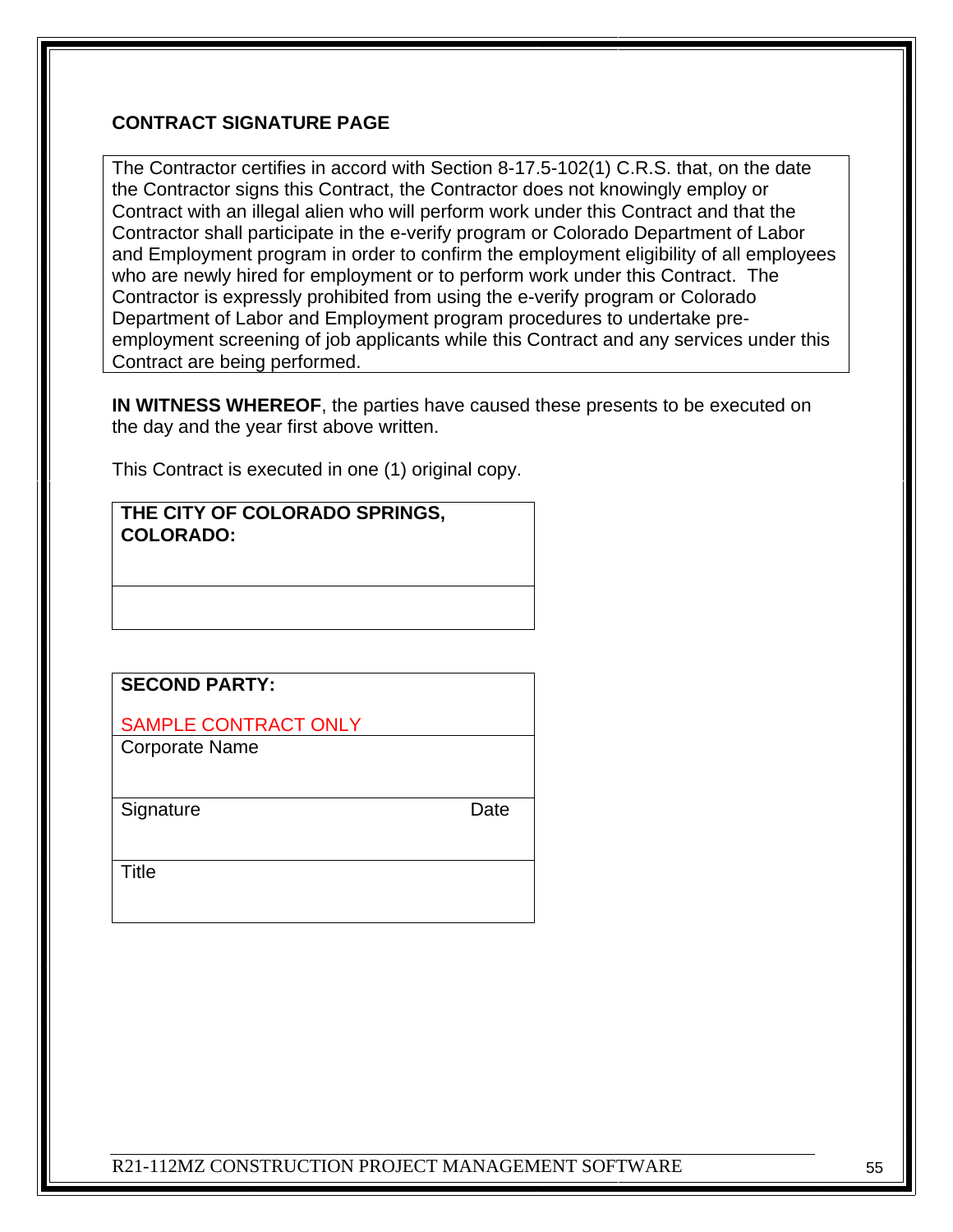# **EXHIBIT 3 EXCEPTIONS**

| Print the words "no exceptions"(here)<br>if there are no<br>exceptions taken to any of the terms, conditions, or specifications of these proposal<br>documents or contract.                                                                                                                                                         |  |  |  |  |  |
|-------------------------------------------------------------------------------------------------------------------------------------------------------------------------------------------------------------------------------------------------------------------------------------------------------------------------------------|--|--|--|--|--|
| If there are exceptions taken to any of the terms, conditions, or specifications of the<br>proposal document or contract, they must be clearly stated on a separate sheet of<br>paper attached to this sheet and returned with your proposal.                                                                                       |  |  |  |  |  |
| Note: All potential Offerors are hereby advised that exceptions taken may be considered<br>during the evaluation phase which may affect the final scoring of proposals. Offerors<br>stipulating that the City must use their contract or agreement may be determined non-<br>responsive and their Proposal determined unacceptable. |  |  |  |  |  |
|                                                                                                                                                                                                                                                                                                                                     |  |  |  |  |  |
| Company Name:                                                                                                                                                                                                                                                                                                                       |  |  |  |  |  |
| Address:<br>(City, State and Zip Code)                                                                                                                                                                                                                                                                                              |  |  |  |  |  |
| <b>Authorized Signature:</b>                                                                                                                                                                                                                                                                                                        |  |  |  |  |  |
| Date:                                                                                                                                                                                                                                                                                                                               |  |  |  |  |  |
| <b>Printed Name/Title:</b>                                                                                                                                                                                                                                                                                                          |  |  |  |  |  |
|                                                                                                                                                                                                                                                                                                                                     |  |  |  |  |  |
| Return this form with your Proposal.                                                                                                                                                                                                                                                                                                |  |  |  |  |  |
|                                                                                                                                                                                                                                                                                                                                     |  |  |  |  |  |
|                                                                                                                                                                                                                                                                                                                                     |  |  |  |  |  |
|                                                                                                                                                                                                                                                                                                                                     |  |  |  |  |  |
|                                                                                                                                                                                                                                                                                                                                     |  |  |  |  |  |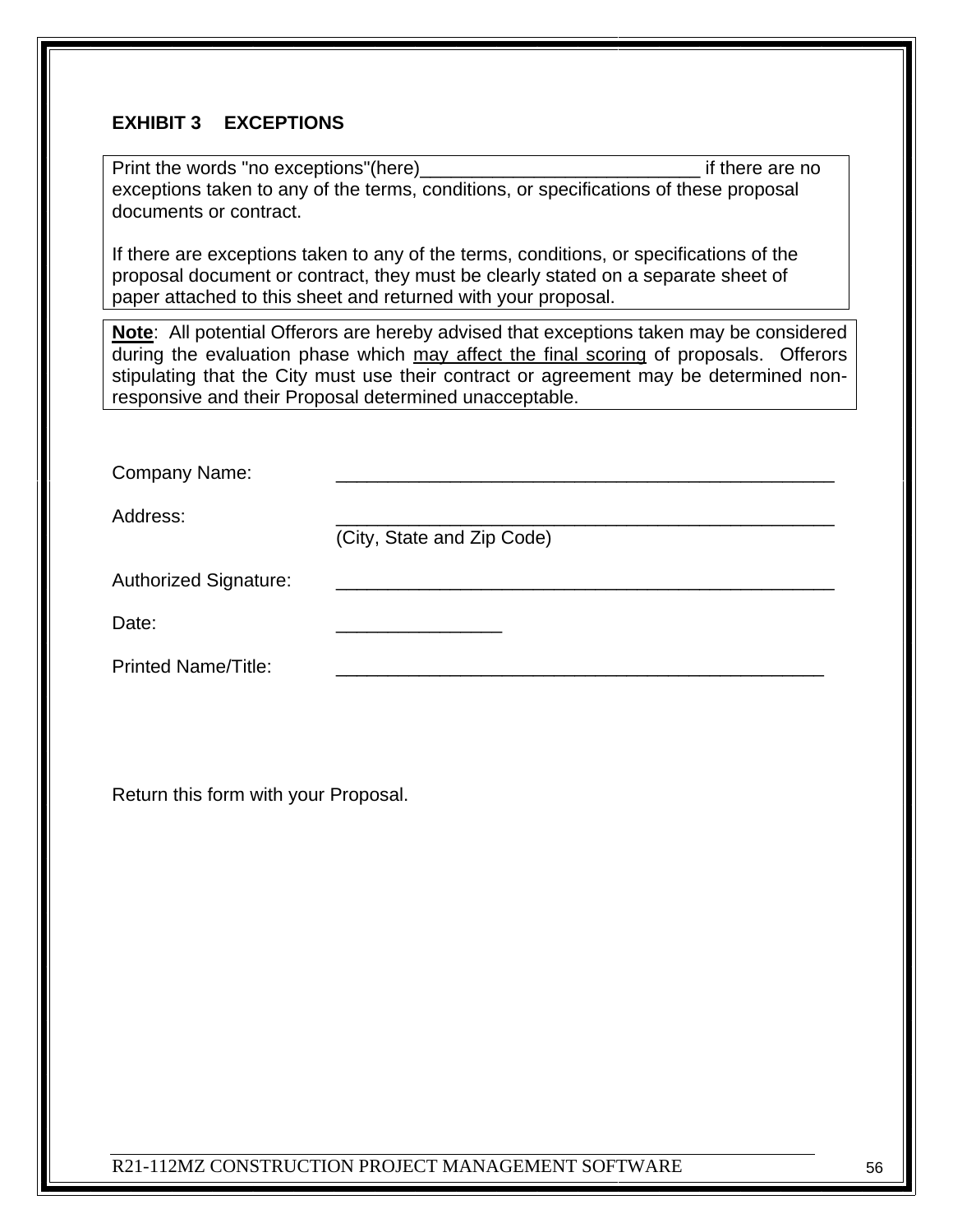# **EXHIBIT 4 MINIMUM INSURANCE REQUIREMENTS**

The following listed minimum insurance requirements shall be carried by all contractors and consultants unless otherwise specified in the City's solicitation package, Special Provisions, or Standard Specifications.

| 1.                                                                                | X.                                                                              | Commercial General Liability for limits not less than \$1,000,000 combined        |  |  |  |  |  |  |
|-----------------------------------------------------------------------------------|---------------------------------------------------------------------------------|-----------------------------------------------------------------------------------|--|--|--|--|--|--|
|                                                                                   |                                                                                 | single limit for bodily injury and property damage for each occurrence.           |  |  |  |  |  |  |
|                                                                                   | Coverage shall include blanket contractual, broad form property damage,         |                                                                                   |  |  |  |  |  |  |
| products and completed operations.                                                |                                                                                 |                                                                                   |  |  |  |  |  |  |
|                                                                                   |                                                                                 |                                                                                   |  |  |  |  |  |  |
| Workers' Compensation and Employers Liability as required by statute.<br>2.<br>X. |                                                                                 |                                                                                   |  |  |  |  |  |  |
|                                                                                   | Employers Liability coverage is to be carried for a minimum limit of \$100,000. |                                                                                   |  |  |  |  |  |  |
|                                                                                   |                                                                                 |                                                                                   |  |  |  |  |  |  |
| 3.                                                                                | X.                                                                              | Automobile Liability covering any auto (including owned, hired, and non-          |  |  |  |  |  |  |
|                                                                                   |                                                                                 | owned autos) with a minimum of \$1,000,000 each accident combined single          |  |  |  |  |  |  |
|                                                                                   |                                                                                 | limit.                                                                            |  |  |  |  |  |  |
|                                                                                   |                                                                                 |                                                                                   |  |  |  |  |  |  |
| 4.                                                                                | X.                                                                              | Professional Liability Insurance covering any damages caused by an error,         |  |  |  |  |  |  |
|                                                                                   |                                                                                 | omission or any negligent acts with limits of not less than \$2,000,000 per       |  |  |  |  |  |  |
|                                                                                   |                                                                                 | occurrence and in the aggregate.                                                  |  |  |  |  |  |  |
|                                                                                   |                                                                                 | In the event that any professional liability insurance required by this<br>a.     |  |  |  |  |  |  |
|                                                                                   |                                                                                 | Contract is written on a claims-made basis, Consultant warrants that any          |  |  |  |  |  |  |
|                                                                                   |                                                                                 |                                                                                   |  |  |  |  |  |  |
|                                                                                   |                                                                                 | retroactive date under the policy shall precede the effective date of this        |  |  |  |  |  |  |
|                                                                                   |                                                                                 | Contract; and that either continuous coverage will be maintained or an            |  |  |  |  |  |  |
|                                                                                   |                                                                                 | extended discovery period will be exercised for a period of three (3) years       |  |  |  |  |  |  |
|                                                                                   |                                                                                 | beginning at the time work under this Contract is completed.                      |  |  |  |  |  |  |
|                                                                                   |                                                                                 | Policy shall contain a waiver of subrogation against the CITY.<br>b.              |  |  |  |  |  |  |
|                                                                                   |                                                                                 |                                                                                   |  |  |  |  |  |  |
| 5.                                                                                | $X_{-}$                                                                         | Technology Errors and Omissions Liability including Network Security and          |  |  |  |  |  |  |
|                                                                                   |                                                                                 | Privacy Liability not less than \$3,000,000 per loss with a \$3,000,000           |  |  |  |  |  |  |
|                                                                                   |                                                                                 | aggregate.                                                                        |  |  |  |  |  |  |
|                                                                                   |                                                                                 | a. The policy shall provide a waiver of subrogation.                              |  |  |  |  |  |  |
|                                                                                   |                                                                                 | b. The insurance shall provide coverage for liability arising from theft,         |  |  |  |  |  |  |
|                                                                                   |                                                                                 | dissemination and/or use of confidential information stored or transmitted in     |  |  |  |  |  |  |
|                                                                                   |                                                                                 | electronic form.                                                                  |  |  |  |  |  |  |
|                                                                                   |                                                                                 | c. Network Security Liability arising from the unauthorized access to, use of     |  |  |  |  |  |  |
|                                                                                   |                                                                                 | or tampering to gain access to your services including denial of service          |  |  |  |  |  |  |
|                                                                                   |                                                                                 | unless caused by a mechanical or electrical failure                               |  |  |  |  |  |  |
|                                                                                   |                                                                                 |                                                                                   |  |  |  |  |  |  |
|                                                                                   |                                                                                 | d. Liability arising from the introduction of a computer virus into, or otherwise |  |  |  |  |  |  |
|                                                                                   |                                                                                 | causing damage to, a customer's or third person's computer, computer              |  |  |  |  |  |  |
|                                                                                   |                                                                                 | system, network or similar computer related property and the data, software,      |  |  |  |  |  |  |
|                                                                                   |                                                                                 | and programs thereon.                                                             |  |  |  |  |  |  |
|                                                                                   |                                                                                 |                                                                                   |  |  |  |  |  |  |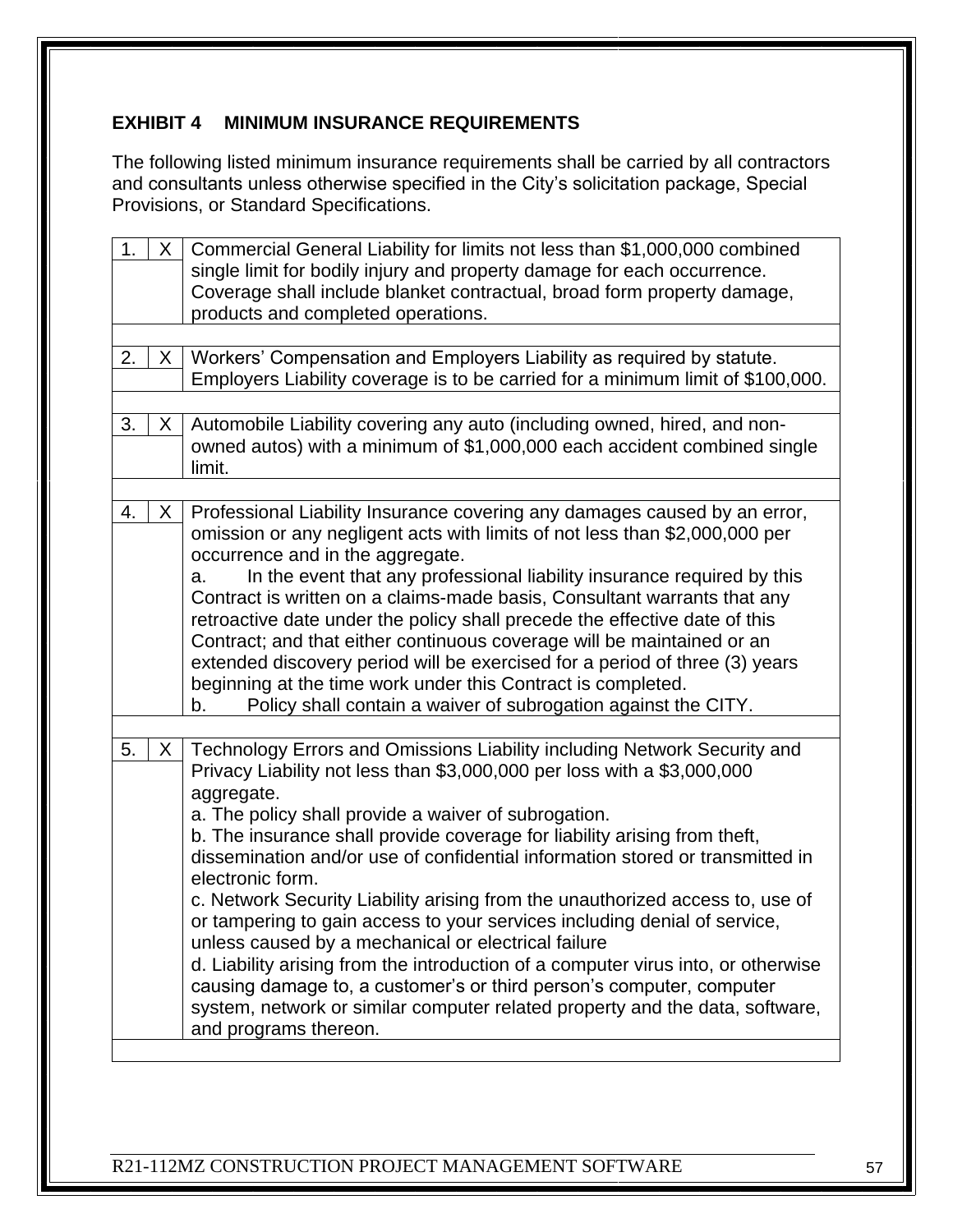Except for workers' compensation and employer's liability insurance, the **City of Colorado Springs must be named as an additional insured**. Certificates of Insurance must be submitted before commencing the work and provide 30 days' notice prior to any cancellation, non-renewal, or material changes to policies required under the contract.

All coverage furnished by contractor is primary, and any insurance held by the City of Colorado Springs is excess and non-contributory.

The undersigned certifies and agrees to carry and maintain the insurance requirements indicated above throughout the contract Period of Performance.

*(Name of Company)*

\_\_\_\_\_\_\_\_\_\_\_\_\_\_\_\_\_\_\_\_\_\_\_\_\_\_\_\_\_\_\_\_\_\_\_\_\_\_\_\_\_\_

\_\_\_\_\_\_\_\_\_\_\_\_\_\_\_\_\_\_\_\_\_\_\_\_\_\_\_\_\_\_\_\_\_\_\_\_\_\_\_\_\_\_\_

*(Signature) (Date)*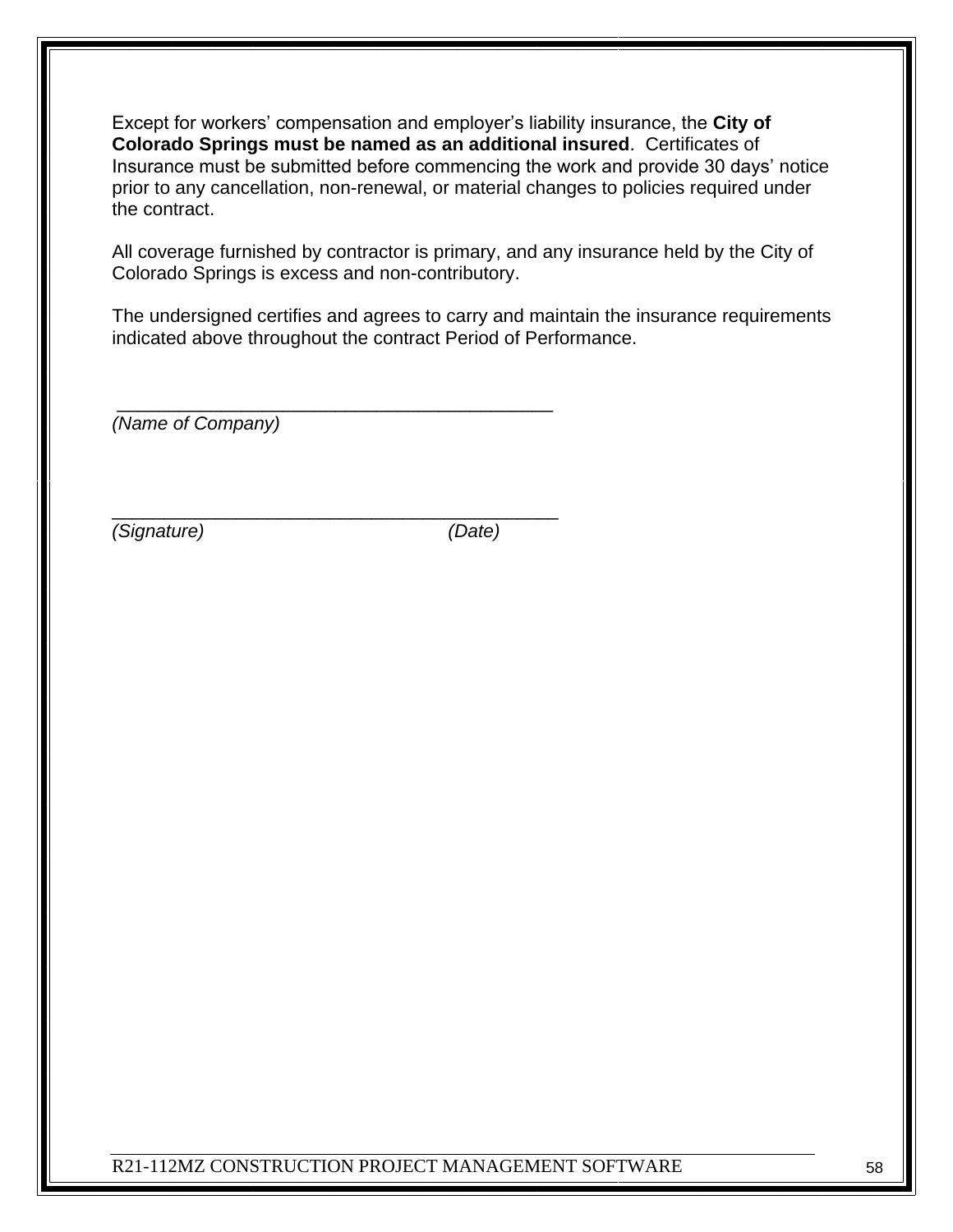# **EXHIBIT 5 SCOPE OF WORK**

# **5.1 PROJECT ORIENTATION**

The City of Colorado Springs would like to advertise for a construction project management software for several departments that is cost effective, flexible, configurable to department specific needs, and scalable for small to extra-large projects. It is the desire to have a central system for multiple departments that requires project coordination and communication with contractors throughout the project. This software will provide customizable views of key project data including: schedule, budget, risks and issues. This software will be the basis for other departments that require construction project management needs and will be a long-term relationship with a selected vendor.

A. Public Works Engineering, 75-100 users

B. Public Works Stormwater, 5 users

C. Parks, Recreation, and Cultural Services, 5-10 users

Once a vendor is selected through the request for proposal process, the vendor project manager will schedule a remote project orientation meeting with the customer project team. During this meeting the entire project team will review the proposed work plan, including scope of work, budget, schedule, and deliverables. The meeting may include:

A. Introduction of the project team and their respective responsibilities

B. Review the scope of work

C. Review the work plan and schedule including milestone dates for data review, delivery, and acceptance

D. Information Exchange- (gathering history, background, levels of service measures, decision making framework, and review/discuss all available information and data)

E. Identification of the customer's best practices on construction project management. This component will provide an understanding of project success for both the customer and vendor.

F. Follow up documentation summarizing discussion and decisions.

# **5.2 BUSINESS WORKFLOW BEST PRACTICES**

The vendor will hold information gathering sessions for each department. Once the vendor understands current processes, then applicants should provide recommendations for improvements or how workflows and configuration will be handled in their software product. We would like the vendor to make a recommendation to have either a single or multi-phase approach for implementation.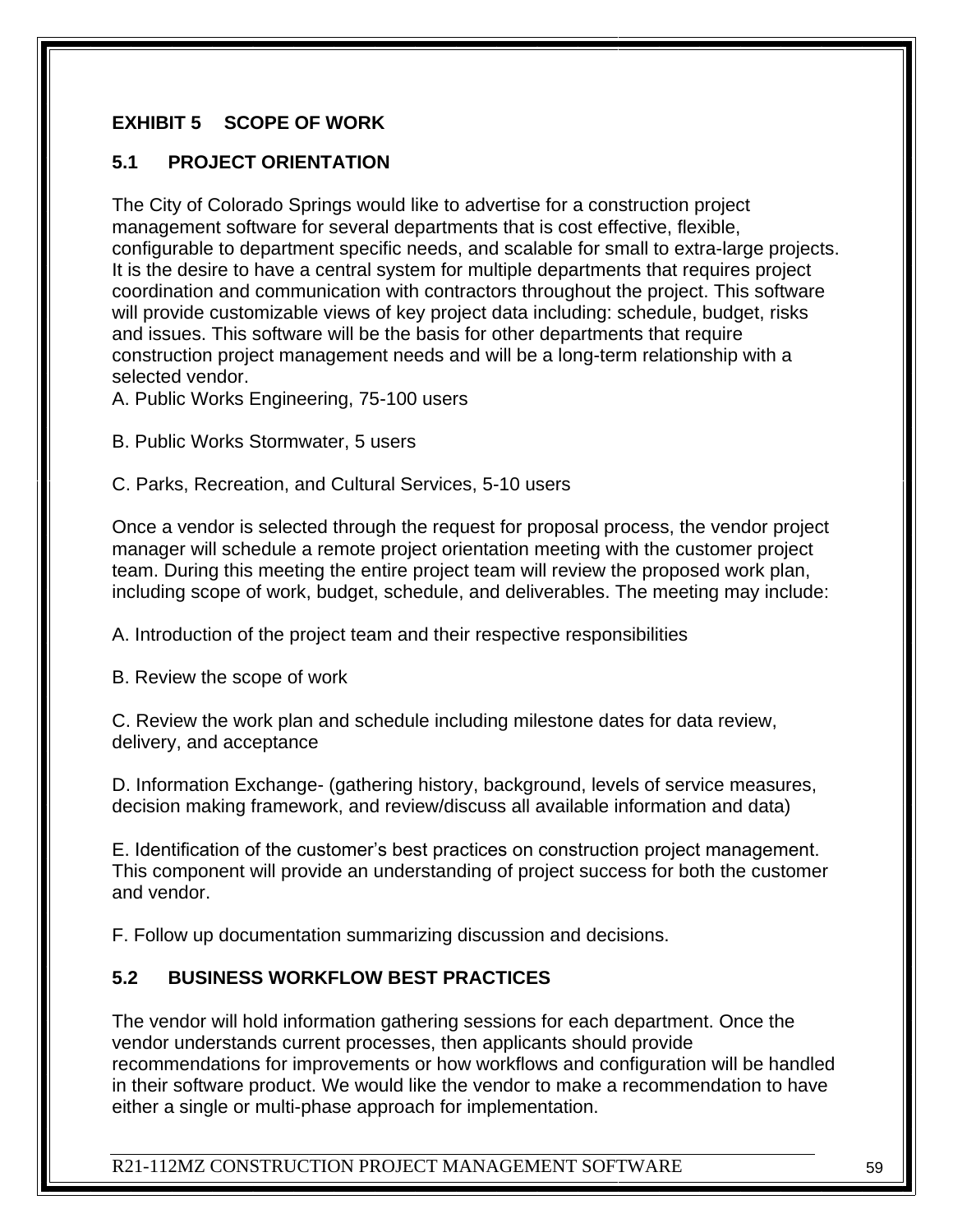# **5.3 PROGRAM MANAGEMENT CONTROLS**

Monthly or bi-weekly updates will summarize and provide a status of the project progress. The progress updates may include the following:

A. Schedule and percentage (%) complete of the project

B. Major issues faced with configuration, reporting, data migration and measures taken to resolve these issues.

C. Quality control and assurance practices

D. Data validation/ control/ acceptance measures

# **5.4 KEY PERSONNEL**

The vendor will provide resumes for all key personnel, demonstrating education, experience, background information and accomplishments.

# **5.5 DATA MITIGATION PLAN**

Public Works Engineering data from the current Centric application will need to be reviewed and a data migration plan created with vendor's software product for active and historical project data.

# **5.6 TRAINING/TESTING CONFIGURATION**

Users will be identified for application training and for testing of application configuration. Vendor will record virtual training sessions so they can be reviewed later. External contractors may be included in testing to get feedback for ease of use and/or modifications before implementation. Feedback from our stakeholders is crucial to the City's goal to have a pleasant user experience for our customers.

# **5.7 CHANGE CONTROL PROCESS**

Vendor will use a "Change Control Process" which shall govern changes to the scope of the Project during the life of the Project. The Change Control Process will apply to new components and to enhancements of existing components. All parties must sign the approval portion of the Change Request to authorize the implementation of any change that affects the Project's scope, schedule or price. Furthermore, any such changes that affect the scope of the SOW, schedule or price will require an amendment to the SOW and/or any other part of the Purchase Agreement.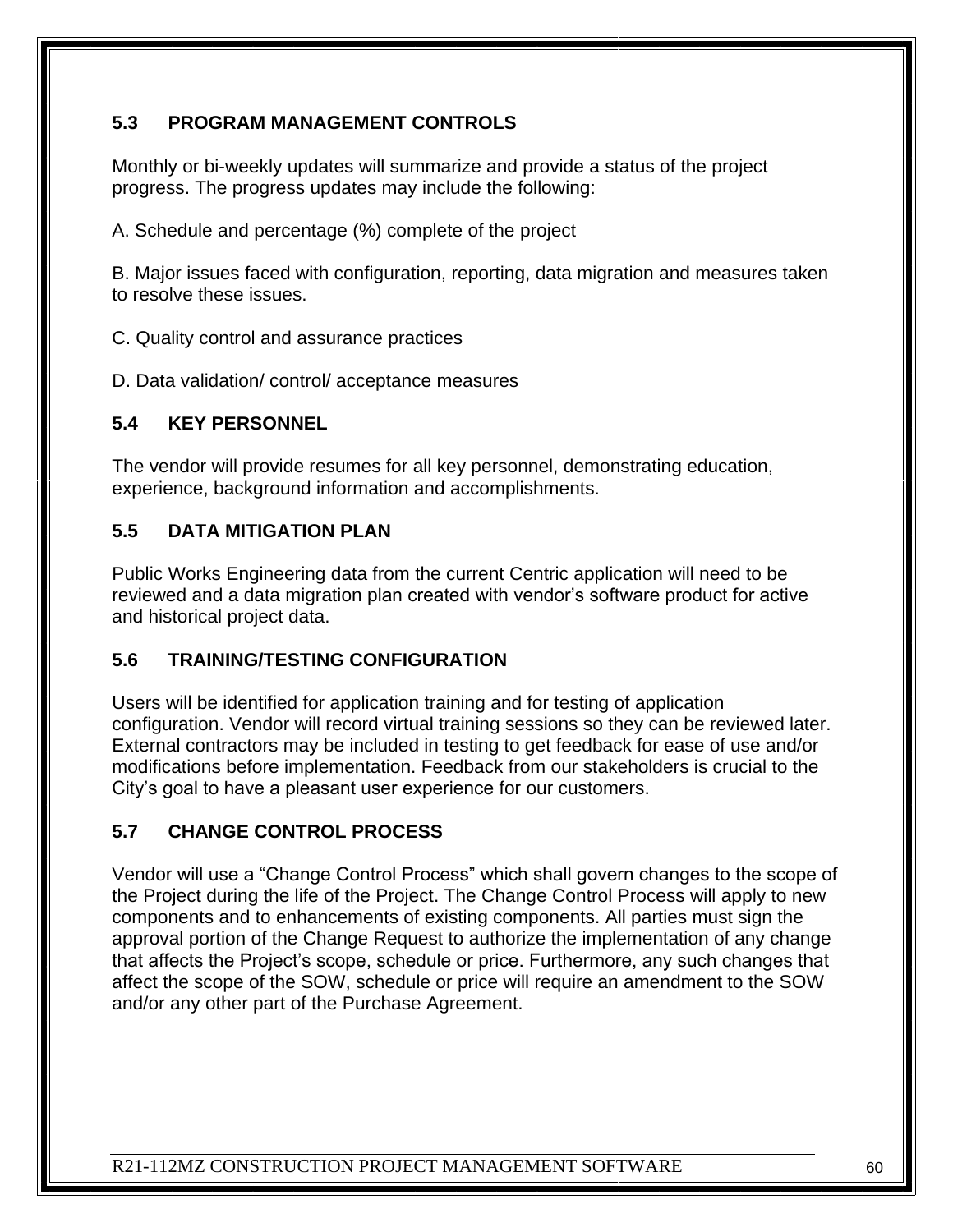# **5.8 PRODUCTION AND EARLY LIFE SUPPORT**

Production is defined as the first production use of the system Implementation. Vendor will explain how go live support and transition to support is to be handled. The goal is to provide the support needed for the best go live experience for internal and external customers.

We expect the vendor to provide as-built documentation, that includes but is not limited to:

- A. Application properties
- B. Application architecture
- C. Application administration details
- D. Application support and licensing details

# **5.9 FUNCTIONAL AND TECHNICAL REQUIREMENTS**

See Exhibit 8 – Functional & Technical Requirements.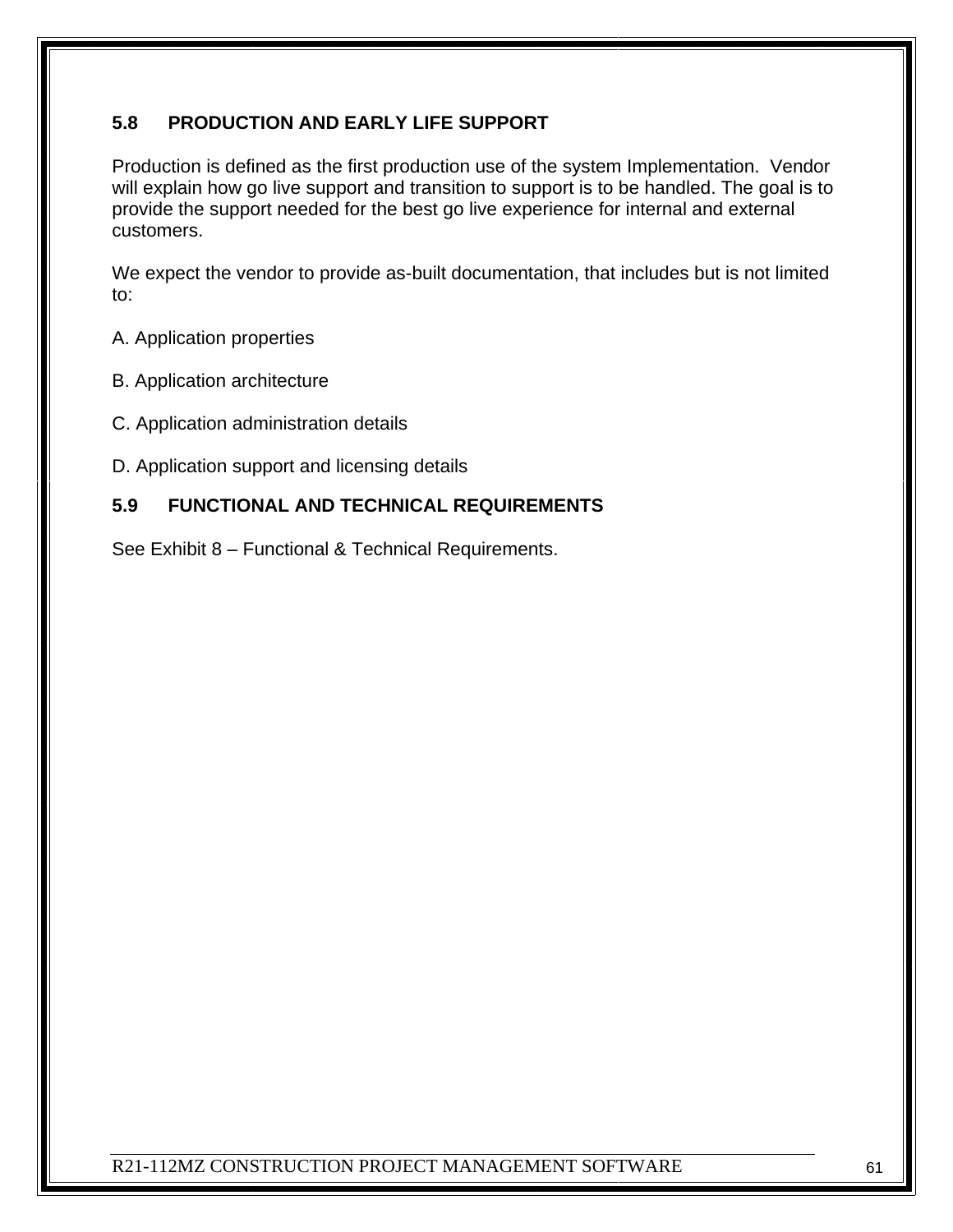#### **EXHIBIT 6 – QUALIFICATION STATEMENT**

#### **CITY OF COLORADO SPRINGS QUALIFICATION STATEMENT**

This statement will provide information which will enable the City to evaluate the qualifications of your firm and staff with regard to the requirements of this Request for Proposal. Please complete this form in its entirety and submit it (in the number of copies requested) along with the other required proposal documents. If a request in the Qualification Statement is contained in the proposal, indicate the section in the proposal where that information can be found.

| (PRINT)<br>FIRM NAME:                                                                                   |                               |
|---------------------------------------------------------------------------------------------------------|-------------------------------|
| <b>ADDRESS:</b>                                                                                         |                               |
| CITY STATE ZIP:<br>AUTHORIZED REPRESENTATIVE:                                                           |                               |
| TITLE:                                                                                                  |                               |
| <b>AUTHORIZED SIGNATURE:</b>                                                                            |                               |
| PHONE:                                                                                                  | FAX:                          |
| <b>E-MAIL ADDRESS:</b>                                                                                  |                               |
| 1. TYPE OF BUSINESS                                                                                     | 2. TYPE OF LICENSE & LOCATION |
| <b>CORPORATION</b><br><b>INDIVIDUAL</b>                                                                 |                               |
| <b>PARTNERSHIP</b><br><b>JOINT VENTURE</b>                                                              |                               |
| OTHER:                                                                                                  |                               |
| 3. TYPE OF SERVICE TO BE PROVIDED FOR RFP:                                                              |                               |
| 4. NUMBER OF YEARS IN BUSINESS:                                                                         |                               |
| 5. ON A SEPARATE SHEET PROVIDE A BRIEF HISTORY OF YOUR FIRM, STAFF SIZE                                 |                               |
| AND EXPERIENCE. SUBMIT A RESUME FOR THE PROJECT MANAGER AND EACH                                        |                               |
| KEY PERSONNEL ASSIGNED TO THIS PROJECT.                                                                 |                               |
| 6. WHAT OTHER NAME(S) HAS YOUR COMPANY OPERATED UNDER:                                                  |                               |
|                                                                                                         |                               |
| 7. HAVE YOU OR YOUR FIRM EVER FAILED TO COMPLETE ANY WORK AWARDED TO<br><b>YES</b><br><b>NO</b><br>YOU? | IF "YES", EXPLAIN:            |
|                                                                                                         |                               |
|                                                                                                         |                               |
| 8. HAS ANY OFFICER OR PARTNER OF YOUR ORGANIZATION EVER BEEN AN OFFICER                                 |                               |
| OR PARTNER OF ANOTHER ORGANIZATION THAT FAILED TO COMPLETE A                                            |                               |
| CONTRACT WITHIN THE LAST FIVE (5) YEARS?                                                                | <b>YES</b><br>NO              |
| IF "YES", EXPLAIN:                                                                                      |                               |
|                                                                                                         |                               |
| <b>RFP YR-NMBR</b>                                                                                      |                               |
| <b>QUALIFICATION STATEMENT - PAGE 2</b>                                                                 |                               |
|                                                                                                         |                               |
|                                                                                                         |                               |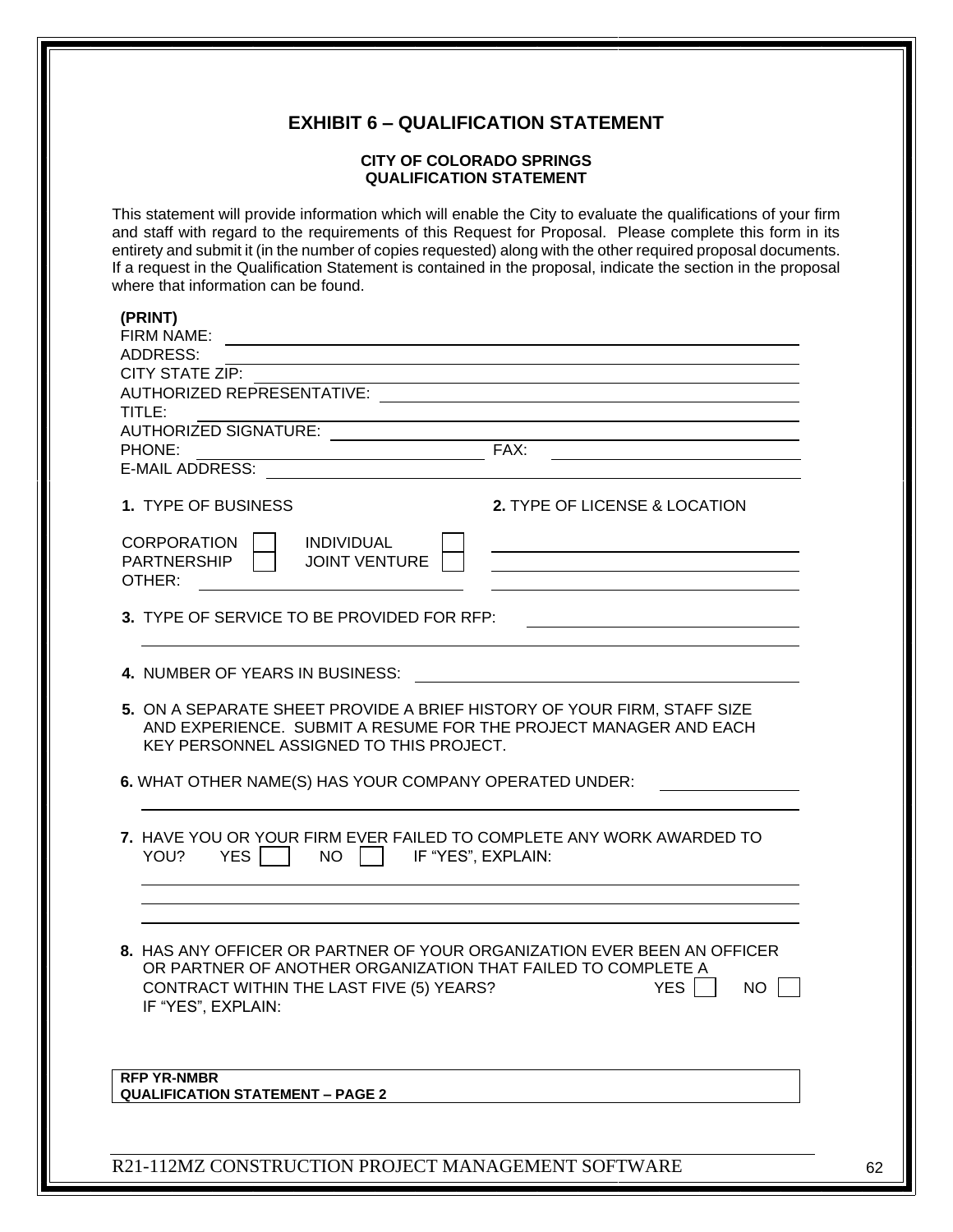|    | 9. HAS YOUR FIRM OR ANY PARTNERS OR OFFICERS EVER BEEN INVOLVED IN ANY<br><b>BANKRUPTCY ACTION?</b><br><b>YES</b><br>NO<br>IF "YES", EXPLAIN:                                                                                                                                       |
|----|-------------------------------------------------------------------------------------------------------------------------------------------------------------------------------------------------------------------------------------------------------------------------------------|
|    |                                                                                                                                                                                                                                                                                     |
|    | 10. ARE YOU PRESENTLY INVOLVED IN ANY LITIGATION WITH ANY<br><b>YES</b><br><b>NO</b><br>IF "YES", EXPLAIN TYPE,<br><b>GOVERNMENT AGENCY?</b><br>KIND, PLAINTIFF, DEFENDANT, ETC., AND STATE THE CURRENT STATUS:                                                                     |
|    | <b>11. BANK REFERENCE:</b>                                                                                                                                                                                                                                                          |
|    | ADDRESS:                                                                                                                                                                                                                                                                            |
|    | PHONE:<br>CONTACT:                                                                                                                                                                                                                                                                  |
|    | CONTACT NAME, ADDRESS, TELEPHONE NUMBERS<br>NOTE: DETAILED INFORMATION ON THESE PROJECTS MAY ALSO BE REQUESTED IN<br>THE RFP PACKAGE.<br>1. Location of Project:<br>Size of Project:                                                                                                |
|    | Contract Amount:                                                                                                                                                                                                                                                                    |
|    | <b>Contact Name and Title:</b>                                                                                                                                                                                                                                                      |
|    | <b>Contract Address:</b>                                                                                                                                                                                                                                                            |
|    | Contact telephone and FAX Numbers:                                                                                                                                                                                                                                                  |
|    | 2. Location of Project:<br>Size of Project:                                                                                                                                                                                                                                         |
|    | <b>Contract Amount:</b>                                                                                                                                                                                                                                                             |
|    | <b>Contact Name:</b>                                                                                                                                                                                                                                                                |
|    | <b>Contact Address:</b>                                                                                                                                                                                                                                                             |
|    | Contact telephone and FAX Numbers:                                                                                                                                                                                                                                                  |
|    | 3. Location of Project:                                                                                                                                                                                                                                                             |
|    | Size of Project:<br><b>Contract Amount:</b>                                                                                                                                                                                                                                         |
|    | <b>Contact Name:</b>                                                                                                                                                                                                                                                                |
|    | <b>Contact Address:</b>                                                                                                                                                                                                                                                             |
|    | Contact telephone and FAX Numbers:                                                                                                                                                                                                                                                  |
| 1. | 13. LIST CURRENT SIMILAR PROJECTS (LOCAL OR STATE-WIDE) UNDER CONTRACT-<br>INCLUDE LOCATION OF PROJECT, SIZE OF PROJECT (CONTRACT AMOUNT) CONTACT<br>NAME, ADDRESS, TELEPHONE NUMBERS.<br>NOTE: DETAILED INFORMATION ON THESE PROJECTS MAY ALSO BE REQUESTED IN<br>THE RFP PACKAGE. |
|    | Size of Project:                                                                                                                                                                                                                                                                    |
|    | <b>Contract Amount:</b>                                                                                                                                                                                                                                                             |
|    | <b>Contact Name and Title:</b>                                                                                                                                                                                                                                                      |
|    | Location of Project:<br><b>Contact Address:</b>                                                                                                                                                                                                                                     |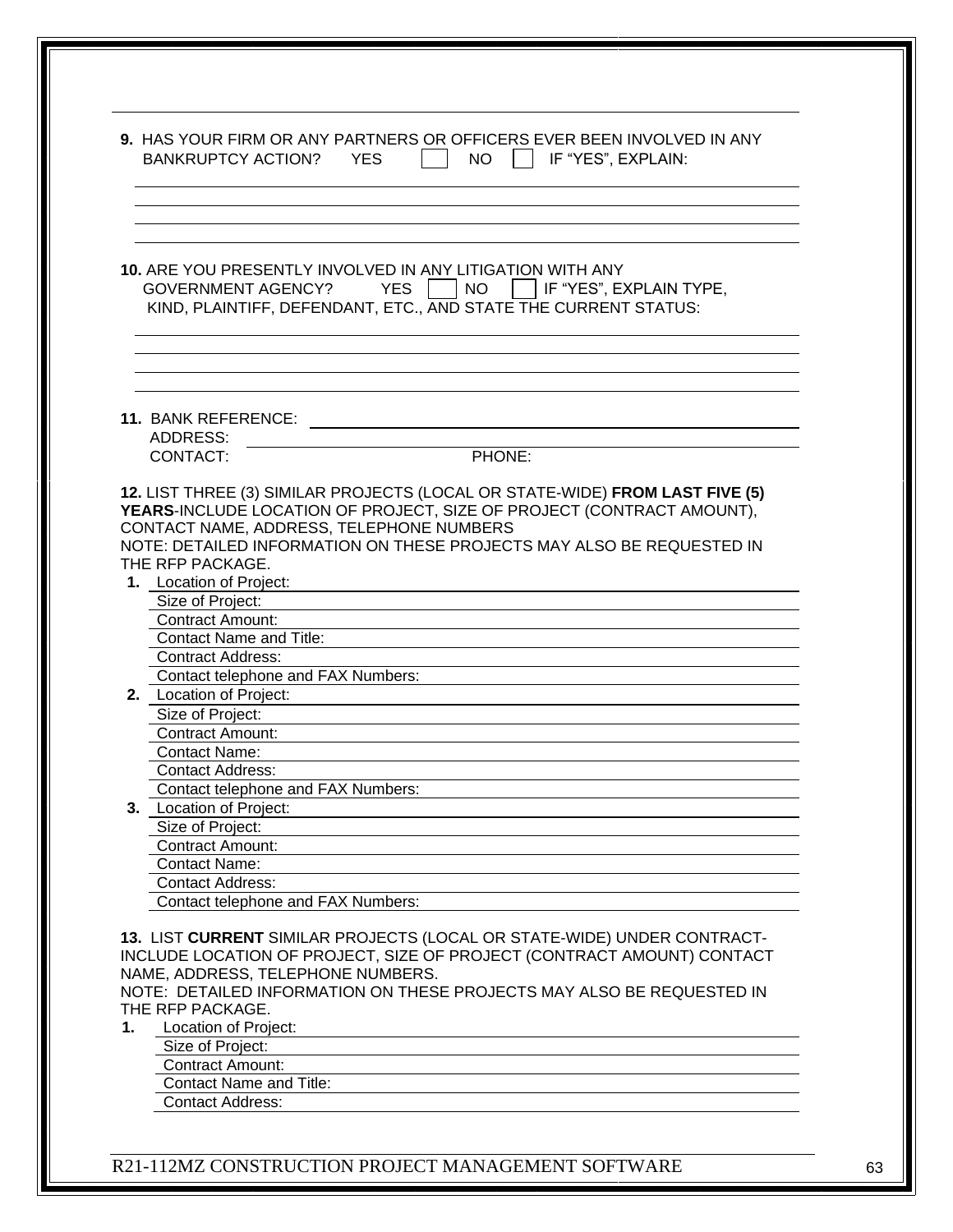Contact telephone and FAX Numbers:

- **2.** Location of Project:
	- Size of Project:
	- Contract Amount:
	- Contact Name and Title:
	- Contact Address: Contact telephone and FAX Numbers:
	-
- **3.** Location of Project:
	- Size of Project:
	- Contract Amount:
	- Contact Name and Title:
	- Contact Address:
	- Contact telephone and FAX Numbers:
- **14.** LIST OF SUB-CONTRACTORS TO BE USED FOR THIS PROJECT: (INCLUDE NAME, ADDRESS, TELEPHONE NUMBER, TYPE OF WORK)
- **1.** Name:
	- Address:
	- Telephone Number:
	- Type of Work:
- **2.** Name:
	- Address:
	- Telephone Number:
	- Type of Work:
- **3.** Name:
	- Address:
	- Telephone Number:
	- Type of Work:

**IF ADDITIONAL INFORMATION IS PROVIDED ON A SEPARATE SHEET FOR ANY OF THE ITEMS, CLEARLY SPECIFY WHERE IT CAN BE LOCATED IN YOUR PROPOSAL PACKAGE.**

#### **EXHIBIT 7 – EVALUATION SCORESHEET**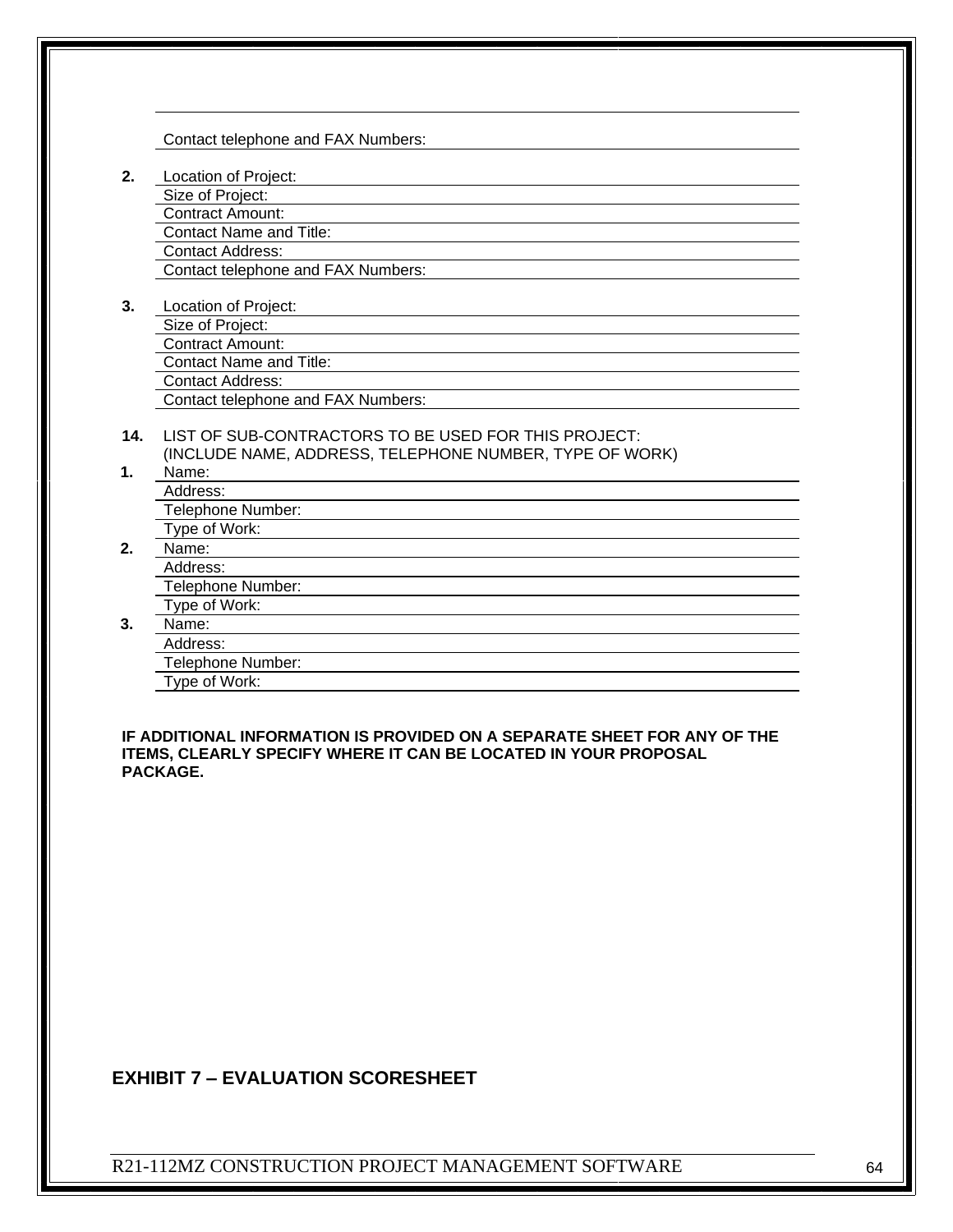# PROPOSAL EVALUATION SCORE SHEET **SOLICITATION NUMBER AND TITLE:**

**Proposer's Name: \_\_\_\_\_\_\_\_\_\_\_\_\_\_\_\_\_\_\_\_\_\_\_\_\_\_\_\_\_\_\_\_**

**Evaluator's Name: \_\_\_\_\_\_\_\_\_\_\_\_\_\_\_\_\_\_\_\_\_\_\_\_\_\_\_\_\_\_\_\_**

| <b>RFP EVALUATION CRITERIA DESCRIPTION</b>                                                                                                                                                                                                                                                                                                                                                                                                                                                                                                                                                                    | <b>SCORE</b>                                                                             |
|---------------------------------------------------------------------------------------------------------------------------------------------------------------------------------------------------------------------------------------------------------------------------------------------------------------------------------------------------------------------------------------------------------------------------------------------------------------------------------------------------------------------------------------------------------------------------------------------------------------|------------------------------------------------------------------------------------------|
| 1. TECHNICAL AREA                                                                                                                                                                                                                                                                                                                                                                                                                                                                                                                                                                                             |                                                                                          |
| The Offeror must explain its overall solution, considering the scope of work<br>or statement of work provided. The content must include, but not<br>necessarily be limited to, the following information.                                                                                                                                                                                                                                                                                                                                                                                                     |                                                                                          |
| A. Understanding of and compliance with technical<br>requirements                                                                                                                                                                                                                                                                                                                                                                                                                                                                                                                                             |                                                                                          |
| In the Technical Area, the Offeror should address each work area in<br>sufficient detail to demonstrate a clear and full understanding of the work.<br>The proposal should not merely parrot the requirements of the RFP.<br>Further, the Offeror should provide evidence of sufficient planning to<br>ensure the work is completed on schedule and within budget.                                                                                                                                                                                                                                            | 5 - Exceptional<br>4 - Very Good<br>3 - Satisfactory<br>2 - Marginal<br>1 - Unacceptable |
| Consider the following questions.                                                                                                                                                                                                                                                                                                                                                                                                                                                                                                                                                                             |                                                                                          |
| 1. Does the proposal demonstrate a firm understanding of the<br>requirements and goals of the Statement of Work, as well as<br>industry standards and reasonable expectations for a<br>company in the industry?<br>2. Does the proposal fully and completely address each<br>requirement and goal of the Statement of Work?<br>3. Does the proposal provide solutions to indicate that<br>requirements and goals will be met on schedule?<br>4. Does the technical solution seem realistic?<br>5. Does it generally appear that the Offeror knows and<br>thoroughly understands the business and requirement? |                                                                                          |
| <b>COMMENTS:</b>                                                                                                                                                                                                                                                                                                                                                                                                                                                                                                                                                                                              |                                                                                          |
| <b>B. Project Approach</b>                                                                                                                                                                                                                                                                                                                                                                                                                                                                                                                                                                                    |                                                                                          |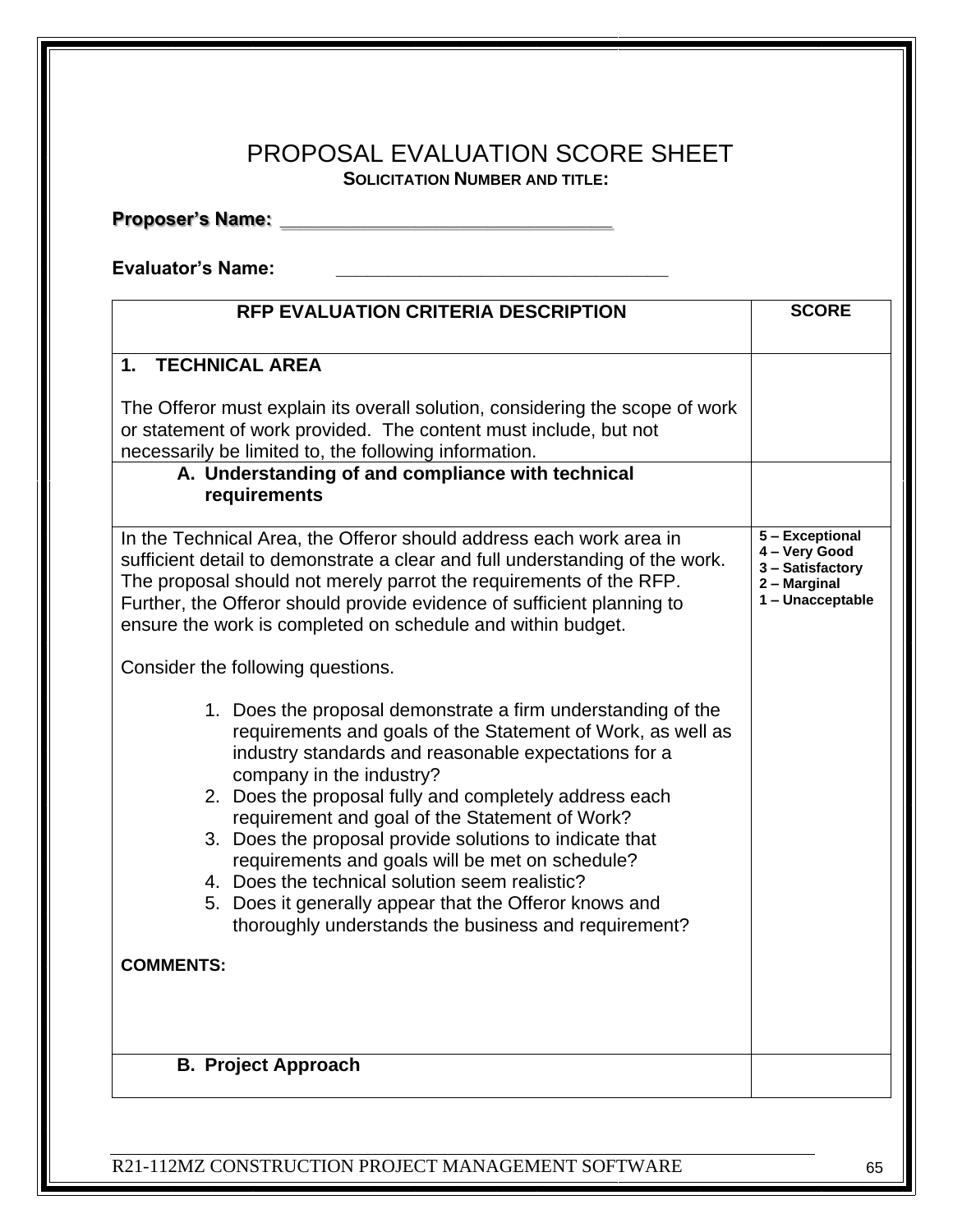| In the Technical Area, the Offeror should clearly present proposed<br>solutions and indicate that it has performed adequate planning to<br>accomplish tasks as defined in the Statement of Work. Innovations,<br>efficiencies, and detailed specifics are all encouraged.                                                                                                                                                                                                                                                                                                                            | 5 - Exceptional<br>4 - Very Good<br>3 - Satisfactory<br>2 - Marginal<br>1 - Unacceptable |
|------------------------------------------------------------------------------------------------------------------------------------------------------------------------------------------------------------------------------------------------------------------------------------------------------------------------------------------------------------------------------------------------------------------------------------------------------------------------------------------------------------------------------------------------------------------------------------------------------|------------------------------------------------------------------------------------------|
| The Offeror must at least address the following areas:                                                                                                                                                                                                                                                                                                                                                                                                                                                                                                                                               |                                                                                          |
| 1. Schedule Management. Offeror must approach to schedule<br>management including updating and reporting progress of<br>the work.<br>2. Quality Control. Offeror must discuss quality control plan,<br>processes and approach to ensure that the City receives a<br>quality product.<br>3. Safety. Offeror must discuss approach and commitment to<br>safety for its workers, the public, and City employees, if<br>services are accomplished on a City site.<br>4. Offeror must discuss potential issues it foresees with this<br>project and how Offeror would make adjustments if<br>encountered. |                                                                                          |
| Consider the following questions.<br>1. Does the proposal include a complete plan to accomplish<br>each requirement, including subcontracting (if applicable)?<br>2. Is the proper level of effort directed toward each<br>requirement? Does the level of effort look unrealistically low<br>or unreasonably high?<br><b>COMMENTS:</b>                                                                                                                                                                                                                                                               |                                                                                          |
| Sum of Ratings in Technical Area (Add numbers in Section 1.A. and 1.B):                                                                                                                                                                                                                                                                                                                                                                                                                                                                                                                              |                                                                                          |
| <b>MANAGEMENT AREA</b><br>2.                                                                                                                                                                                                                                                                                                                                                                                                                                                                                                                                                                         |                                                                                          |
| The Offeror must explain its method of managing the work to be<br>performed. The content must include, but no necessarily be limited to, the<br>following information.                                                                                                                                                                                                                                                                                                                                                                                                                               |                                                                                          |
| A. Program Management Controls                                                                                                                                                                                                                                                                                                                                                                                                                                                                                                                                                                       |                                                                                          |
| In the Management Area, the Offeror should provide a plan of operation, to<br>include management of personnel, workload, schedule, and budget. It<br>should also include an organization chart which demonstrates clear and<br>effective lines of authority, responsibility, and communication for<br>management, supervisory, and technical personnel. The plan should<br>address which job classification or personnel will be assigned to each task                                                                                                                                               | 5 - Exceptional<br>4 - Very Good<br>3 - Satisfactory<br>2 - Marginal<br>1 - Unacceptable |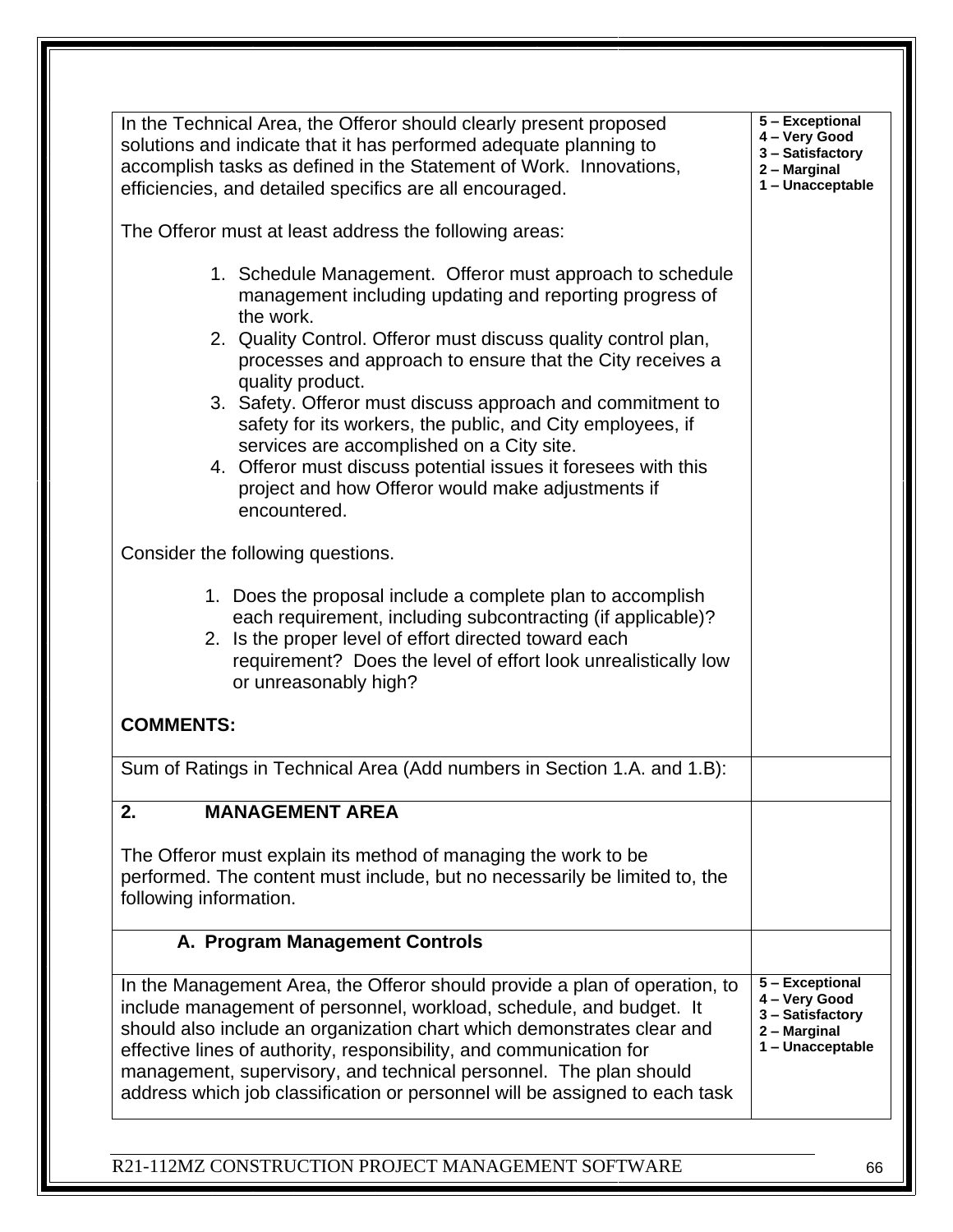| and how that determination is made. Basic human resource management<br>concepts should be addressed, including hiring, firing, discipline, incentive<br>plans, etc. If the Offeror plans to subcontract more than 10% of the work,<br>include information on how the Offeror plans to manage its subcontractors.<br>The Offeror shall provide a detailed schedule for the project showing the<br>key activities and how they will meet or better the County's timeframe and<br>maximize efficiency to provide the best value to the City and minimize<br>impacts to the public. The schedule shall be based on the Offeror's<br>understanding and approach to the work as addressed above. Schedules<br>submitted for this proposal shall assume a start date of EST November 15,<br>2021. |                                                                                          |
|--------------------------------------------------------------------------------------------------------------------------------------------------------------------------------------------------------------------------------------------------------------------------------------------------------------------------------------------------------------------------------------------------------------------------------------------------------------------------------------------------------------------------------------------------------------------------------------------------------------------------------------------------------------------------------------------------------------------------------------------------------------------------------------------|------------------------------------------------------------------------------------------|
| Consider the following questions.                                                                                                                                                                                                                                                                                                                                                                                                                                                                                                                                                                                                                                                                                                                                                          |                                                                                          |
| 1. Does the proposal address the issues above in sufficient<br>detail to demonstrate a sophisticated and mature<br>management control system?<br>2. Are program management controls consistent with the<br>technical portion of the proposal, especially regarding<br>schedule and level of effort?<br>3. Does the plan and controls indicate that the Offeror will<br>obtain, keep, and efficiently utilize high quality personnel?<br>4. Does the offer address corrective actions?<br>5. Does the proposal explain how the Offeror will remain within<br>schedule and budget?                                                                                                                                                                                                           |                                                                                          |
| <b>COMMENTS:</b>                                                                                                                                                                                                                                                                                                                                                                                                                                                                                                                                                                                                                                                                                                                                                                           |                                                                                          |
| <b>B. Past Performance/Relevant Experience</b>                                                                                                                                                                                                                                                                                                                                                                                                                                                                                                                                                                                                                                                                                                                                             |                                                                                          |
| In the Management Area, the Offeror should provide at least three<br>references or contracts demonstrating that it successfully provided<br>services/products same or similar to those required in the RFP. The<br>proposal should adequately explain how the projects were completed on<br>schedule and within budget.                                                                                                                                                                                                                                                                                                                                                                                                                                                                    | 5 - Exceptional<br>4 - Very Good<br>3 - Satisfactory<br>2 - Marginal<br>1 - Unacceptable |
| Consider the following questions.                                                                                                                                                                                                                                                                                                                                                                                                                                                                                                                                                                                                                                                                                                                                                          |                                                                                          |
| 1. Does the proposal include at least three references or past<br>performance citations?<br>2. Are the references or past performance citations relevant to<br>the requirements of the Statement of Work of the RFP?<br>3. Does the Offeror explain how they were successful on the<br>projects provided as past performance?                                                                                                                                                                                                                                                                                                                                                                                                                                                              |                                                                                          |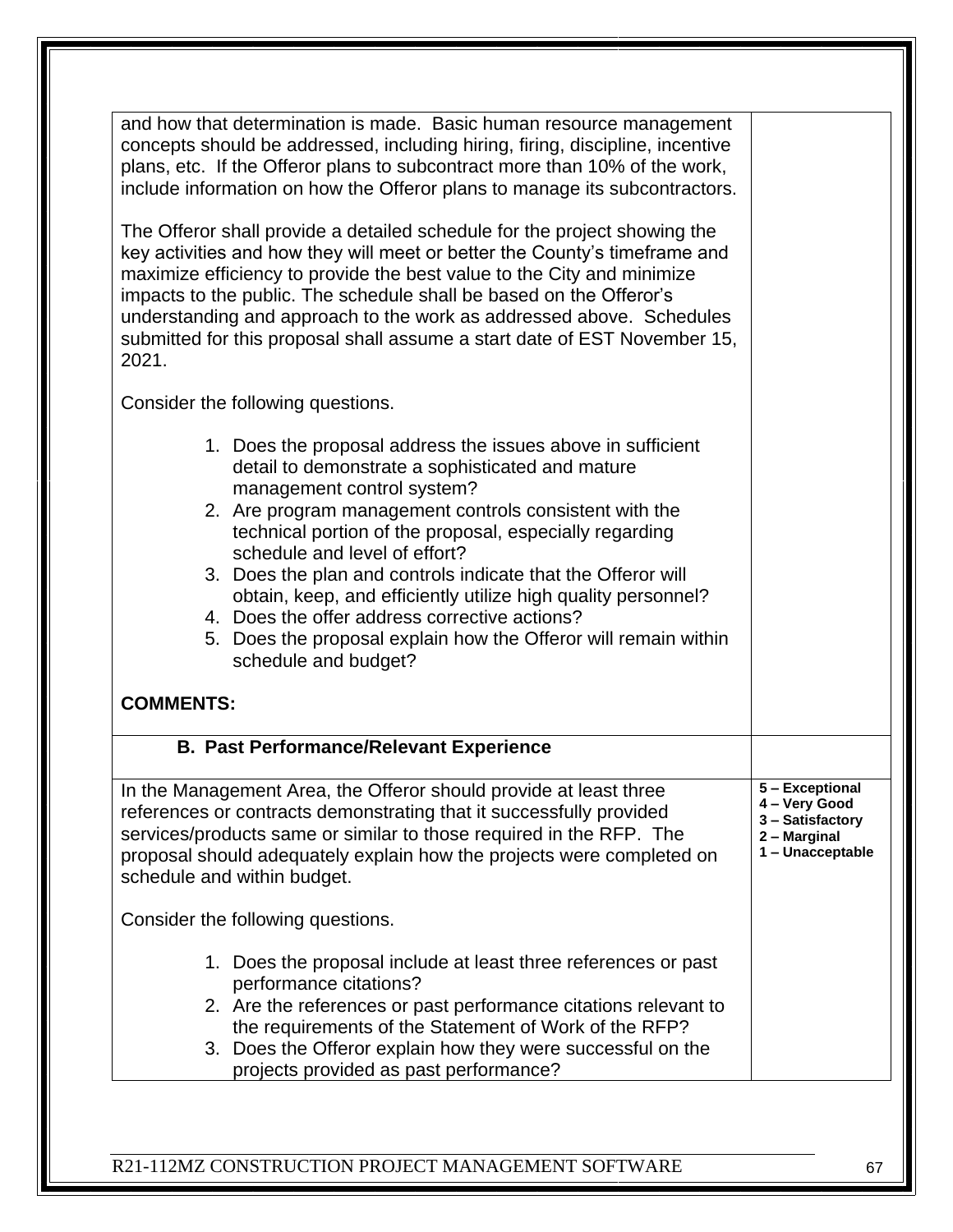| 4. Does the Offeror apply the past performance to the City<br>requirement in such a way as to demonstrate added value<br>due to experience?                                                                                                                                                                                                                                                                                                                                                                                                                                                              |                                                                                          |
|----------------------------------------------------------------------------------------------------------------------------------------------------------------------------------------------------------------------------------------------------------------------------------------------------------------------------------------------------------------------------------------------------------------------------------------------------------------------------------------------------------------------------------------------------------------------------------------------------------|------------------------------------------------------------------------------------------|
| <b>COMMENTS:</b>                                                                                                                                                                                                                                                                                                                                                                                                                                                                                                                                                                                         |                                                                                          |
| C. Key Personnel                                                                                                                                                                                                                                                                                                                                                                                                                                                                                                                                                                                         |                                                                                          |
| In the Management Area, resumes must be provided for all personnel<br>considered key, as required by the RFP. It is highly recommended that the<br>Offeror provide sufficient content and detail to answer completely the<br>following questions. Resumes do not count toward the page limitation.<br>Explain how the key personnel were related to the projects cited as<br>relevant past performance.                                                                                                                                                                                                  | 5 - Exceptional<br>4 - Very Good<br>3 - Satisfactory<br>2 - Marginal<br>1 - Unacceptable |
| Consider the following questions.                                                                                                                                                                                                                                                                                                                                                                                                                                                                                                                                                                        |                                                                                          |
| 1. Does the Offeror provide complete resumes, including<br>education, experience, background information,<br>accomplishments, and other pertinent information?<br>2. Do the resumes demonstrate adequate professional,<br>technical, and management levels to accomplish the work<br>effectively and efficiently?                                                                                                                                                                                                                                                                                        |                                                                                          |
| <b>COMMENTS:</b>                                                                                                                                                                                                                                                                                                                                                                                                                                                                                                                                                                                         |                                                                                          |
| Sum of Ratings in Management Area (Add numbers in Sections 2.A., 2.<br>B. and 2.C.)                                                                                                                                                                                                                                                                                                                                                                                                                                                                                                                      |                                                                                          |
| 3.<br><b>PRICE/COST AREA</b>                                                                                                                                                                                                                                                                                                                                                                                                                                                                                                                                                                             |                                                                                          |
| In the Price Area, the Offeror should provide a detailed breakdown of the<br>price for each year of performance. The price must be fully loaded/all-<br>inclusive and include unit cost for material, labor, other direct costs (e.g.<br>travel), indirect costs (i.e. overhead and general and administrative costs),<br>and profit/fee. Offers must include sufficient detail to allow insight into the<br>fairness and reasonableness of the price. If the contract type will be T&M,<br>labor categories, labor rates, separated profit, and estimated material costs<br>must be included in detail. | 5 - Exceptional<br>4 - Very Good<br>3 - Satisfactory<br>2 - Marginal<br>1 - Unacceptable |
| In addition, although price may not be the most important factor, it is still<br>very important to the City of Colorado Springs. The Offeror's pricing must<br>be competitive as compared to the budget amount, market pricing in the<br>industry, and the pricing of the other Offerors.                                                                                                                                                                                                                                                                                                                |                                                                                          |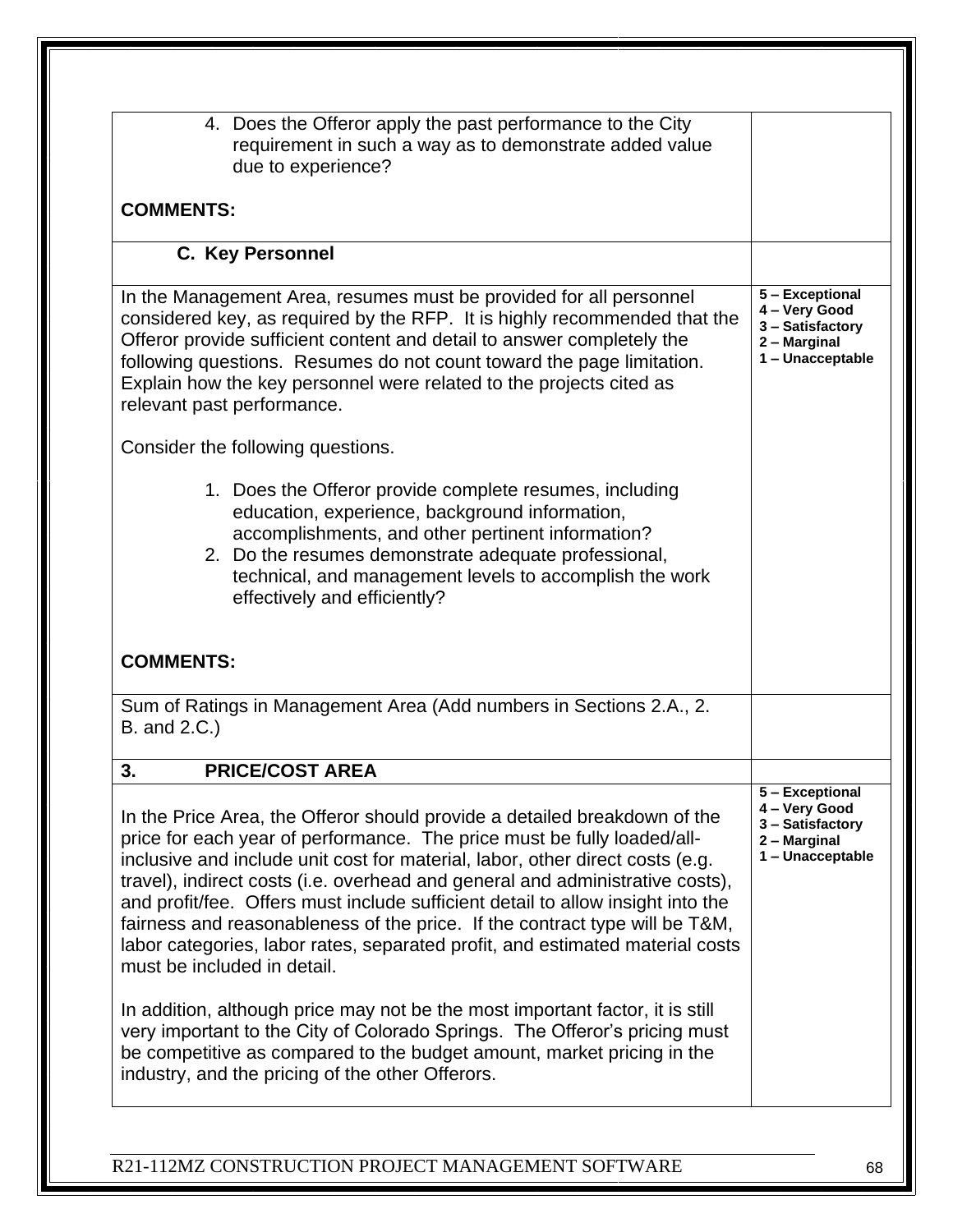| Consider the following questions:                                                                                                                                                |                                                                                          |
|----------------------------------------------------------------------------------------------------------------------------------------------------------------------------------|------------------------------------------------------------------------------------------|
| 1. How does the price compare to the industry competition?<br>2. If low, is it unrealistically low?<br>3. If high, is there demonstrated added value for the additional<br>cost? |                                                                                          |
| <b>COMMENTS:</b>                                                                                                                                                                 |                                                                                          |
| Total Price/Cost Area (Insert number from Section 3 evaluation above):                                                                                                           |                                                                                          |
| <b>PROPOSAL PRESENTATION</b><br>4.                                                                                                                                               |                                                                                          |
| Presentation is an important factor. Offerors should provide a highly<br>professional product, which is complete, accurate, easily understood, and<br>effectively presented.     | 5 - Exceptional<br>4 - Very Good<br>3 - Satisfactory<br>2 - Marginal<br>1 - Unacceptable |
| <b>COMMENTS:</b>                                                                                                                                                                 |                                                                                          |
| Total Proposal Presentation Area (Insert number from Section 4 evaluation<br>above):                                                                                             |                                                                                          |
| <b>EXCEPTIONS PROPOSED</b>                                                                                                                                                       |                                                                                          |
| What (if any) exceptions (redlines to our terms and conditions) were<br>proposed? Are they acceptable?                                                                           | Pass/Fail                                                                                |
| <b>COMMENTS:</b><br><b>INSURANCE EXCEPTIONS PROPOSED</b>                                                                                                                         |                                                                                          |
| What (if any) exceptions (redlines to our insurance terms and conditions)<br>were proposed? Are they acceptable?                                                                 | <b>Pass/Fail</b>                                                                         |
| <b>COMMENTS:</b>                                                                                                                                                                 |                                                                                          |
| <b>TOTAL SCORE - Add Evaluation Scores from Sections 1-4 and</b>                                                                                                                 | <b>Total Score:</b>                                                                      |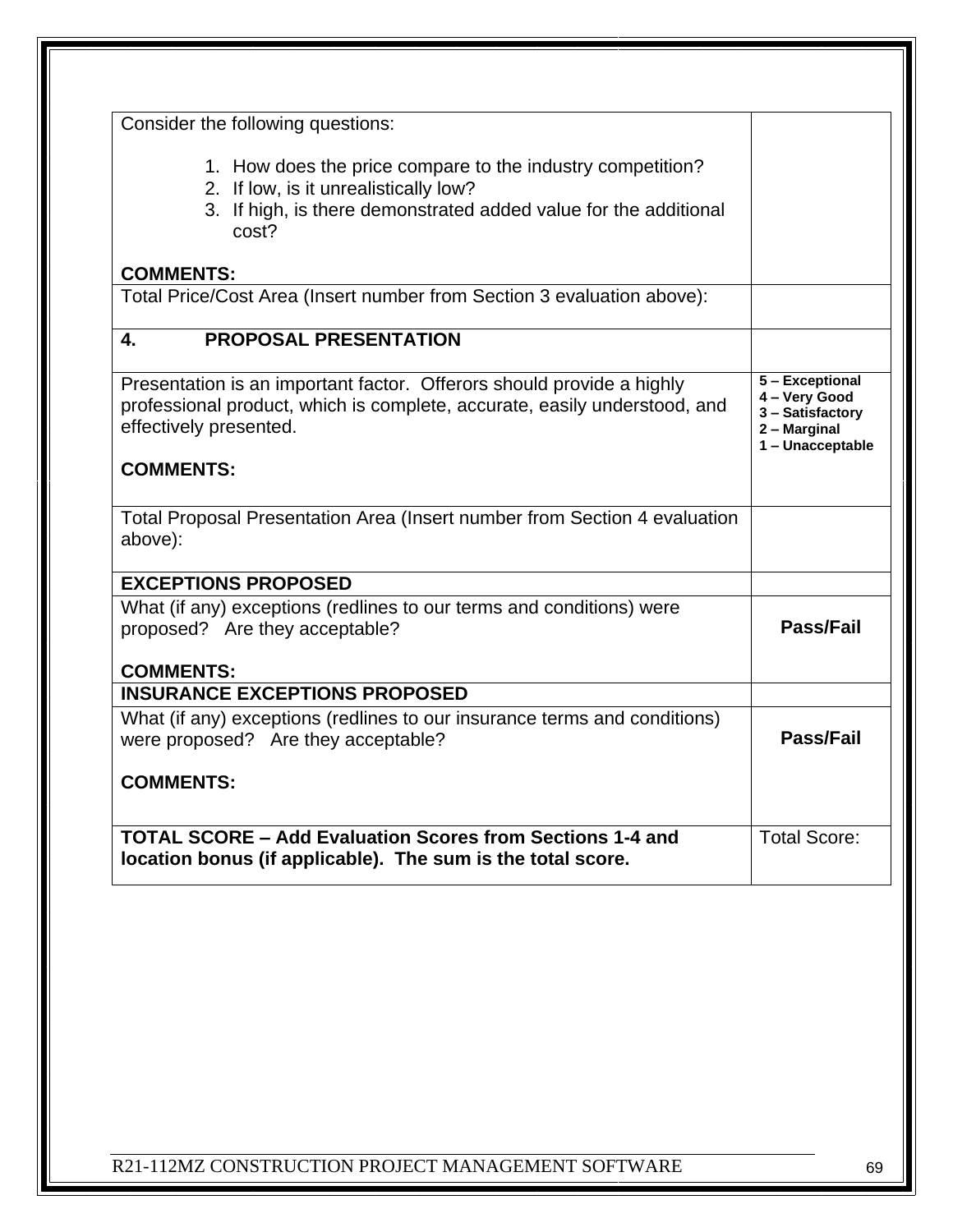| Req #          | <b>Functional Requirement</b>                                                                                                                                                                                                     | <b>Priority</b>    | SD/<br>MC/<br><b>SC</b> | <b>Vendor Response</b> |
|----------------|-----------------------------------------------------------------------------------------------------------------------------------------------------------------------------------------------------------------------------------|--------------------|-------------------------|------------------------|
|                | <b>Project/Program Management</b>                                                                                                                                                                                                 |                    |                         |                        |
| $\mathbf{1}$   | a Construction Project Management Tool that is cost effective, flexible, configurable to department<br>specific needs, and scalable for small to extra-large projects. The tool must be robust but not too<br>complicated to use. | <b>Must Have</b>   |                         |                        |
| $\overline{2}$ | the tool to support the City's standard naming conventions used to name each project.                                                                                                                                             | <b>Must Have</b>   |                         |                        |
| 3              | the initial set-up of a new project in the tool to be very easy - using drop downs and auto-populated<br>fields.                                                                                                                  | <b>Should Have</b> |                         |                        |
| 4              | the capability to enter, track and report on project Issues.                                                                                                                                                                      | <b>Should Have</b> |                         |                        |
| 5              | the capability to enter, track and report on project Risks.                                                                                                                                                                       | <b>Should Have</b> |                         |                        |
| 6              | the capability to create a Project Change Control Log for approved changes to be entered and tracked.                                                                                                                             | <b>Must Have</b>   |                         |                        |
| $\overline{7}$ | the capability to easily set-up, manage and store Project Team Contact Information (staff, contractor and<br>vendor) that is viewable by all team members.                                                                        | <b>Must Have</b>   |                         |                        |
|                |                                                                                                                                                                                                                                   |                    |                         |                        |

| $\bullet$ | $SD = Standard$                | Requirement is standard to product or application software;no modification required  |
|-----------|--------------------------------|--------------------------------------------------------------------------------------|
|           | MC = Moderate Change           | <b>I</b> Product or application software will satisfy this requirement with moderate |
|           | <b>SC</b> = Significant Change | $\blacksquare$ Significant customization is requierd to satisfy the requirement.     |

Instructions for Vendors:

• Using the definitions above for SD, MC, and SC, please mark each requirement in the table below with an "X" in the appropriate column to indicate if each requirement is SD, MC, or SC for your company's solution.

• For any MC or SC responses, please add a comment about the nature of the change in the comments section (examples:

configuration parameter change, scripting, or code modification) and an estimate of the time required to complete the change.

• Add any appropriate comments or additional costs required for additional consideration.

# **EXHIBIT 8 - FUNCTIONAL & TECHNICAL REQUIREMENTS**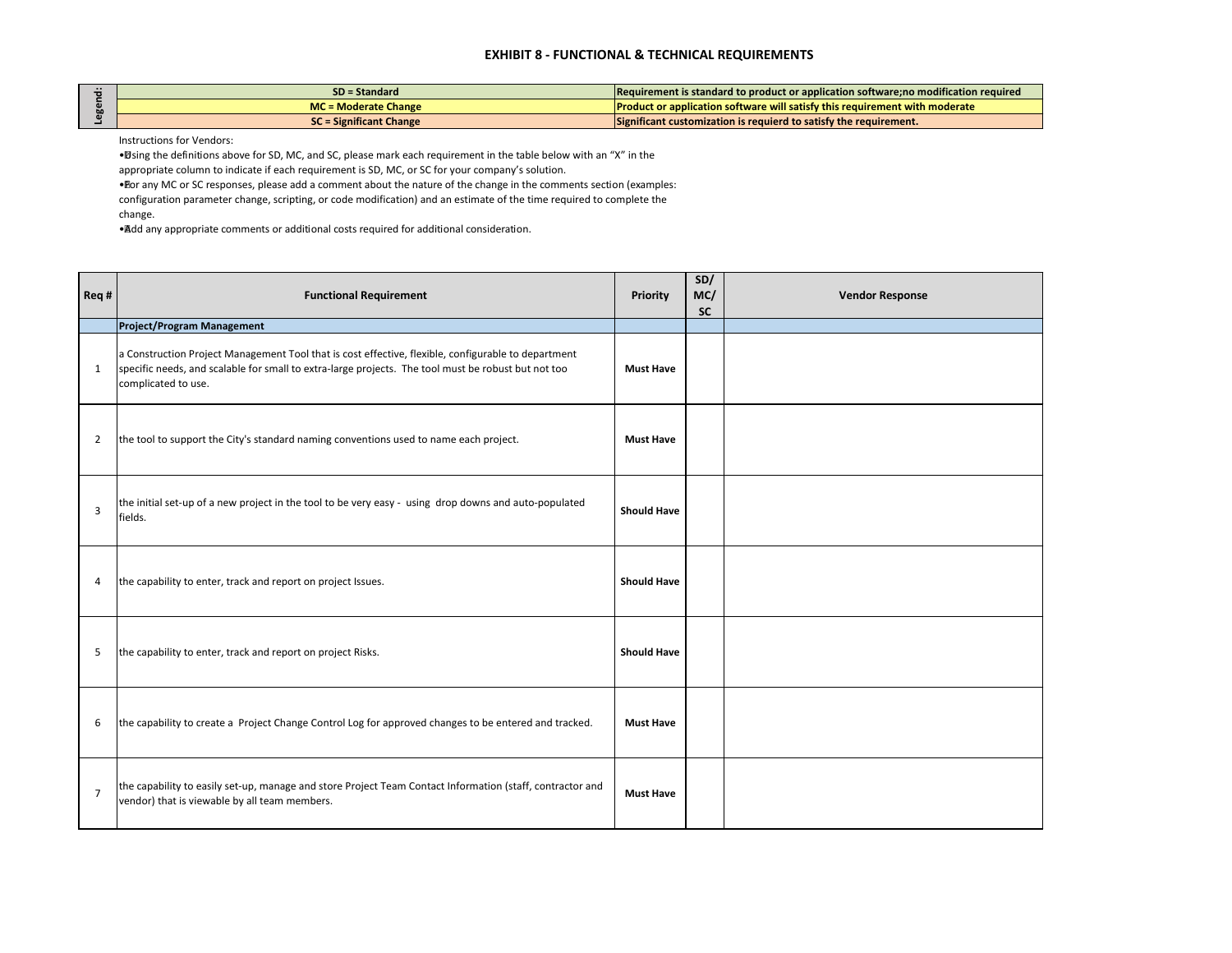| 8  | the capability to select from previously entered Contact Information (staff, contractor and vendor) when<br>setting up or editing a Project Team Contact list.                                                                                                                   | <b>Should Have</b> |  |
|----|----------------------------------------------------------------------------------------------------------------------------------------------------------------------------------------------------------------------------------------------------------------------------------|--------------------|--|
|    | <b>Project Schedule Management</b>                                                                                                                                                                                                                                               |                    |  |
| 9  | functionality to create a Project Schedule based on a detailed Work Breakdown Structure (WBS)that allows<br>work to be organized into manageable tasks and subtasks with task assignments, task priority, task<br>dependencies, etc.                                             | <b>Must Have</b>   |  |
| 10 | the capability to easily create and update a customizable public facing project timeline to include cone<br>zones, project description and a 2 week look ahead.                                                                                                                  | <b>Should Have</b> |  |
| 11 | the capability for vendors and contractors to share project schedules with the project/construction<br>manager.                                                                                                                                                                  | <b>Must Have</b>   |  |
| 12 | the capability to import vendor and contractor project schedules from their native format into a standard<br>timeline.                                                                                                                                                           | <b>Could Have</b>  |  |
| 13 | the ability to easily create custom high level templates that provide visual project delivery life cycle<br>timelines with distinct phases, stages, check-points and critical dates. Templates can be created for<br>standard small projects, large projects and used as needed. | <b>Must Have</b>   |  |
| 14 | the ability to set notifications for distinct project completion points that will automatically indicate if met<br>or late and send message to specific contacts (via text or email).                                                                                            | <b>Could Have</b>  |  |
| 15 | functionality to create a Master Program Schedule to plan, organize, direct, and coordinate all projects<br>within a Program.                                                                                                                                                    | <b>Must Have</b>   |  |
| 16 | the ability to integrate or link Contractor and Vendor schedules to the Master Program schedule.                                                                                                                                                                                 | <b>Could Have</b>  |  |
| 17 | the capability to restrict role-based access to project information and documents.                                                                                                                                                                                               | <b>Must Have</b>   |  |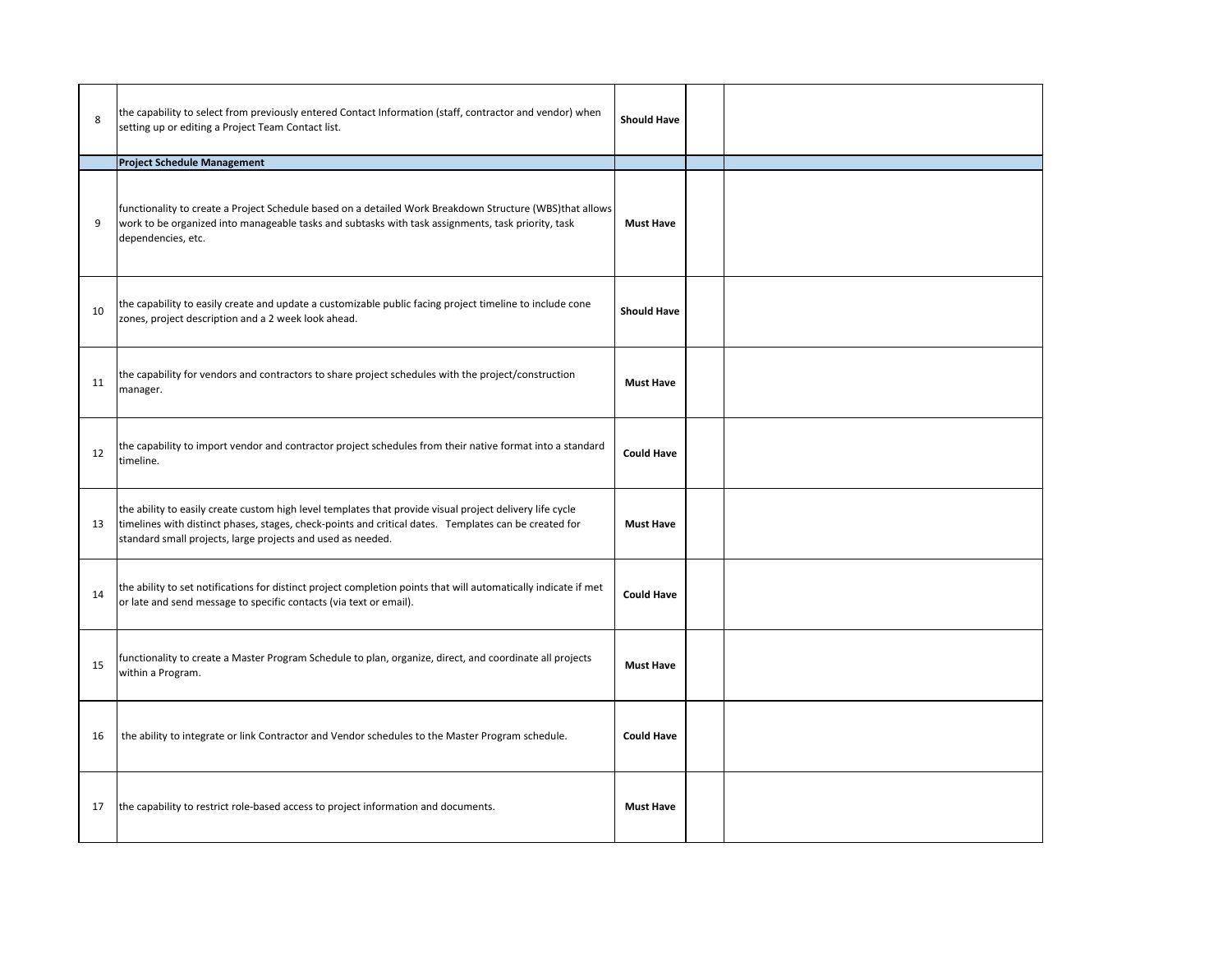| 18 | the capability to create user groups/roles.                                                                                                                                         | <b>Must Have</b>   |  |
|----|-------------------------------------------------------------------------------------------------------------------------------------------------------------------------------------|--------------------|--|
| 19 | integration with ESRI Arc GIS Mapping to display project information of interest to the public and other<br>stakeholders.                                                           | <b>Must Have</b>   |  |
|    | <b>Project Document Management</b>                                                                                                                                                  |                    |  |
| 20 | the capability to create standard and custom Project Document templates that can be edited and linked<br>to a project with role-based access to view, edit or delete the documents. | <b>Must Have</b>   |  |
| 21 | the ability to create standard and custom online forms, checklists and logs that can be completed and<br>linked to a project with role-based access to view, edit or delete.        | <b>Must Have</b>   |  |
| 22 | The ability to easily create web-based Project Daily Logs in the field using a mobile device.                                                                                       | <b>Must Have</b>   |  |
| 23 | The ability to save Daily Logs organized by project in a centralized location for easy access and viewing.                                                                          | <b>Must Have</b>   |  |
| 24 | Daily Logs to be automatically populated with the current date and weather.                                                                                                         | <b>Should Have</b> |  |
| 25 | the capability to easily enter who is onsite in a Daily Log, with the option of selecting from previously<br>entered names                                                          | <b>Should Have</b> |  |
| 26 | the capability to easily add multiple photos to a Daily Log and automatically upload them organized by<br>Project to a centralized/secure location.                                 | <b>Must Have</b>   |  |
| 27 | the capability to enter notes via keyboard or voice into Daily Logs.                                                                                                                | <b>Must Have</b>   |  |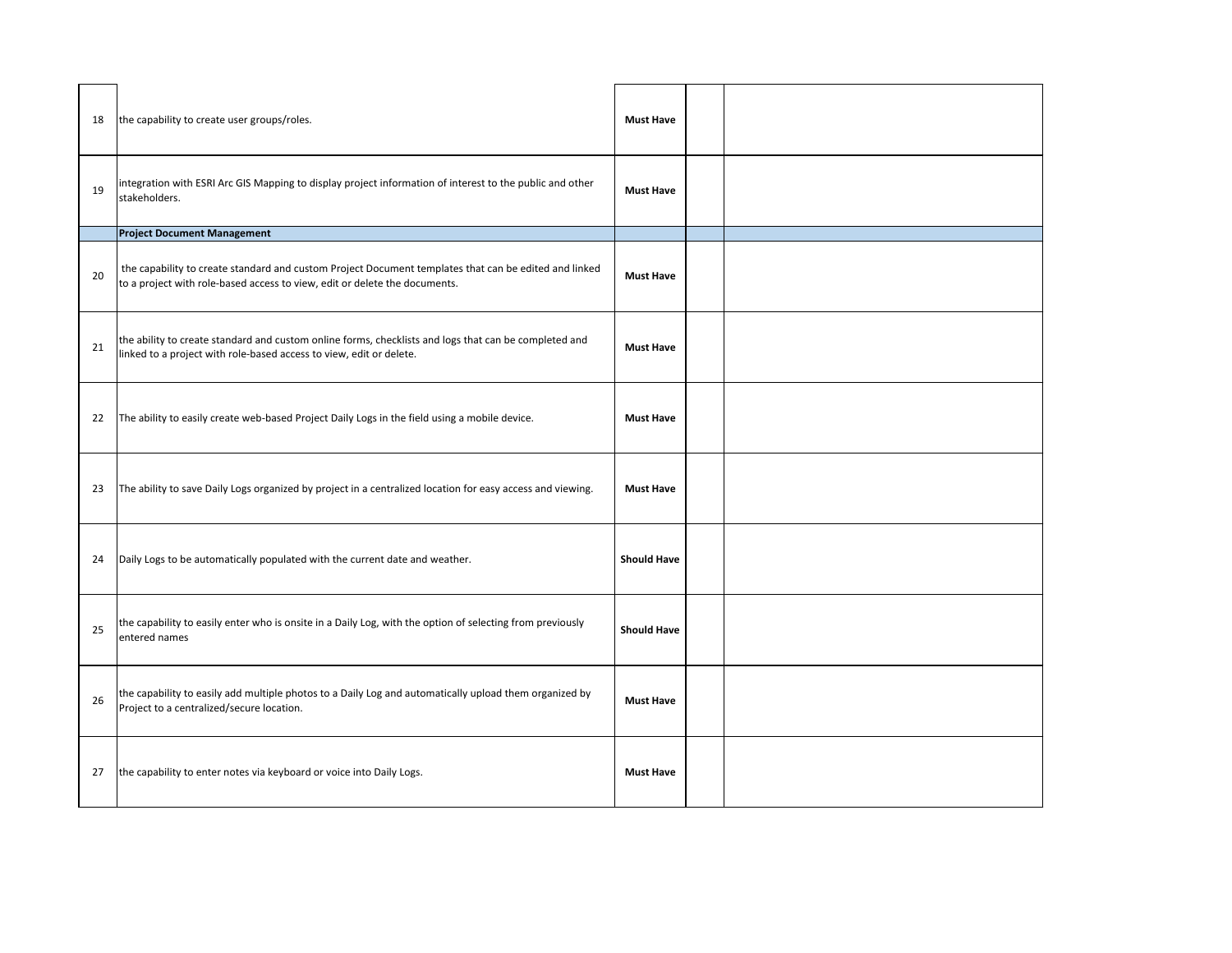| 28 | the capability to view a list of Daily Logs related to a specific project that can then be selected for view,<br>edit or deletion based on role based access.                                                                                                    | <b>Must Have</b>   |  |
|----|------------------------------------------------------------------------------------------------------------------------------------------------------------------------------------------------------------------------------------------------------------------|--------------------|--|
| 29 | a secure centralized file storage system that allows role-based access and customizable file management<br>structures.                                                                                                                                           | <b>Must Have</b>   |  |
| 30 | a customizable file storage capability that includes document controls. (Who is responsible/owner, work in<br>progress, active, archived, created by, updated by, date)                                                                                          | <b>Must Have</b>   |  |
| 31 | the ability to search a group of project documents for keywords.                                                                                                                                                                                                 | <b>Must Have</b>   |  |
| 32 | web-based access to documents for approved construction contractors, vendors and consultants.                                                                                                                                                                    | <b>Must Have</b>   |  |
| 33 | Scalable storage to account for increase in files sizes                                                                                                                                                                                                          | <b>Must Have</b>   |  |
| 34 | Documents to be archived as Projects are closed and stored in accordance with the City's Retention<br>Schedule.                                                                                                                                                  | <b>Must Have</b>   |  |
|    | <b>Workflow Management</b>                                                                                                                                                                                                                                       |                    |  |
| 35 | the capability to store documents and requests that required an approval with a link to their associated<br>project.                                                                                                                                             | <b>Must Have</b>   |  |
| 36 | an automated document approval workflow capability that allows a requester to send an email with a link<br>to the document that needs approval, allows the approver to easily access and approve or disapprove with<br>an automated reply back to the requester. | <b>Should Have</b> |  |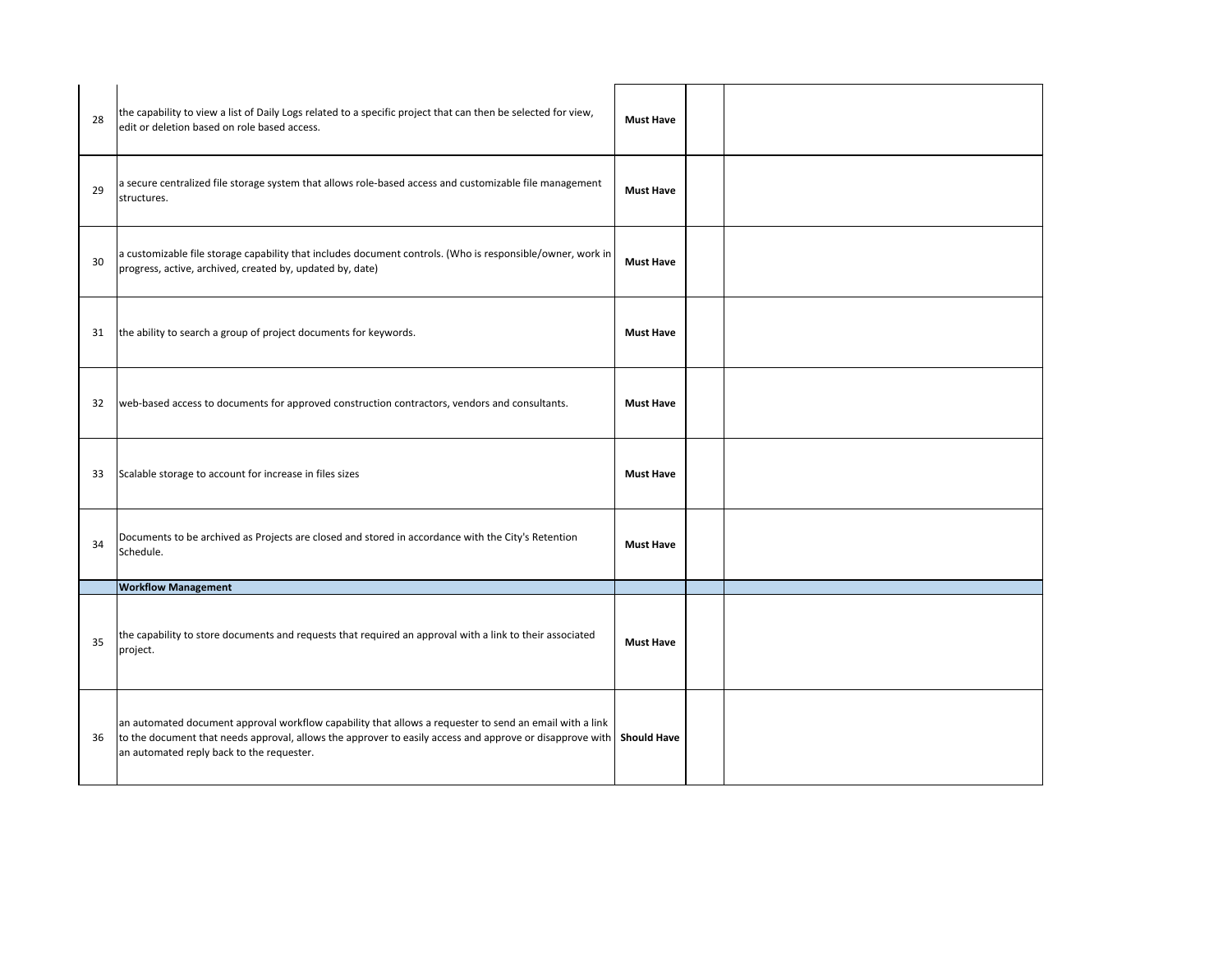| 37 | the capability to track approval requests through a pre-defined approval process.                                                                                                                                                                                                                                               | <b>Must Have</b>   |  |
|----|---------------------------------------------------------------------------------------------------------------------------------------------------------------------------------------------------------------------------------------------------------------------------------------------------------------------------------|--------------------|--|
| 38 | the ability to create a custom approval process for specific documents or requests.                                                                                                                                                                                                                                             | <b>Should Have</b> |  |
| 39 | the ability to communicate electronically, (ex. tool integrated with Outlook), with all Project Team<br>members (managers, staff, contractor and vendors) and map all communication back to a project.                                                                                                                          | <b>Should Have</b> |  |
| 40 | the solution to be accessible through mobile devices.                                                                                                                                                                                                                                                                           | <b>Must Have</b>   |  |
| 41 | the solution to be accessible through multiple browsers.                                                                                                                                                                                                                                                                        | <b>Must Have</b>   |  |
| 42 | the ability to store all Quality Control documentation in a secure centralized location.                                                                                                                                                                                                                                        | <b>Must Have</b>   |  |
| 43 | the capability for electronic documents (small or large file sizes - Doc types include (.pdf, MS office<br>products, AutoCad, Photo and Video .jpeg, .bmp, .tiff)) to be easily passed back and forth between all<br>Project Team members and Stakeholders (managers, staff, contractors, consultants, vendors,<br>procurement) | <b>Must Have</b>   |  |
| 44 | the capability for GEO referencing AutoCad documents in GIS using CAD standards and templates with<br>predefined attributes using 3rd party applications. (i.e Open Spatial)                                                                                                                                                    |                    |  |

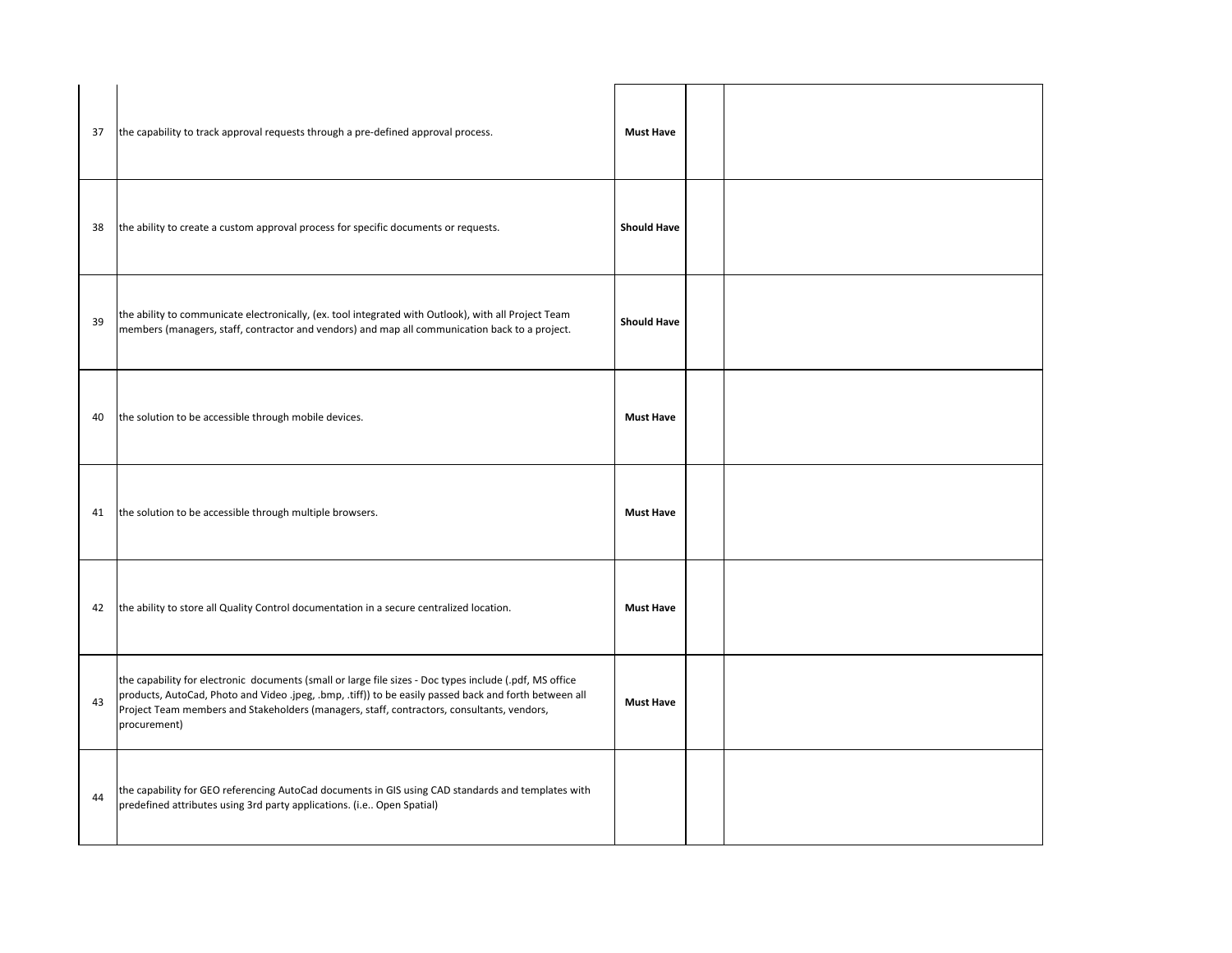| 45  | a tool that is compatible with and supports communication with Colorado Springs Utilities (CSU) project<br>managers. Procurement and City PMs/CMs need to have the capability to share files with CSU or specified<br>non-city employees when they are working on a joint project. (GIS REST service)                | <b>Must Have</b>   |  |
|-----|----------------------------------------------------------------------------------------------------------------------------------------------------------------------------------------------------------------------------------------------------------------------------------------------------------------------|--------------------|--|
|     | <b>Financial Management</b>                                                                                                                                                                                                                                                                                          |                    |  |
| -46 | financial management capabilities to establish and track Project Budgets.                                                                                                                                                                                                                                            | <b>Should Have</b> |  |
| 47  | financial management capabilities to capture Change Requests and easily verify budget impacts.                                                                                                                                                                                                                       | <b>Should Have</b> |  |
| 48  | the capability to track budget or purchase requests (new/changes) through a pre-defined approval<br>process from initiation through approval.                                                                                                                                                                        | <b>Should Have</b> |  |
| -49 | the ability to create a custom approval process for budget impacting requests.                                                                                                                                                                                                                                       | <b>Should Have</b> |  |
| 50  | the ability to create a custom grant tracking process to Link Projects to Grants (Traffic, Parks, Parking,<br>Utilities, PPTRA) that provide funding. Integration with a 3rd party Grant Tracking application. (SpearMC '<br>Peoplesoft 9.2)                                                                         | <b>Should Have</b> |  |
| 51  | financial management capabilities to establish and track a Master Program Budget. The Program Budget<br>Summary will be inclusive of design, project management, construction, and contingency costs. It will<br>include individual projects for each Division. Revision history can be documented as changes occur. | <b>Should Have</b> |  |
| 52  | to Link Projects to one or more chart of accounts. (City or PPTRA Chart of Accounts)                                                                                                                                                                                                                                 | <b>Should Have</b> |  |
| 53  | a reporting engine that has a reporting wizard for customizable financial reports.                                                                                                                                                                                                                                   | <b>Should Have</b> |  |
| 54  | reporting capability at a Program level that provides year over year financial analysis on project phases<br>(design, construction) or maintenance items (Bridge, street, traffic, capital) with the ability to pull by<br>project, project type, project size, project phase, etc.                                  | <b>Should Have</b> |  |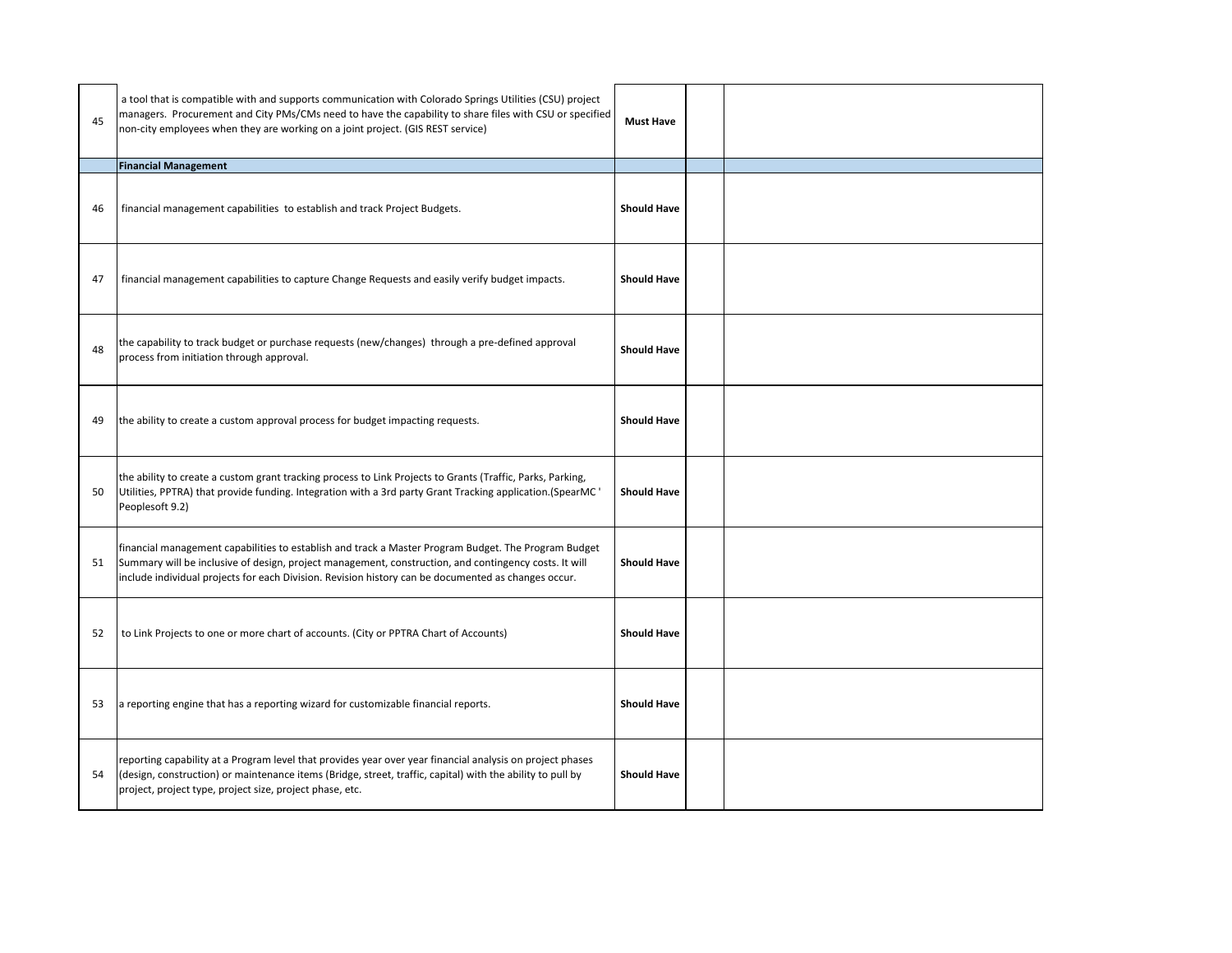| 55 | reporting capability at a Program level that provides Project budget forecasting by year for at least 5 years<br>to include, current year total funding, funding to date, funding expected by upcoming years, original<br>allocation, increase/decrease. | <b>Should Have</b> |  |
|----|----------------------------------------------------------------------------------------------------------------------------------------------------------------------------------------------------------------------------------------------------------|--------------------|--|
| 56 | Ability to pay contractors and vendors and reconcile finances/budgets with an interface to PeopleSoft<br><b>Financial Software</b>                                                                                                                       | <b>Should Have</b> |  |
|    | Dashboard                                                                                                                                                                                                                                                |                    |  |
| 57 | custom reporting capability at a Program level that provides a high-level view of all Projects - by<br>year/month/day. (Fields may include; PM, Project Description, Status by Phase, Managed by, Upcoming<br>Milestones, Risks, etc.).                  | <b>Must Have</b>   |  |
| 58 | the capability for Project Managers to create customizable summary reports that provide a status<br>overview of each project that can be incorporated into a Dashboard.                                                                                  | <b>Must Have</b>   |  |
| 59 | the capability to sort, consolidate, and report on Project performance, allowing for a "rollup" displaying<br>summary information and the ability to "drill-down" to project specifics.                                                                  | <b>Must Have</b>   |  |
| 60 | web-based dashboards with customizable views of key project data with an interactive and user-friendly<br>interface that allows data to be displayed visually through graphs, charts, summaries, etc.                                                    | <b>Must Have</b>   |  |
|    | <b>Project Transfer and Archival</b>                                                                                                                                                                                                                     |                    |  |
| 61 | The ability to transfer all active Project data and documents from the current tools to the new tool                                                                                                                                                     | <b>Could Have</b>  |  |
| 62 | the ability to transfer and archive all completed Project data and documents                                                                                                                                                                             | <b>Could Have</b>  |  |
| 63 | the ability to restore archived Projects                                                                                                                                                                                                                 | <b>Must Have</b>   |  |
|    | <b>Training</b>                                                                                                                                                                                                                                          |                    |  |
| 64 | End User and Admin training to be available on the new tool prior to cut-over                                                                                                                                                                            | <b>Must Have</b>   |  |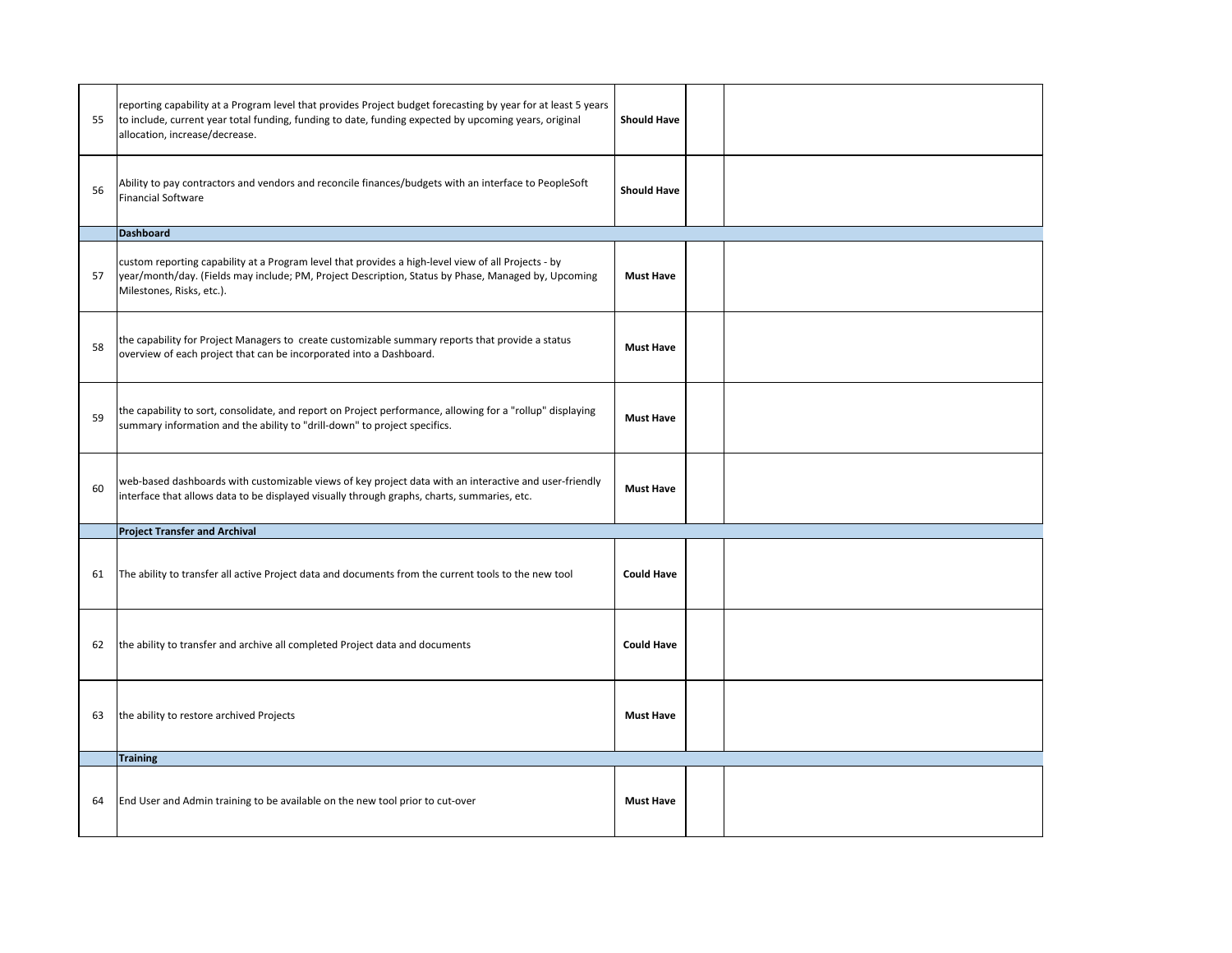| -65 | Technical, Admin and User Support to be available, as needed, throughout the life of the contract. | <b>Must Have</b>   |  |
|-----|----------------------------------------------------------------------------------------------------|--------------------|--|
|     | <b>Technical</b>                                                                                   |                    |  |
|     | 67 SSO integration with Okta                                                                       | <b>Must Have</b>   |  |
|     | 68 Azure Active directory integration                                                              | <b>Should Have</b> |  |
|     | 69 Provide comprehensive user security model: secure log on, force password changes, et cetera     | <b>Must Have</b>   |  |
|     | 70 Application interface can be accessed when using multi-factor authentication                    | <b>Should Have</b> |  |
|     | 71 Provides frequent product and platform updates                                                  | <b>Should Have</b> |  |
|     | 72 SaaS or hosted solution supports regular off-site backups                                       | <b>Must Have</b>   |  |
|     | 73 SaaS or hosted solution supports disaster recovery through geo-reduncancy or other methods      | <b>Must Have</b>   |  |

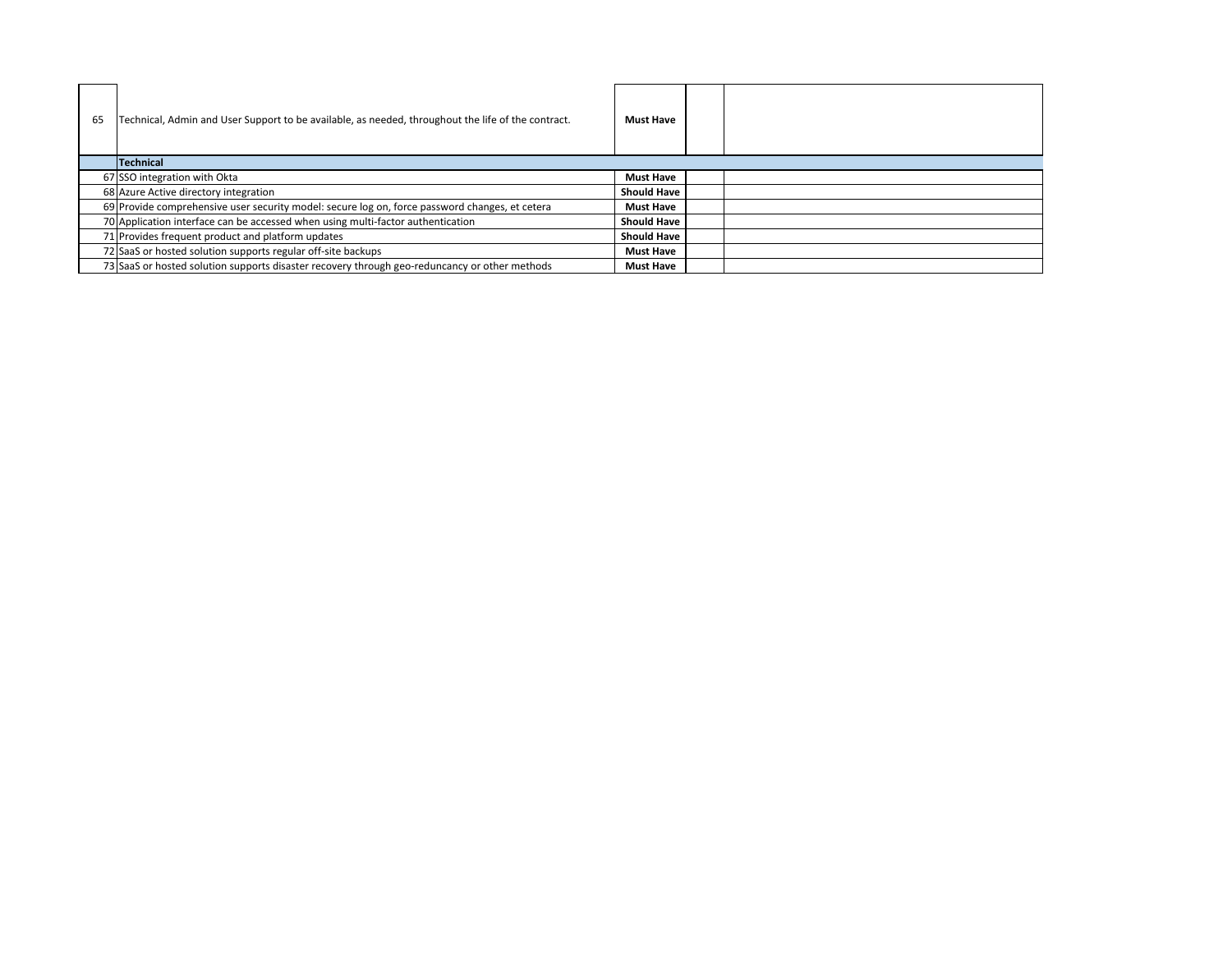## **SECTION VI**

## **6.0 APPENDICES**

Appendix A – Price Sheet Appendix B – PPRTA Special Provisions

R21-112MZ CONSTRUCTION PROJECT MANAGEMENT SOFTWARE 71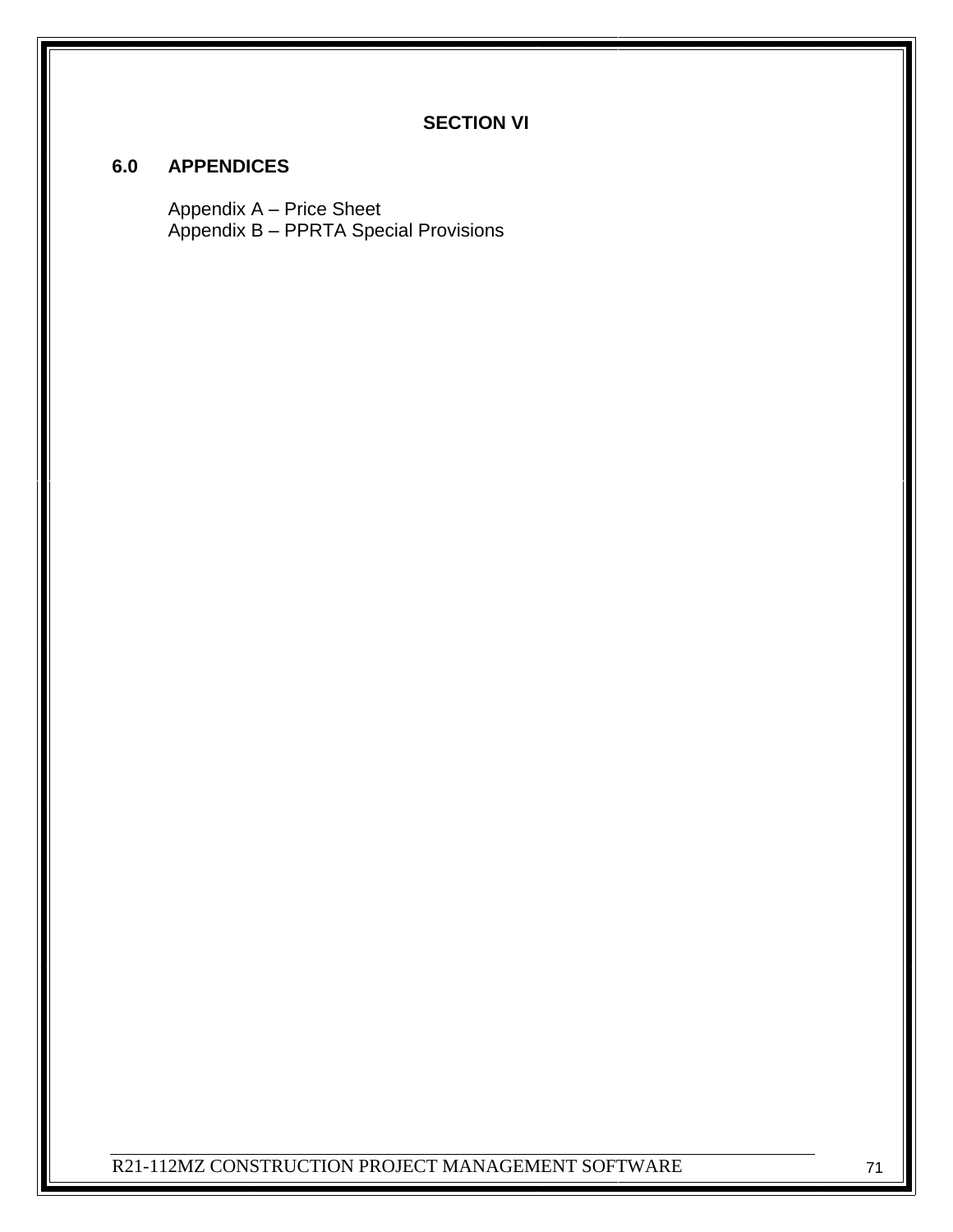| <b>APPENDIX A - PRICE SHEET</b> |  |  |
|---------------------------------|--|--|
|---------------------------------|--|--|

R21-112MZ CONSTRUCTION PROJECT MANAGEMENT SOFTWARE 72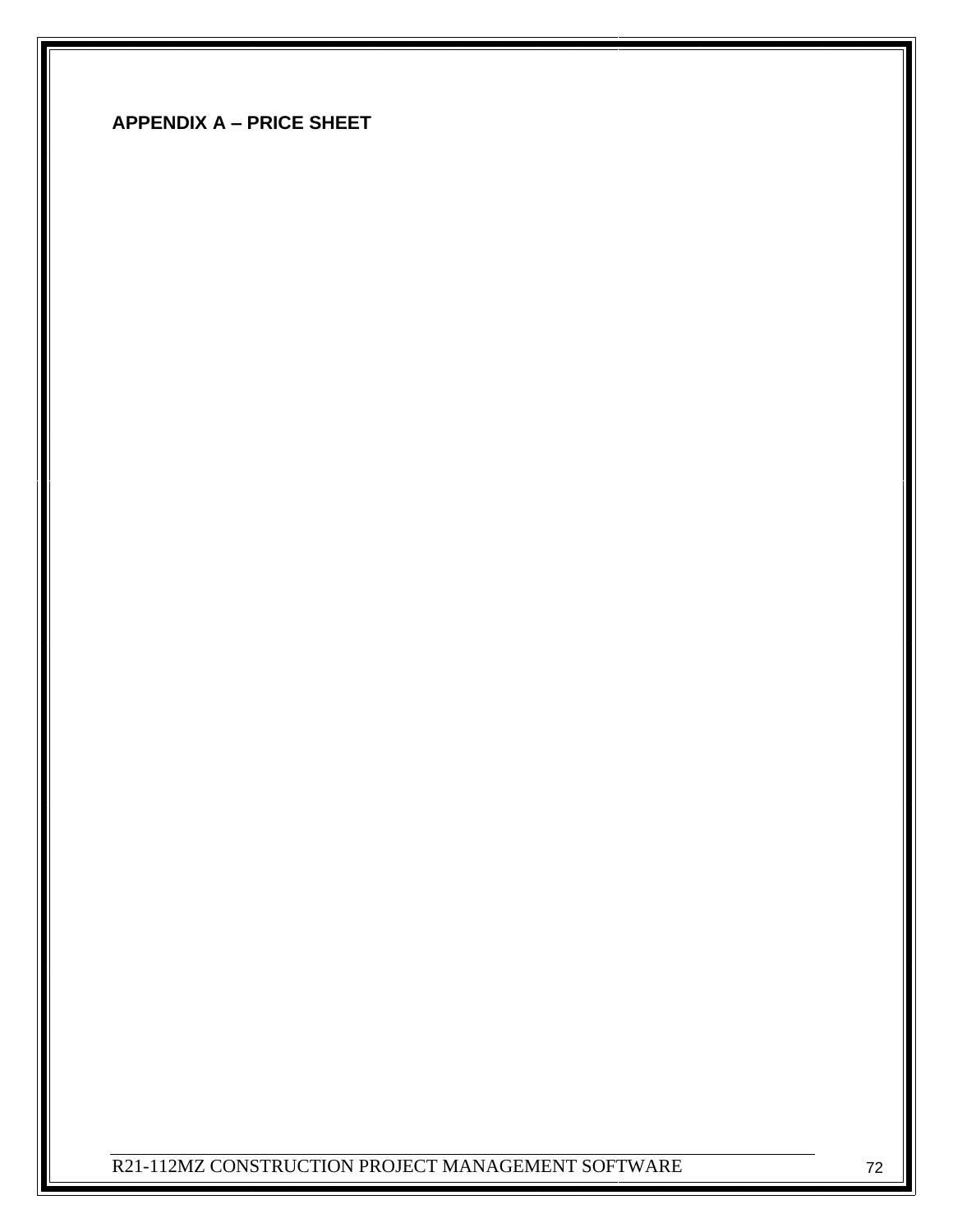## **APPENDIX B – PPRTA SPECIAL PROVISIONS**

PPRTA Funding Special Provision: Joint Contracts – City of Colorado Springs (the "City") and the Pikes Peak Rural Transportation Authority (the "PPRTA").

This Contract is a joint contract between the Contractor/Consultant (hereinafter the "Contractor"), the City, and the PPRTA. The parties therefore agree to the following:

1. Conflicts: This PPRTA Special Provision shall supersede any contrary provision of this Contract.

2. Parties: The Contractor acknowledges and understands that this Contract is funded in whole or in part by the PPRTA and administered by the City. Both the City and the PPRTA are Parties to this Contract.

3. Payments: The Contractor acknowledges and understands that all payments under this Contact shall be made to the Contractor by the PPRTA. PPRTA funding obligations shall be paid by PPRTA warrants. In the event there is joint City / PPRTA funding, then payment to the Contractor shall consist of warrants from the City and warrants from the PPRTA. The Contractor agrees to accept all payments made or proffered by the PPRTA under this Contract.

4. Bonds: All bonds under this Contract shall include the City and the PPRTA as Obligees.

5. Insurance: All insurance policies provided by the Contractor or by any subcontractor for any work pursuant to contracts with the Contractor pursuant to this Contract shall name both the City and the PPRTA as additional insureds and shall waive all rights of subrogation, in accord with the terms of this Contract, against both the City and the PPRTA.

6. Law: This Contract is subject to and shall be interpreted under the law of the State of Colorado, and the Charter, City Code, Ordinances, Rules and Regulations of the City of Colorado Springs, Colorado, a Home Rule City; the Resolutions and Rules and Regulations of the PPRTA. Court venue and jurisdiction shall exclusively be in the Colorado District Court for El Paso County, Colorado. The Parties agree that this Contract shall be deemed to have been made in, and the place of performance is deemed to be in, the City of Colorado Springs, El Paso County, State of Colorado. The Contractor shall ensure that the Contractor and the Contractor's employees, agents, officers and subcontractors are familiar with, and comply with, applicable Federal, State, and Local laws and regulations as now written or hereafter amended.

7. Appropriation and availability of funds: In accord with the Colorado Constitution, Article X, Section 20, and the City Charter, performance of the City's obligations under this Contract is expressly subject to appropriation of funds by the City Council for this Contract and the availability of those appropriated funds for expenditure. Further, in the